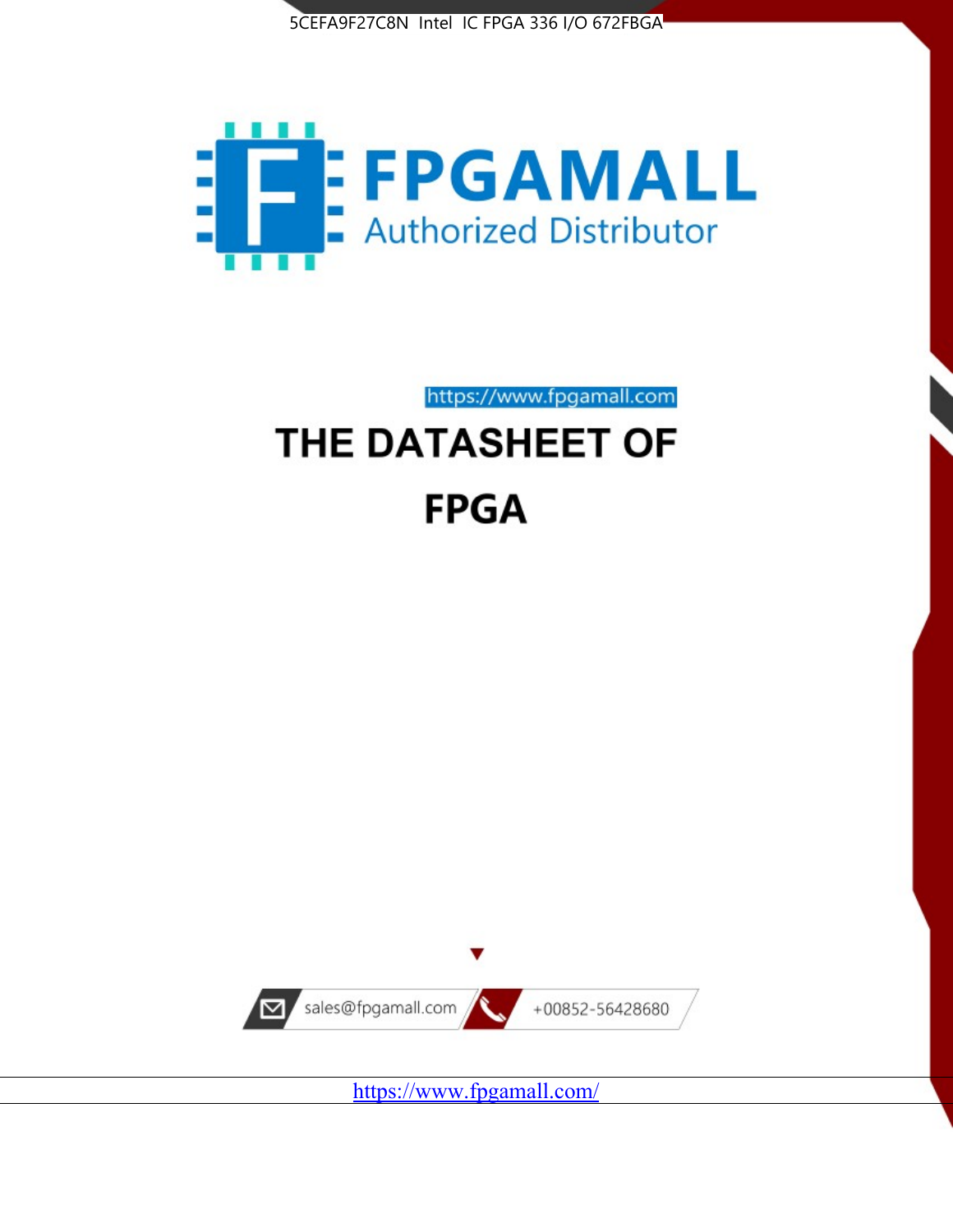5CEFA9F27C8N Intel IC FPGA 336 I/O 672FBGA



# **Cyclone V Device Overview**



**CV-51001 | 2018.05.07** Latest document on the web: **[PDF](https://www.altera.com/en_US/pdfs/literature/hb/cyclone-v/cv_51001.pdf)** | **[HTML](https://www.altera.com/documentation/sam1403480548153.html)**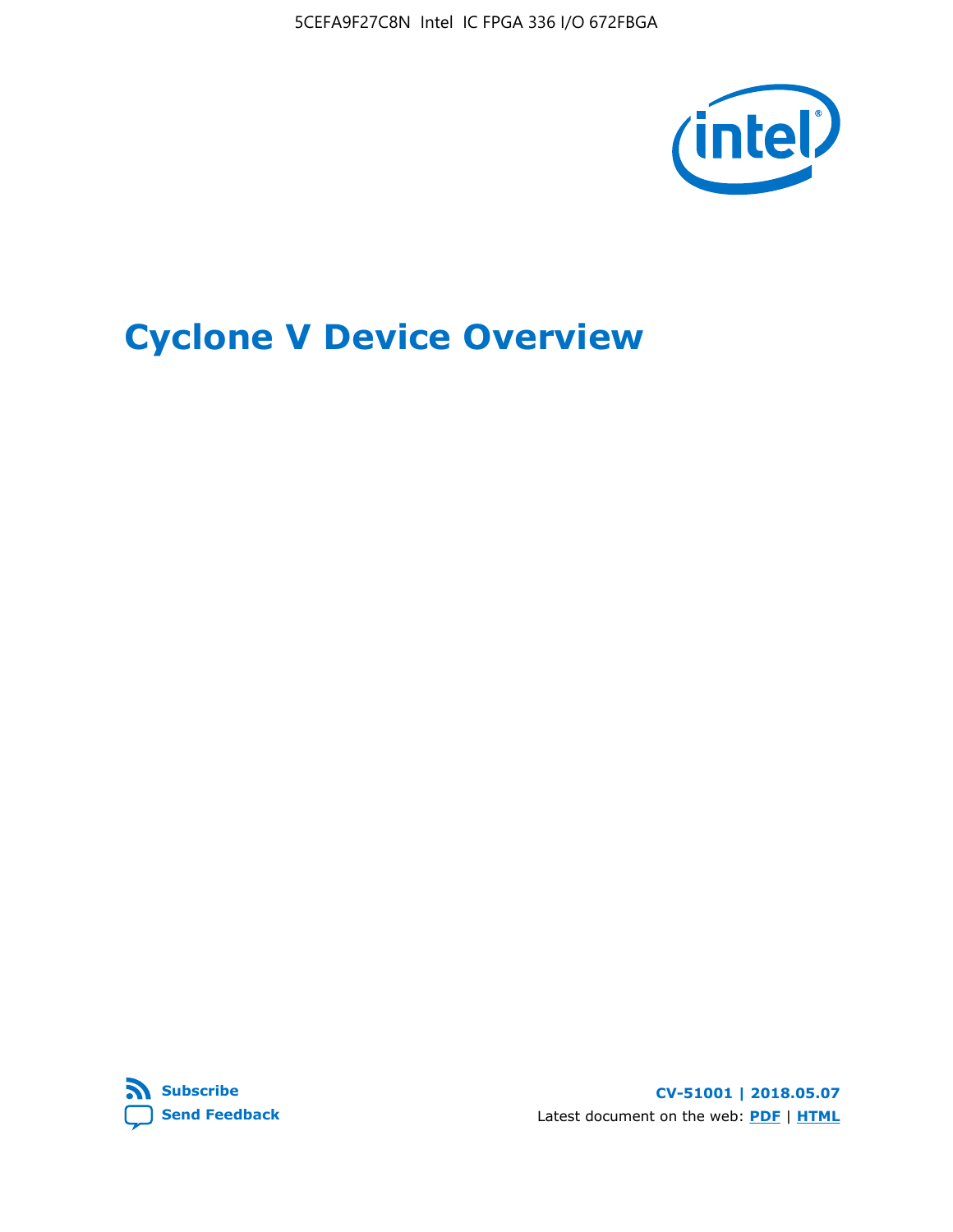

**Contents** 

# **Contents**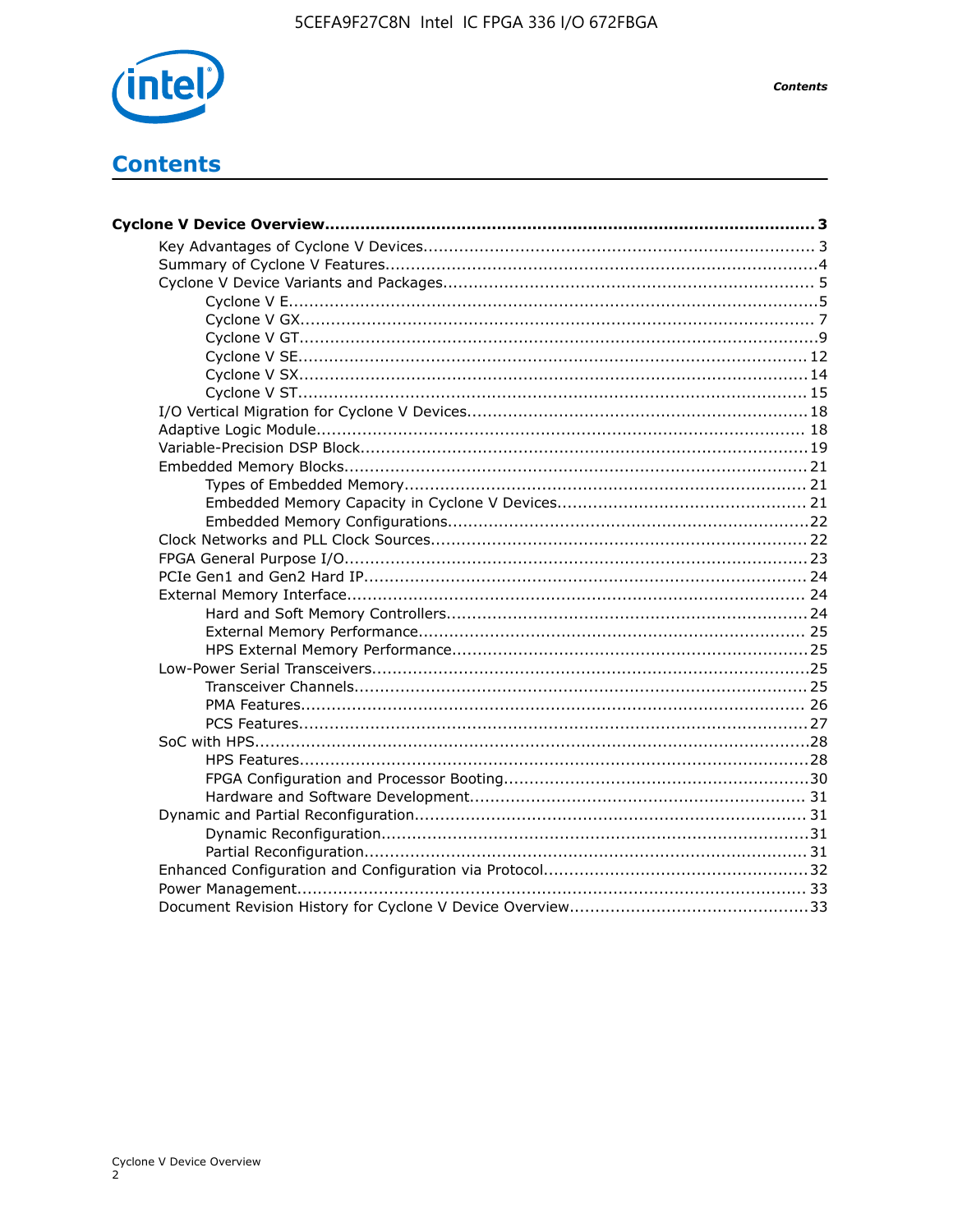

# **Cyclone V Device Overview**

The Cyclone® V devices are designed to simultaneously accommodate the shrinking power consumption, cost, and time-to-market requirements; and the increasing bandwidth requirements for high-volume and cost-sensitive applications.

Enhanced with integrated transceivers and hard memory controllers, the Cyclone V devices are suitable for applications in the industrial, wireless and wireline, military, and automotive markets.

#### **Related Information**

[Cyclone V Device Handbook: Known Issues](https://www.altera.com/support/support-resources/knowledge-base/solutions/rd12152011_347.html) Lists the planned updates to the Cyclone V Device Handbook chapters.

# **Key Advantages of Cyclone V Devices**

#### **Table 1. Key Advantages of the Cyclone V Device Family**

| <b>Advantage</b>                                                                    | <b>Supporting Feature</b>                                                                                                                                                                                                                                                    |
|-------------------------------------------------------------------------------------|------------------------------------------------------------------------------------------------------------------------------------------------------------------------------------------------------------------------------------------------------------------------------|
| Lower power consumption                                                             | Built on TSMC's 28 nm low-power (28LP) process technology and includes an<br>٠<br>abundance of hard intellectual property (IP) blocks<br>Up to 40% lower power consumption than the previous generation device<br>٠                                                          |
| Improved logic integration and<br>differentiation capabilities                      | 8-input adaptive logic module (ALM)<br>٠<br>Up to 13.59 megabits (Mb) of embedded memory<br>٠<br>Variable-precision digital signal processing (DSP) blocks<br>٠                                                                                                              |
| Increased bandwidth capacity                                                        | 3.125 gigabits per second (Gbps) and 6.144 Gbps transceivers<br>٠<br>Hard memory controllers<br>٠                                                                                                                                                                            |
| Hard processor system (HPS)<br>with integrated Arm* Cortex*-A9<br>MPCore* processor | Tight integration of a dual-core Arm Cortex-A9 MPCore processor, hard IP, and an<br>$\bullet$<br>FPGA in a single Cyclone V system-on-a-chip (SoC)<br>Supports over 128 Gbps peak bandwidth with integrated data coherency between<br>٠<br>the processor and the FPGA fabric |
| Lowest system cost                                                                  | Requires only two core voltages to operate<br>٠<br>Available in low-cost wirebond packaging<br>٠<br>Includes innovative features such as Configuration via Protocol (CvP) and partial<br>٠<br>reconfiguration                                                                |

Intel Corporation. All rights reserved. Intel, the Intel logo, Altera, Arria, Cyclone, Enpirion, MAX, Nios, Quartus and Stratix words and logos are trademarks of Intel Corporation or its subsidiaries in the U.S. and/or other countries. Intel warrants performance of its FPGA and semiconductor products to current specifications in accordance with Intel's standard warranty, but reserves the right to make changes to any products and services at any time without notice. Intel assumes no responsibility or liability arising out of the application or use of any information, product, or service described herein except as expressly agreed to in writing by Intel. Intel customers are advised to obtain the latest version of device specifications before relying on any published information and before placing orders for products or services. \*Other names and brands may be claimed as the property of others.

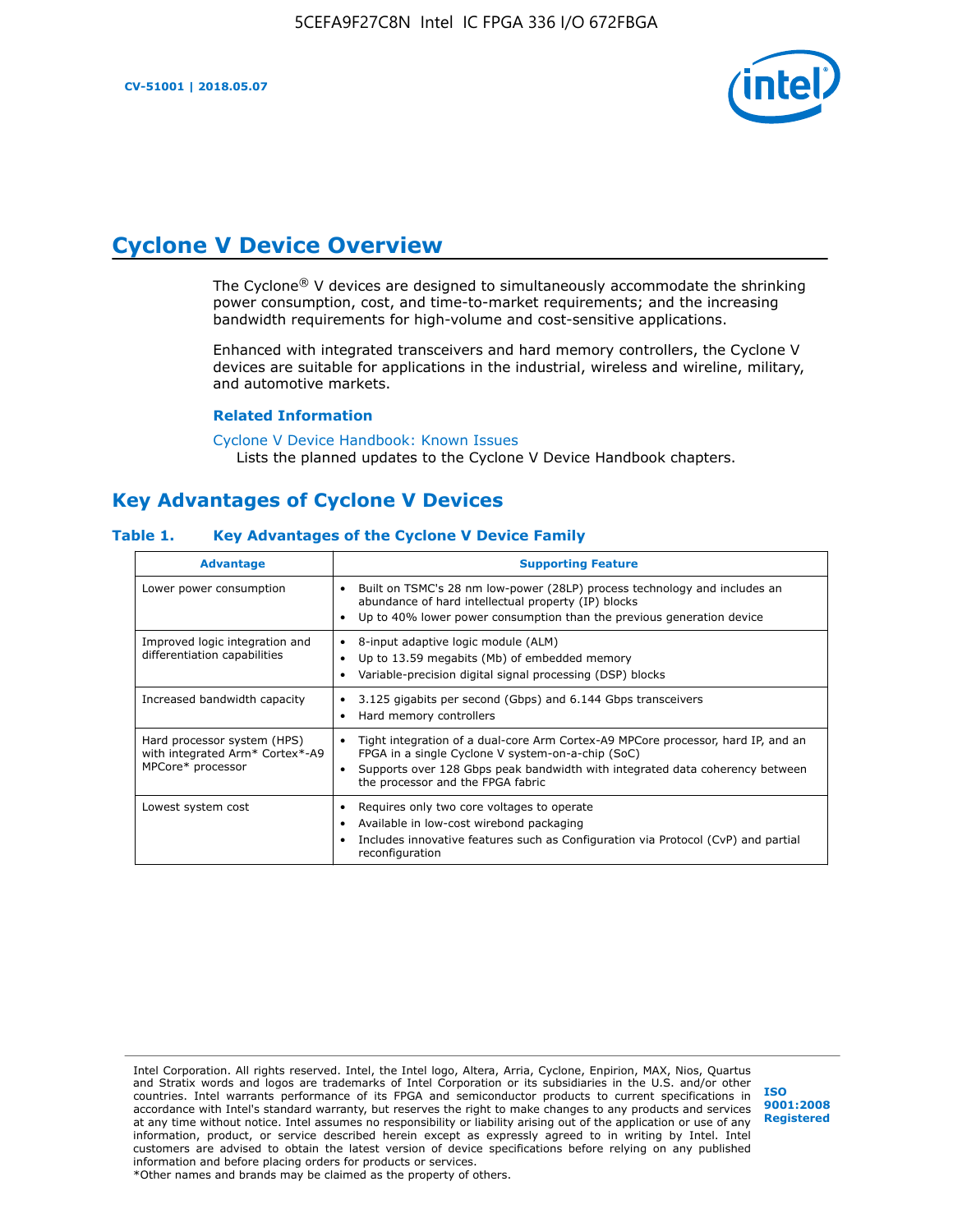

# **Summary of Cyclone V Features**

## **Table 2. Summary of Features for Cyclone V Devices**

| <b>Feature</b>                                           | <b>Description</b>                                                                                                                                                                                      |                                                                                                                                                                                                                                                                                                                                                                                                                                                                                                                                                                                                                                                                                                         |  |  |  |  |  |
|----------------------------------------------------------|---------------------------------------------------------------------------------------------------------------------------------------------------------------------------------------------------------|---------------------------------------------------------------------------------------------------------------------------------------------------------------------------------------------------------------------------------------------------------------------------------------------------------------------------------------------------------------------------------------------------------------------------------------------------------------------------------------------------------------------------------------------------------------------------------------------------------------------------------------------------------------------------------------------------------|--|--|--|--|--|
| Technology                                               | $\bullet$<br>1.1 V core voltage<br>$\bullet$                                                                                                                                                            | TSMC's 28-nm low-power (28LP) process technology                                                                                                                                                                                                                                                                                                                                                                                                                                                                                                                                                                                                                                                        |  |  |  |  |  |
| Packaging                                                | Wirebond low-halogen packages<br>$\bullet$<br>different device densities<br>RoHS-compliant and leaded $(1)$ options                                                                                     | Multiple device densities with compatible package footprints for seamless migration between                                                                                                                                                                                                                                                                                                                                                                                                                                                                                                                                                                                                             |  |  |  |  |  |
| High-performance<br>FPGA fabric                          | Enhanced 8-input ALM with four registers                                                                                                                                                                |                                                                                                                                                                                                                                                                                                                                                                                                                                                                                                                                                                                                                                                                                                         |  |  |  |  |  |
| Internal memory<br>blocks                                | of the ALMs as MLAB memory                                                                                                                                                                              | M10K-10-kilobits (Kb) memory blocks with soft error correction code (ECC)<br>Memory logic array block (MLAB)-640-bit distributed LUTRAM where you can use up to 25%                                                                                                                                                                                                                                                                                                                                                                                                                                                                                                                                     |  |  |  |  |  |
| Embedded Hard IP<br>blocks                               | Variable-precision DSP                                                                                                                                                                                  | Native support for up to three signal processing precision levels<br>(three $9 \times 9$ , two $18 \times 18$ , or one 27 x 27 multiplier) in the same<br>variable-precision DSP block<br>64-bit accumulator and cascade<br>Embedded internal coefficient memory<br>Preadder/subtractor for improved efficiency                                                                                                                                                                                                                                                                                                                                                                                         |  |  |  |  |  |
|                                                          | Memory controller                                                                                                                                                                                       | DDR3, DDR2, and LPDDR2 with 16 and 32 bit ECC support                                                                                                                                                                                                                                                                                                                                                                                                                                                                                                                                                                                                                                                   |  |  |  |  |  |
|                                                          | Embedded transceiver<br>I/O                                                                                                                                                                             | PCI Express* (PCIe*) Gen2 and Gen1 (x1, x2, or x4) hard IP with<br>multifunction support, endpoint, and root port                                                                                                                                                                                                                                                                                                                                                                                                                                                                                                                                                                                       |  |  |  |  |  |
| Clock networks                                           | Up to 550 MHz global clock network<br>$\bullet$<br>$\bullet$                                                                                                                                            | Global, quadrant, and peripheral clock networks<br>Clock networks that are not used can be powered down to reduce dynamic power                                                                                                                                                                                                                                                                                                                                                                                                                                                                                                                                                                         |  |  |  |  |  |
| Phase-locked loops<br>(PLLs)                             | $\bullet$<br>Integer mode and fractional mode<br>$\bullet$                                                                                                                                              | Precision clock synthesis, clock delay compensation, and zero delay buffering (ZDB)                                                                                                                                                                                                                                                                                                                                                                                                                                                                                                                                                                                                                     |  |  |  |  |  |
| FPGA General-purpose<br>$I/Os$ (GPIOs)                   | $\bullet$<br>$\bullet$<br>$\bullet$                                                                                                                                                                     | 875 megabits per second (Mbps) LVDS receiver and 840 Mbps LVDS transmitter<br>400 MHz/800 Mbps external memory interface<br>On-chip termination (OCT)<br>3.3 V support with up to 16 mA drive strength                                                                                                                                                                                                                                                                                                                                                                                                                                                                                                  |  |  |  |  |  |
| Low-power high-speed<br>serial interface                 | 614 Mbps to 6.144 Gbps integrated transceiver speed<br>$\bullet$<br>Transmit pre-emphasis and receiver equalization<br>$\bullet$<br>Dynamic partial reconfiguration of individual channels<br>$\bullet$ |                                                                                                                                                                                                                                                                                                                                                                                                                                                                                                                                                                                                                                                                                                         |  |  |  |  |  |
| <b>HPS</b><br>(Cyclone V SE, SX,<br>and ST devices only) | $\bullet$<br>$\bullet$<br>interfaces<br>On-chip RAM and boot ROM                                                                                                                                        | Single or dual-core Arm Cortex-A9 MPCore processor-up to 925 MHz maximum frequency with<br>support for symmetric and asymmetric multiprocessing<br>Interface peripherals-10/100/1000 Ethernet media access control (EMAC), USB 2.0<br>On-The-GO (OTG) controller, quad serial peripheral interface (QSPI) flash controller, NAND<br>flash controller, Secure Digital/MultiMediaCard (SD/MMC) controller, UART, controller area<br>network (CAN), serial peripheral interface (SPI), I <sup>2</sup> C interface, and up to 85 HPS GPIO<br>System peripherals—general-purpose timers, watchdog timers, direct memory access (DMA)<br>controller, FPGA configuration manager, and clock and reset managers |  |  |  |  |  |
|                                                          |                                                                                                                                                                                                         | continued                                                                                                                                                                                                                                                                                                                                                                                                                                                                                                                                                                                                                                                                                               |  |  |  |  |  |

<sup>(1)</sup> Contact Intel for availability.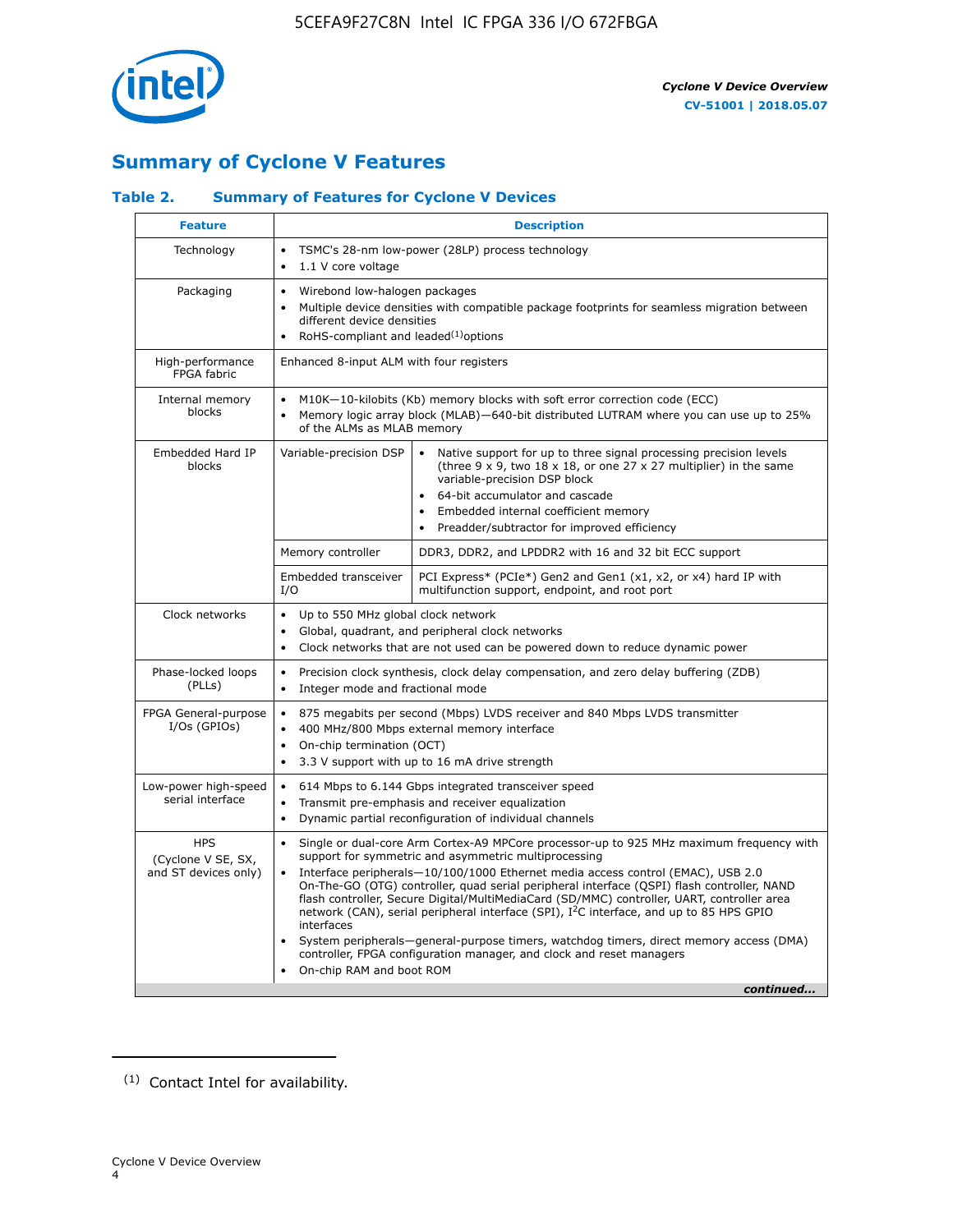

| <b>Feature</b> | <b>Description</b>                                                                                                                                                                                                                                                                                                                                                                                                 |
|----------------|--------------------------------------------------------------------------------------------------------------------------------------------------------------------------------------------------------------------------------------------------------------------------------------------------------------------------------------------------------------------------------------------------------------------|
|                | HPS-FPGA bridges—include the FPGA-to-HPS, HPS-to-FPGA, and lightweight HPS-to-FPGA<br>bridges that allow the FPGA fabric to issue transactions to slaves in the HPS, and vice versa<br>FPGA-to-HPS SDRAM controller subsystem—provides a configurable interface to the multiport<br>front end (MPFE) of the HPS SDRAM controller<br>Arm CoreSight™ JTAG debug access port, trace port, and on-chip trace storage   |
| Configuration  | Tamper protection—comprehensive design protection to protect your valuable IP investments<br>Enhanced advanced encryption standard (AES) design security features<br>$\bullet$ CvP<br>Dynamic reconfiguration of the FPGA<br>Active serial (AS) x1 and x4, passive serial (PS), JTAG, and fast passive parallel (FPP) x8 and<br>x16 configuration options<br>Internal scrubbing (2)<br>Partial reconfiguration (3) |

# **Cyclone V Device Variants and Packages**

#### **Table 3. Device Variants for the Cyclone V Device Family**

| <b>Variant</b> | <b>Description</b>                                                                                                      |
|----------------|-------------------------------------------------------------------------------------------------------------------------|
| Cyclone V E    | Optimized for the lowest system cost and power requirement for a wide spectrum of general logic<br>and DSP applications |
| Cyclone V GX   | Optimized for the lowest cost and power requirement for 614 Mbps to 3.125 Gbps transceiver<br>applications              |
| Cyclone V GT   | The FPGA industry's lowest cost and lowest power requirement for 6.144 Gbps transceiver<br>applications                 |
| Cyclone V SE   | SoC with integrated Arm-based HPS                                                                                       |
| Cyclone V SX   | SoC with integrated Arm-based HPS and 3.125 Gbps transceivers                                                           |
| Cyclone V ST   | SoC with integrated Arm-based HPS and 6.144 Gbps transceivers                                                           |

# **Cyclone V E**

This section provides the available options, maximum resource counts, and package plan for the Cyclone V E devices.

The information in this section is correct at the time of publication. For the latest information and to get more details, refer to the Product Selector Guide.

#### **Related Information**

[Product Selector Guide](https://www.altera.com/products/product-selector-guide.html)

Provides the latest information about Intel products.

<sup>(2)</sup> The SEU internal scrubbing feature is available for Cyclone V E, GX, SE, and SX devices with the "SC" suffix in the part number. For device availability and ordering, contact your local Intel sales representatives.

 $(3)$  The partial reconfiguration feature is available for Cyclone V E, GX, SE, and SX devices with the "SC" suffix in the part number. For device availability and ordering, contact your local Intel® sales representatives.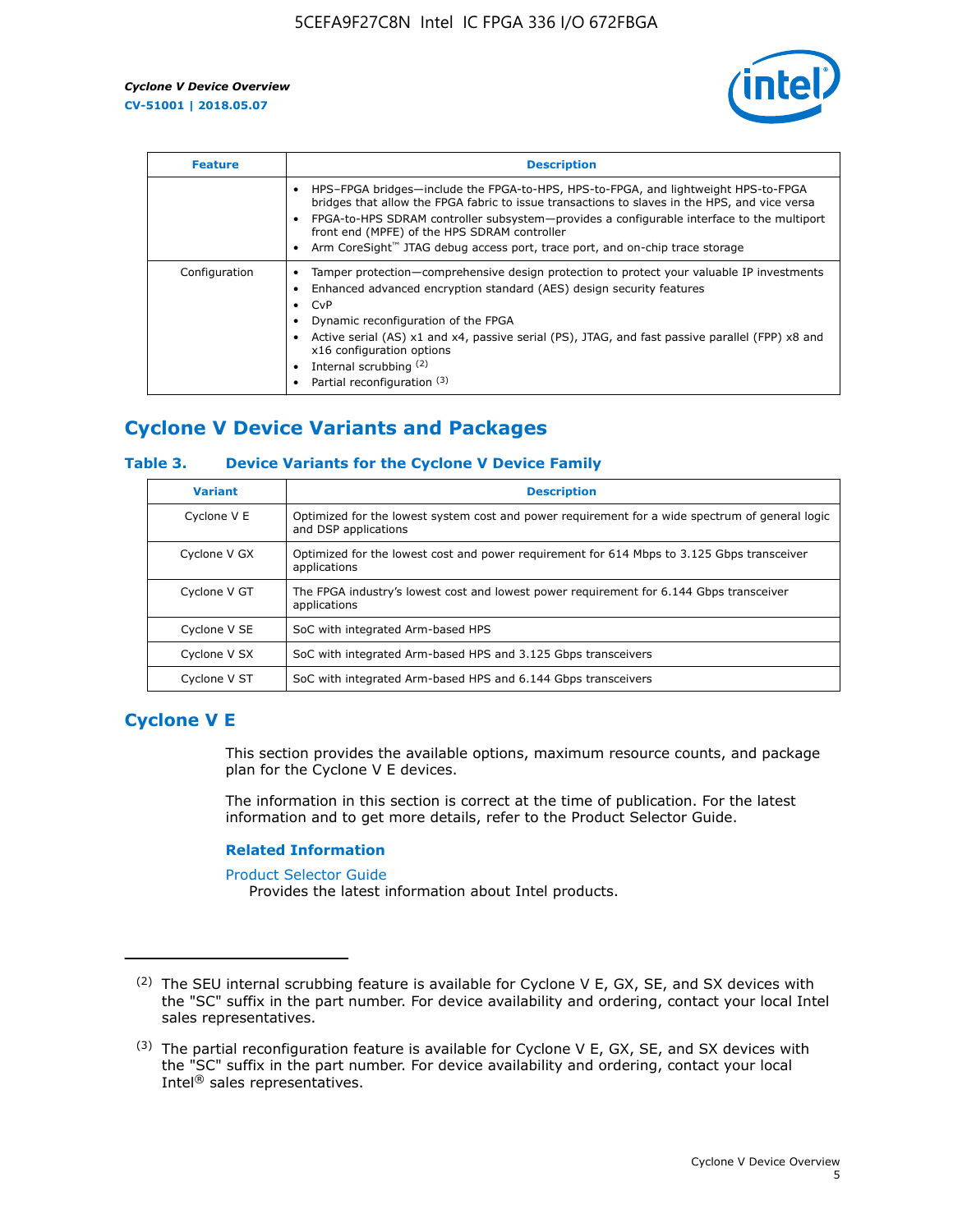# **Available Options**

#### **Figure 1. Sample Ordering Code and Available Options for Cyclone V E Devices**

The SEU internal scrubbing feature is available for Cyclone V E, GX, SE, and SX devices with the "SC" suffix in the part number. For device availability and ordering, contact your local Intel sales representatives.



# **Maximum Resources**

#### **Table 4. Maximum Resource Counts for Cyclone V E Devices**

| <b>Resource</b>              |             | <b>Member Code</b> |              |                |                |         |  |  |
|------------------------------|-------------|--------------------|--------------|----------------|----------------|---------|--|--|
|                              |             | A2                 | A4           | <b>A5</b>      | <b>A7</b>      | A9      |  |  |
| Logic Elements (LE) (K)      |             | 25                 | 49           | 77             | 150            | 301     |  |  |
| <b>ALM</b>                   |             | 9,430              | 18,480       | 29,080         | 56,480         | 113,560 |  |  |
| Register                     |             | 37,736             | 73,920       | 116,320        | 225,920        | 454,240 |  |  |
| Memory (Kb)                  | M10K        | 1,760              | 3,080        | 4,460          | 6,860          | 12,200  |  |  |
|                              | MLAB        | 196                | 303          | 424            | 836            | 1,717   |  |  |
| Variable-precision DSP Block |             | 25                 | 66           | 150            | 156            | 342     |  |  |
| 18 x 18 Multiplier           |             | 50                 | 132          | 300            | 312            | 684     |  |  |
| PLL                          |             | $\overline{4}$     | 4            | 6              | $\overline{7}$ | 8       |  |  |
| GPIO                         |             | 224                | 224          | 240<br>480     |                | 480     |  |  |
| <b>LVDS</b>                  | Transmitter | 56                 | 56           | 60             | 120            | 120     |  |  |
|                              | Receiver    | 56                 | 56           | 60             | 120            | 120     |  |  |
| Hard Memory Controller       |             | $\mathbf{1}$       | $\mathbf{1}$ | $\overline{2}$ | $\overline{2}$ | 2       |  |  |

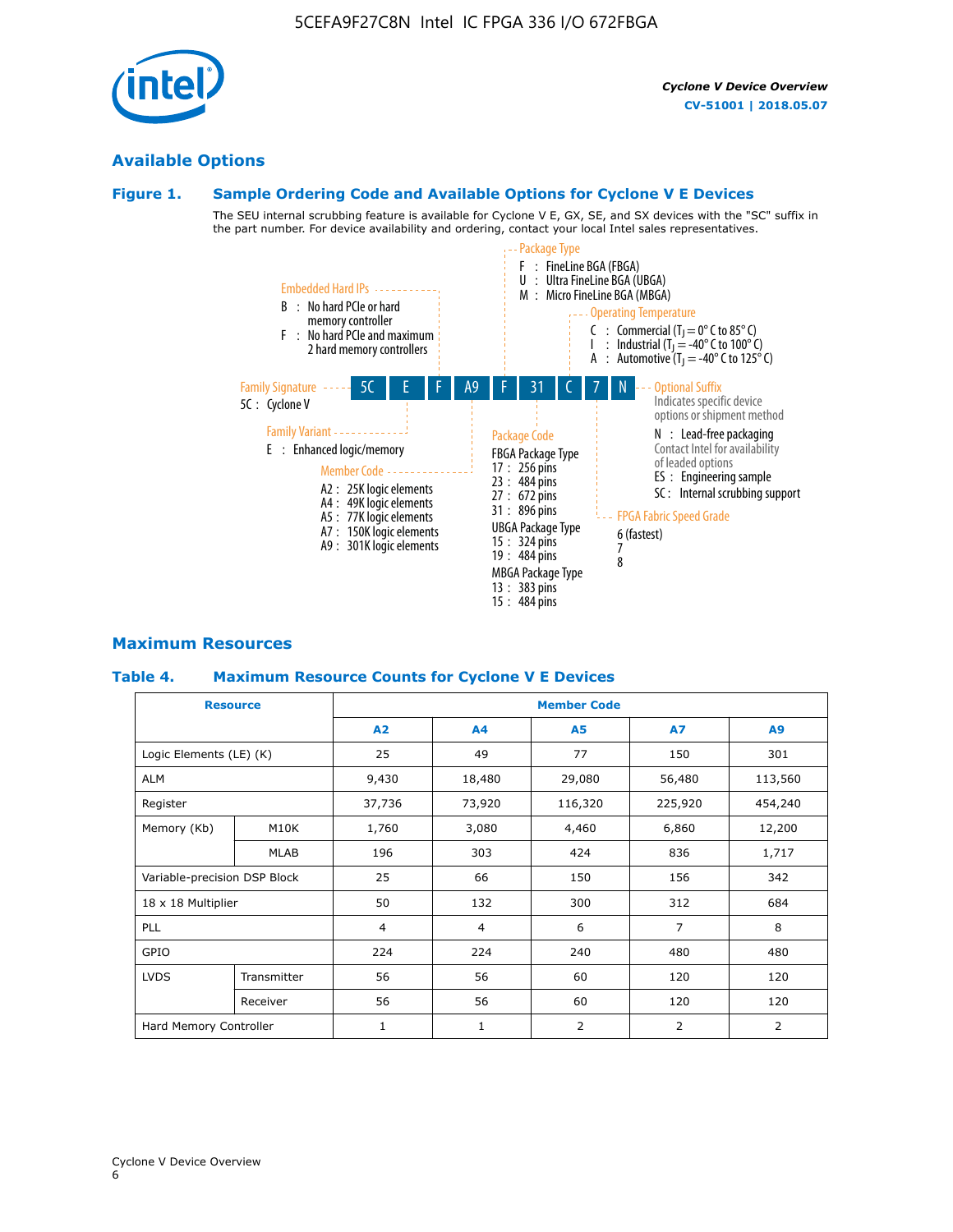

#### **Related Information**

[True LVDS Buffers in Devices, I/O Features in Cyclone V Devices](https://www.altera.com/documentation/sam1403481100977.html#sam1403480885395) Provides the number of LVDS channels in each device package.

#### **Package Plan**

#### **Table 5. Package Plan for Cyclone V E Devices**

| <b>Member</b><br><b>Code</b> | <b>M383</b><br>$(13 \text{ mm})$ | M484<br>$(15 \text{ mm})$ | <b>U324</b><br>$(15 \text{ mm})$ | <b>F256</b><br>$(17 \text{ mm})$ | <b>U484</b><br>$(19$ mm) | <b>F484</b><br>$(23$ mm $)$ | <b>F672</b><br>$(27 \text{ mm})$ | <b>F896</b><br>$(31 \text{ mm})$ |
|------------------------------|----------------------------------|---------------------------|----------------------------------|----------------------------------|--------------------------|-----------------------------|----------------------------------|----------------------------------|
|                              | <b>GPIO</b>                      | <b>GPIO</b>               | <b>GPIO</b>                      | <b>GPIO</b>                      | <b>GPIO</b>              | <b>GPIO</b>                 | <b>GPIO</b>                      | <b>GPIO</b>                      |
| A <sub>2</sub>               | 223                              |                           | 176                              | 128                              | 224                      | 224                         |                                  |                                  |
| A4                           | 223                              |                           | 176                              | 128                              | 224                      | 224                         | –                                |                                  |
| A <sub>5</sub>               | 175                              |                           |                                  |                                  | 224                      | 240                         |                                  |                                  |
| A7                           |                                  | 240                       |                                  |                                  | 240                      | 240                         | 336                              | 480                              |
| A9                           |                                  |                           |                                  |                                  | 240                      | 224                         | 336                              | 480                              |

# **Cyclone V GX**

This section provides the available options, maximum resource counts, and package plan for the Cyclone V GX devices.

The information in this section is correct at the time of publication. For the latest information and to get more details, refer to the *Product Selector Guide*.

#### **Related Information**

[Product Selector Guide](https://www.altera.com/products/product-selector-guide.html)

Provides the latest information about Intel products.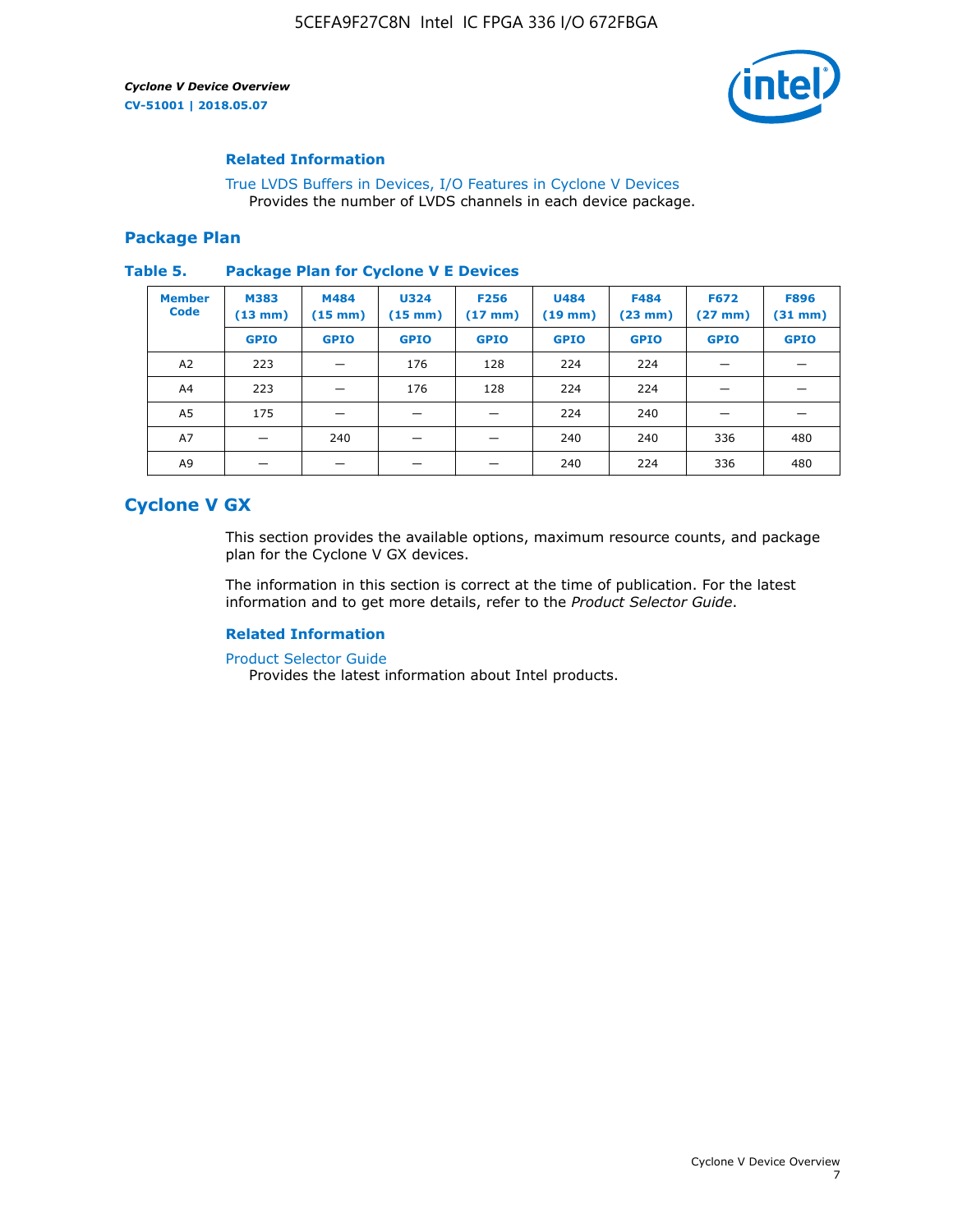

# **Available Options**

# **Figure 2. Sample Ordering Code and Available Options for Cyclone V GX Devices**

The SEU internal scrubbing feature is available for Cyclone V E, GX, SE, and SX devices with the "SC" suffix in the part number. For device availability and ordering, contact your local Intel sales representatives.



# **Maximum Resources**

# **Table 6. Maximum Resource Counts for Cyclone V GX Devices**

| <b>Resource</b>              |             | <b>Member Code</b> |                          |                |         |           |  |  |
|------------------------------|-------------|--------------------|--------------------------|----------------|---------|-----------|--|--|
|                              |             | C <sub>3</sub>     | C <sub>4</sub>           | C <sub>5</sub> | C7      | C9        |  |  |
| Logic Elements (LE) (K)      |             | 36                 | 50                       | 77             | 150     | 301       |  |  |
| <b>ALM</b>                   |             | 13,460             | 18,860                   | 29,080         | 56,480  | 113,560   |  |  |
| Register                     |             | 53,840             | 75,440                   | 116,320        | 225,920 | 454,240   |  |  |
| Memory (Kb)                  | M10K        | 1,350              | 2,500                    | 4,460          | 6,860   | 12,200    |  |  |
|                              | <b>MLAB</b> | 182                | 424                      | 424            | 836     | 1,717     |  |  |
| Variable-precision DSP Block |             | 57                 | 70                       | 150            | 156     | 342       |  |  |
| 18 x 18 Multiplier           |             | 114                | 140                      | 300            | 312     | 684       |  |  |
| <b>PLL</b>                   |             |                    | 6<br>6<br>$\overline{4}$ |                | 7       | 8         |  |  |
| 3 Gbps Transceiver           |             | 3                  | 6                        | 6              | 9       |           |  |  |
| GPIO <sup>(4)</sup>          |             | 208                | 336                      | 336            | 480     | 560       |  |  |
|                              |             |                    |                          |                |         | continued |  |  |

 $(4)$  The number of GPIOs does not include transceiver I/Os. In the Intel Quartus® Prime software, the number of user I/Os includes transceiver I/Os.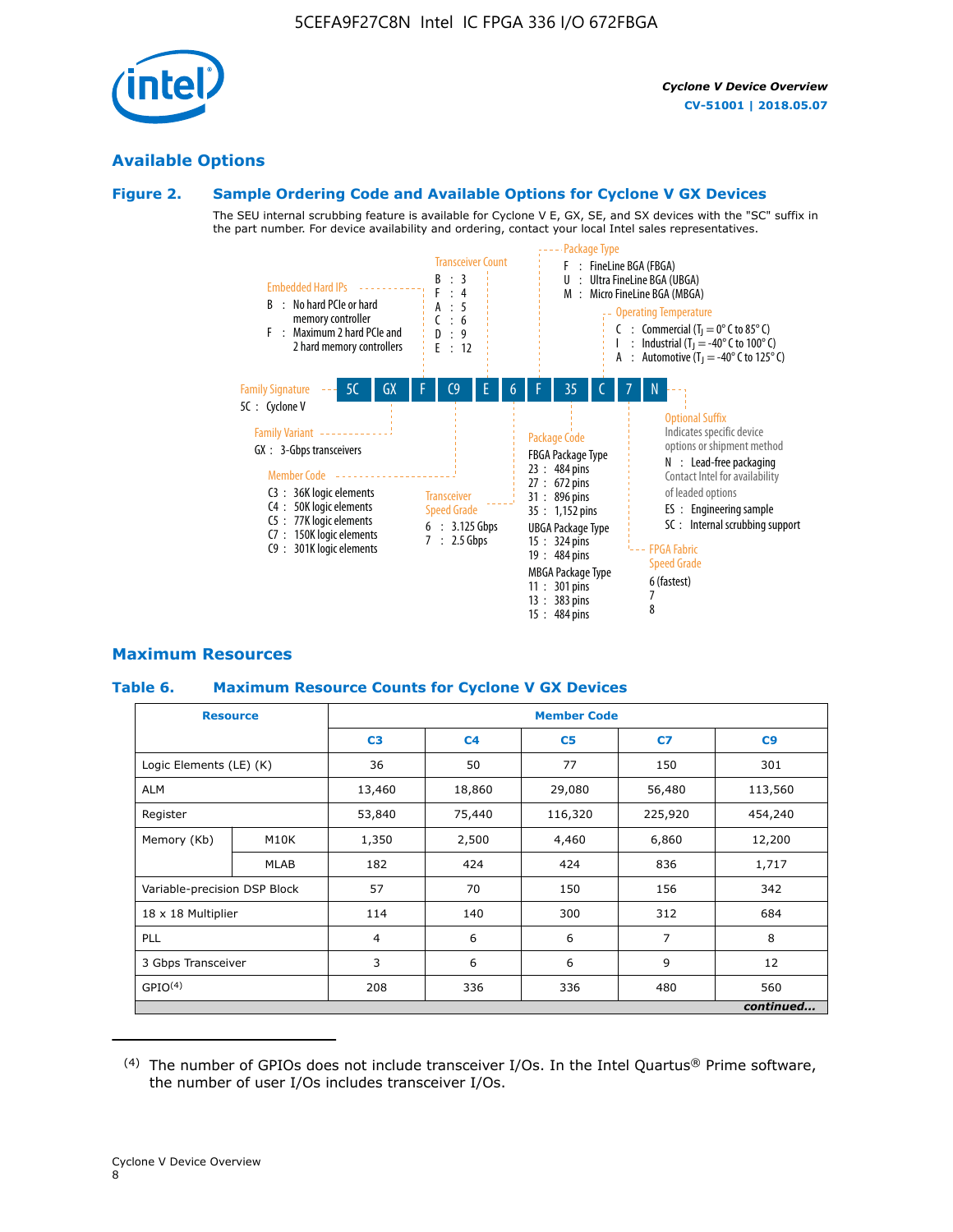

| <b>Resource</b>        |             | <b>Member Code</b> |                |                |     |                |  |  |
|------------------------|-------------|--------------------|----------------|----------------|-----|----------------|--|--|
|                        |             | C <sub>3</sub>     | C <sub>4</sub> | C <sub>5</sub> | C7  | C <sub>9</sub> |  |  |
| <b>LVDS</b>            | Transmitter | 52                 | 84             | 84             | 120 | 140            |  |  |
|                        | Receiver    | 52                 | 84             | 84             | 120 | 140            |  |  |
| PCIe Hard IP Block     |             |                    |                |                |     |                |  |  |
| Hard Memory Controller |             |                    | h              |                |     |                |  |  |

#### **Related Information**

[True LVDS Buffers in Devices, I/O Features in Cyclone V Devices](https://www.altera.com/documentation/sam1403481100977.html#sam1403480885395) Provides the number of LVDS channels in each device package.

## **Package Plan**

#### **Table 7. Package Plan for Cyclone V GX Devices**

| <b>Member</b><br><b>Code</b> | <b>M301</b><br>$(11$ mm) |                | <b>M383</b><br>$(13 \text{ mm})$ |             | M484        | $(15 \text{ mm})$ | <b>U324</b><br>$(15 \text{ mm})$ |             | <b>U484</b><br>$(19$ mm) |             |
|------------------------------|--------------------------|----------------|----------------------------------|-------------|-------------|-------------------|----------------------------------|-------------|--------------------------|-------------|
|                              | <b>GPIO</b>              | <b>XCVR</b>    | <b>GPIO</b>                      | <b>XCVR</b> | <b>GPIO</b> | <b>XCVR</b>       | <b>GPIO</b>                      | <b>XCVR</b> | <b>GPIO</b>              | <b>XCVR</b> |
| C <sub>3</sub>               |                          |                |                                  |             |             |                   | 144                              | 3           | 208                      | 3           |
| C <sub>4</sub>               | 129                      | $\overline{4}$ | 175                              | 6           |             |                   | –                                |             | 224                      | 6           |
| C5                           | 129                      | 4              | 175                              | 6           |             |                   |                                  |             | 224                      | 6           |
| C7                           | _                        |                |                                  |             | 240         | 3                 |                                  |             | 240                      | 6           |
| C <sub>9</sub>               |                          |                |                                  |             |             |                   |                                  |             | 240                      | 5           |

| <b>Member</b><br><b>Code</b> | <b>F484</b> | $(23$ mm)   | <b>F672</b> | $(27$ mm $)$ | <b>F896</b><br>$(31 \text{ mm})$ |             | F1152<br>$(35 \text{ mm})$ |             |
|------------------------------|-------------|-------------|-------------|--------------|----------------------------------|-------------|----------------------------|-------------|
|                              | <b>GPIO</b> | <b>XCVR</b> | <b>GPIO</b> | <b>XCVR</b>  | <b>GPIO</b>                      | <b>XCVR</b> | <b>GPIO</b>                | <b>XCVR</b> |
| C <sub>3</sub>               | 208         | 3           |             |              |                                  |             |                            |             |
| C4                           | 240         | 6           | 336         | 6            |                                  |             |                            |             |
| C5                           | 240         | 6           | 336         | 6            |                                  |             |                            |             |
| C <sub>7</sub>               | 240         | 6           | 336         | 9            | 480                              | 9           |                            |             |
| C <sub>9</sub>               | 224         | 6           | 336         | 9            | 480                              | 12          | 560                        | 12          |

# **Cyclone V GT**

This section provides the available options, maximum resource counts, and package plan for the Cyclone V GT devices.

The information in this section is correct at the time of publication. For the latest information and to get more details, refer to the *Product Selector Guide*.

#### **Related Information**

#### [Product Selector Guide](https://www.altera.com/products/product-selector-guide.html)

Provides the latest information about Intel products.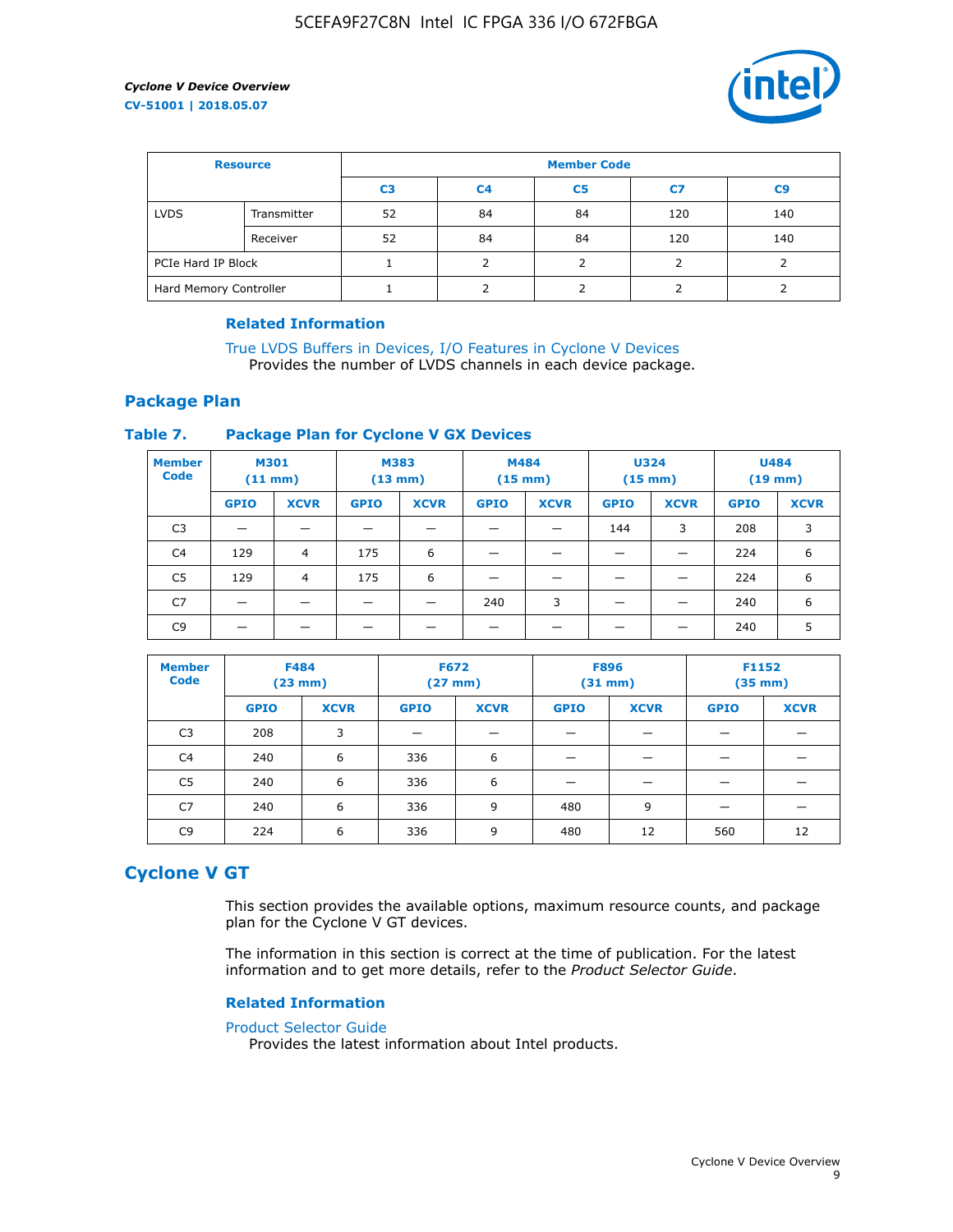

# **Available Options**

## **Figure 3. Sample Ordering Code and Available Options for Cyclone V GT Devices**



#### **Maximum Resources**

#### **Table 8. Maximum Resource Counts for Cyclone V GT Devices**

|                              | <b>Resource</b> | <b>Member Code</b> |         |                |  |  |
|------------------------------|-----------------|--------------------|---------|----------------|--|--|
|                              |                 | D <sub>5</sub>     | D7      | D <sub>9</sub> |  |  |
| Logic Elements (LE) (K)      |                 | 77                 | 150     | 301            |  |  |
| <b>ALM</b>                   |                 | 29,080             | 56,480  | 113,560        |  |  |
| Register                     |                 | 116,320            | 225,920 | 454,240        |  |  |
| Memory (Kb)                  | M10K            | 4,460              | 6,860   | 12,200         |  |  |
|                              | <b>MLAB</b>     | 424                | 836     | 1,717          |  |  |
| Variable-precision DSP Block |                 | 150                | 156     | 342            |  |  |
| 18 x 18 Multiplier           |                 | 300                | 312     | 684            |  |  |
| PLL                          |                 | 6                  | 7       | 8              |  |  |
| 6 Gbps Transceiver           |                 | 6                  | 9       | 12             |  |  |
| GPIO <sup>(5)</sup>          |                 | 336                | 480     | 560            |  |  |
| <b>LVDS</b>                  | Transmitter     | 84                 | 120     | 140            |  |  |
|                              |                 |                    |         | continued      |  |  |

<sup>(5)</sup> The number of GPIOs does not include transceiver I/Os. In the Intel Quartus Prime software, the number of user I/Os includes transceiver I/Os.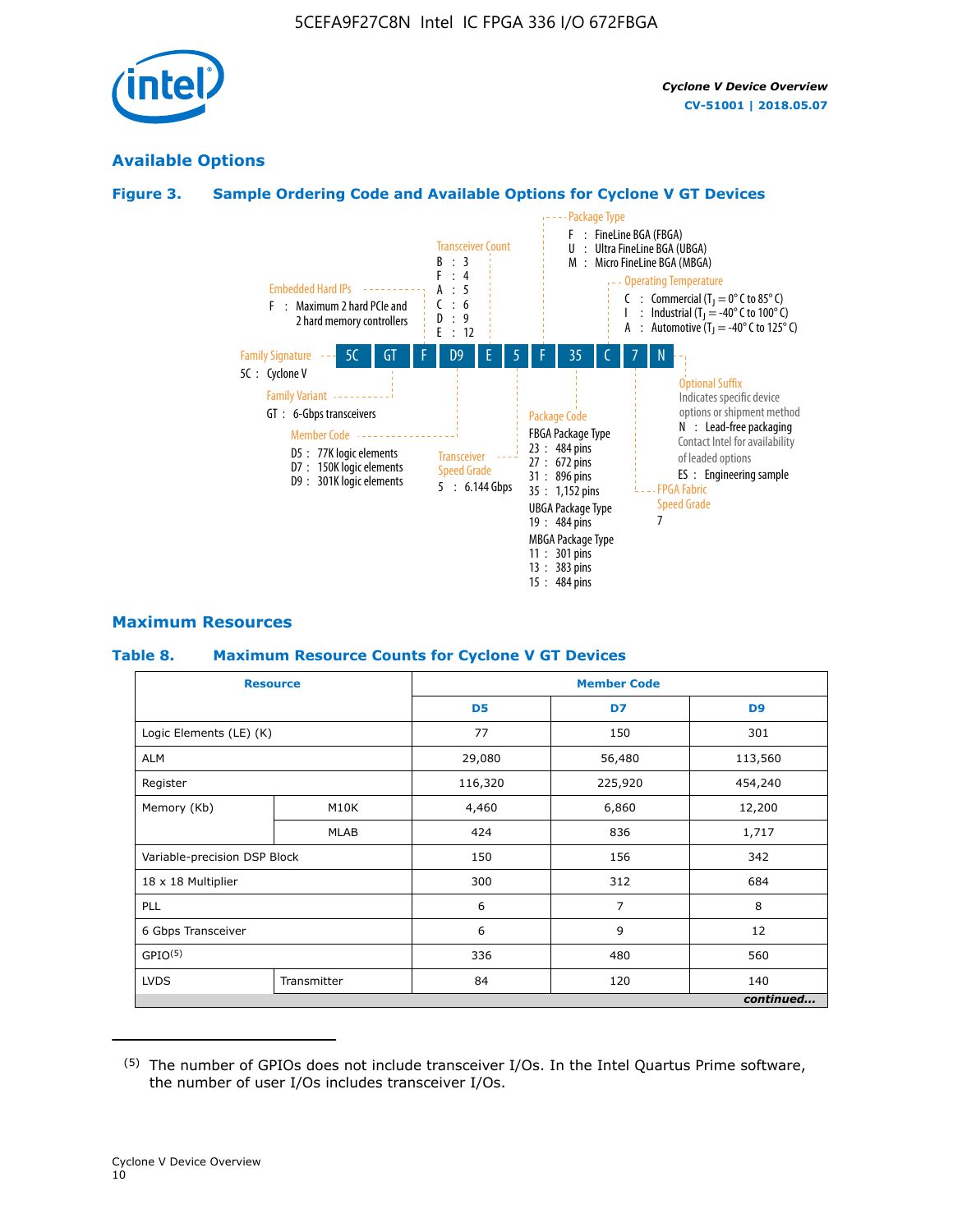

| <b>Resource</b>        |          | <b>Member Code</b> |     |     |  |  |
|------------------------|----------|--------------------|-----|-----|--|--|
|                        |          | D5                 | D7  | D9  |  |  |
|                        | Receiver | 84                 | 120 | 140 |  |  |
| PCIe Hard IP Block     |          |                    |     |     |  |  |
| Hard Memory Controller |          |                    |     |     |  |  |

#### **Related Information**

[True LVDS Buffers in Devices, I/O Features in Cyclone V Devices](https://www.altera.com/documentation/sam1403481100977.html#sam1403480885395) Provides the number of LVDS channels in each device package.

## **Package Plan**

#### **Table 9. Package Plan for Cyclone V GT Devices**

Transceiver counts shown are for transceiver ≤5 Gbps . 6 Gbps transceiver channel count support depends on the package and channel usage. For more information about the 6 Gbps transceiver channel count, refer to the *Cyclone V Device Handbook Volume 2: Transceivers*.

| <b>Member</b><br><b>Code</b> | <b>M301</b><br>(11 mm)   |                | M383<br>$(13 \text{ mm})$ |             | M484<br>$(15 \text{ mm})$ |             | <b>U484</b><br>$(19$ mm) |             |
|------------------------------|--------------------------|----------------|---------------------------|-------------|---------------------------|-------------|--------------------------|-------------|
|                              | <b>GPIO</b>              | <b>XCVR</b>    | <b>GPIO</b>               | <b>XCVR</b> | <b>GPIO</b>               | <b>XCVR</b> | <b>GPIO</b>              | <b>XCVR</b> |
| D <sub>5</sub>               | 129                      | $\overline{4}$ | 175                       | 6           | -                         | -           | 224                      | 6           |
| D7                           | -                        | -              |                           |             | 240                       | 3           | 240                      | 6           |
| D <sub>9</sub>               | $\overline{\phantom{0}}$ | _              |                           |             | -                         |             | 240                      | 5           |

| <b>Member</b><br><b>Code</b> | <b>F484</b><br>$(23$ mm $)$ |             | <b>F672</b><br>$(27 \text{ mm})$ |             | <b>F896</b><br>$(31$ mm $)$ |             | F1152<br>$(35$ mm $)$ |             |
|------------------------------|-----------------------------|-------------|----------------------------------|-------------|-----------------------------|-------------|-----------------------|-------------|
|                              | <b>GPIO</b>                 | <b>XCVR</b> | <b>GPIO</b>                      | <b>XCVR</b> | <b>GPIO</b>                 | <b>XCVR</b> | <b>GPIO</b>           | <b>XCVR</b> |
| D <sub>5</sub>               | 240                         | 6           | 336                              | 6           | -                           |             |                       |             |
| D7                           | 240                         | 6           | 336                              | q(6)        | 480                         | q(6)        | -                     | _           |
| D <sub>9</sub>               | 224                         | 6           | 336                              | q(6)        | 480                         | 12(7)       | 560                   | 12(7)       |

#### **Related Information**

[6.144-Gbps Support Capability in Cyclone V GT Devices, Cyclone V Device Handbook](https://www.altera.com/documentation/nik1409855456781.html#nik1409855410757) [Volume 2: Transceivers](https://www.altera.com/documentation/nik1409855456781.html#nik1409855410757)

Provides more information about 6 Gbps transceiver channel count.

<sup>(6)</sup> If you require CPRI (at 6.144 Gbps) and PCIe Gen2 transmit jitter compliance, Intel recommends that you use only up to three full-duplex transceiver channels for CPRI, and up to six full-duplex channels for PCIe Gen2. The CMU channels are not considered full-duplex channels.

 $(7)$  If you require CPRI (at 6.144 Gbps) and PCIe Gen2 transmit jitter compliance, Intel recommends that you use only up to three full-duplex transceiver channels for CPRI, and up to eight full-duplex channels for PCIe Gen2. The CMU channels are not considered full-duplex channels.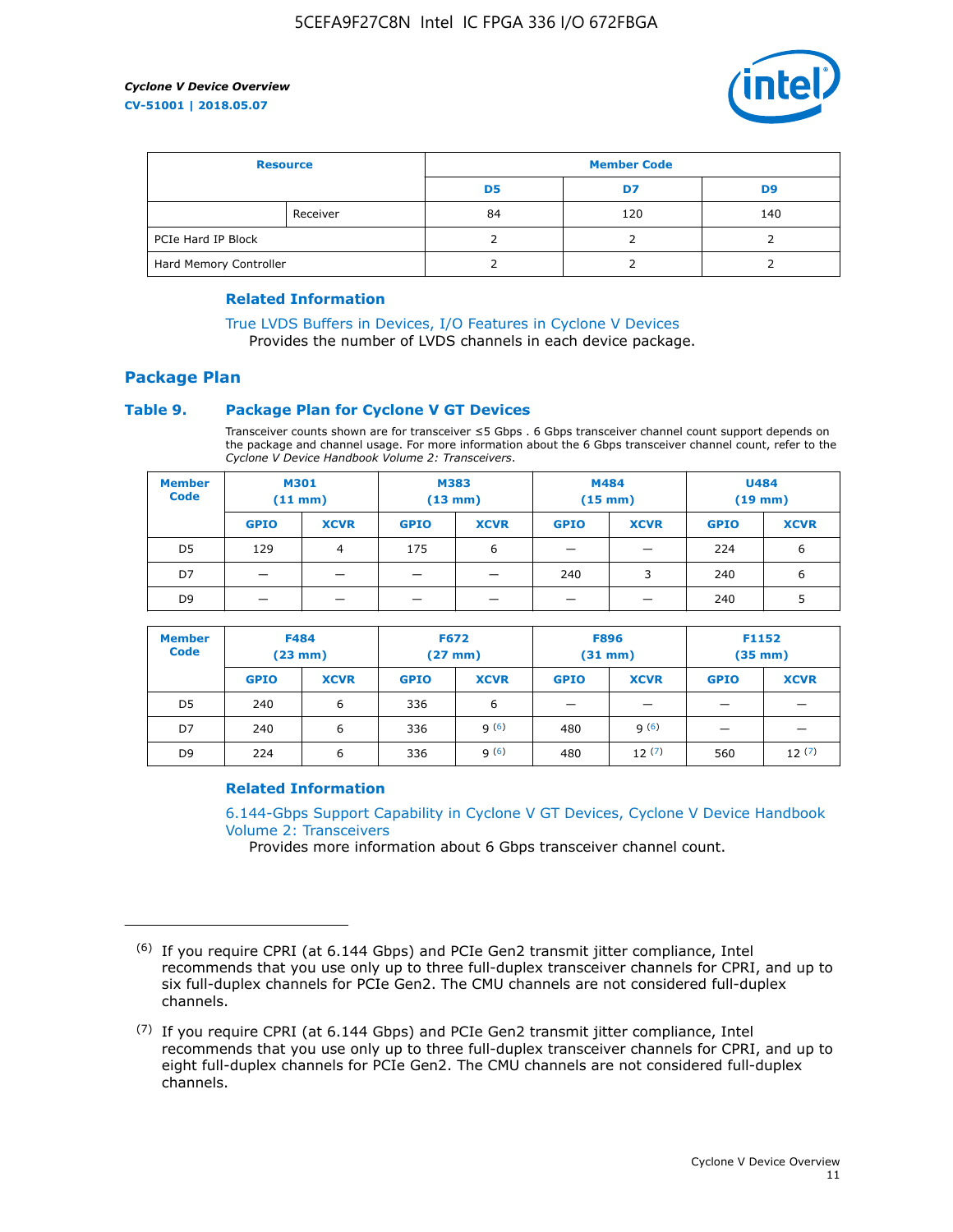

# **Cyclone V SE**

This section provides the available options, maximum resource counts, and package plan for the Cyclone V SE devices.

The information in this section is correct at the time of publication. For the latest information and to get more details, refer to the *Product Selector Guide*.

#### **Related Information**

#### [Product Selector Guide](https://www.altera.com/products/product-selector-guide.html)

Provides the latest information about Intel products.

#### **Available Options**

#### **Figure 4. Sample Ordering Code and Available Options for Cyclone V SE Devices**

The SEU internal scrubbing feature is available for Cyclone V E, GX, SE, and SX devices with the "SC" suffix in the part number. For device availability and ordering, contact your local Intel sales representatives.

Cyclone V SE and SX low-power devices (L power option) offer 30% static power reduction for devices with 25K LE and 40K LE, and 20% static power reduction for devices with 85K LE and 110K LE.

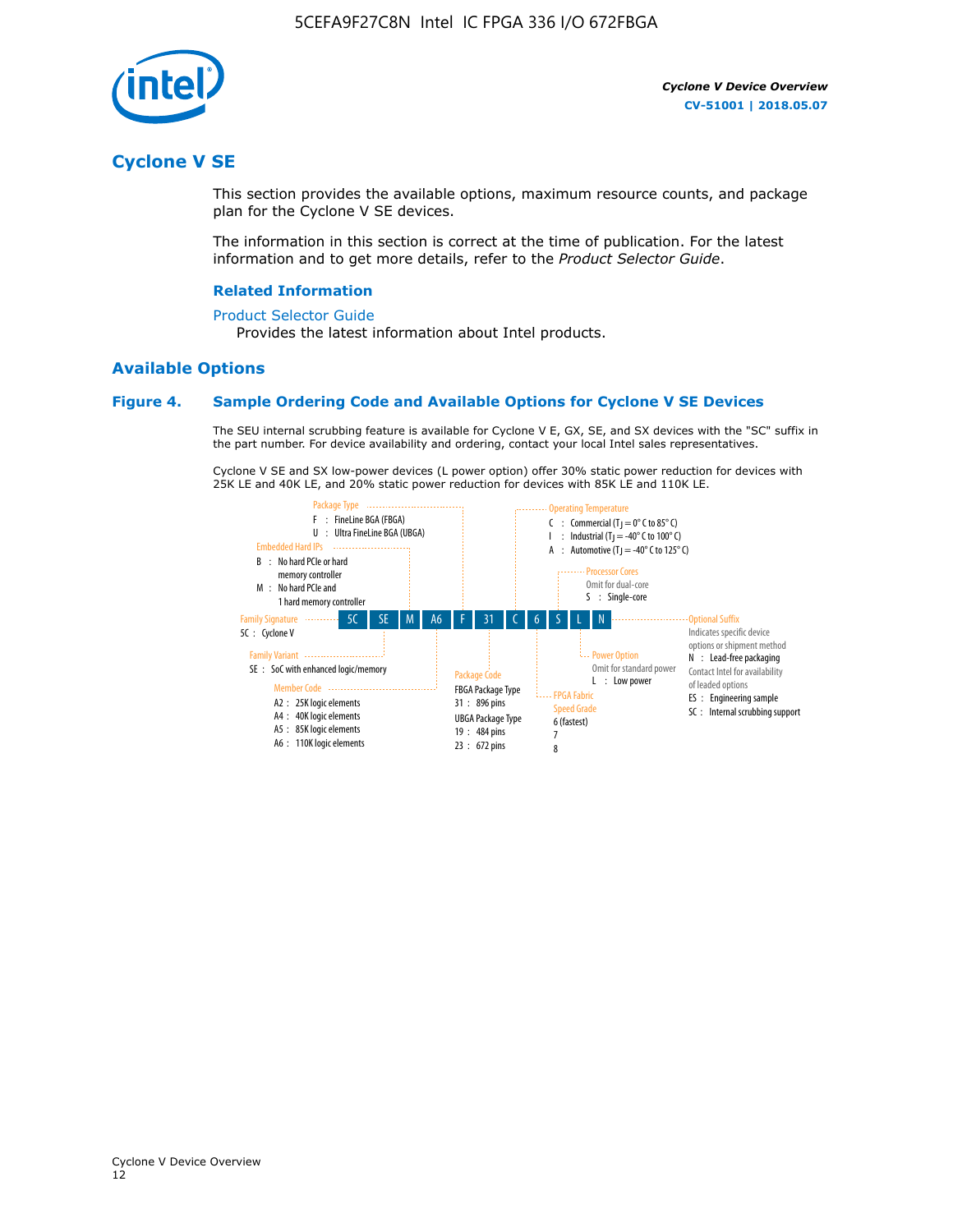

## **Maximum Resources**

#### **Table 10. Maximum Resource Counts for Cyclone V SE Devices**

|                                | <b>Resource</b> | <b>Member Code</b>       |                          |                      |                      |  |
|--------------------------------|-----------------|--------------------------|--------------------------|----------------------|----------------------|--|
|                                |                 | A <sub>2</sub>           | A <sub>4</sub>           | <b>A5</b>            | A6                   |  |
| Logic Elements (LE) (K)        |                 | 25                       | 40                       | 85                   | 110                  |  |
| <b>ALM</b>                     |                 | 9,430                    | 15,880                   | 32,070               | 41,910               |  |
| Register                       |                 | 37,736                   | 60,376                   | 128,300              | 166,036              |  |
| Memory (Kb)                    | M10K            | 1,400                    | 2,700                    | 3,970                | 5,570                |  |
|                                | <b>MLAB</b>     | 138                      | 231                      | 480                  | 621                  |  |
| Variable-precision DSP Block   |                 | 36                       | 84                       | 87                   | 112                  |  |
| 18 x 18 Multiplier             |                 | 72                       | 168                      | 174                  | 224                  |  |
| <b>FPGA PLL</b>                |                 | 5                        | 5                        | 6                    | 6                    |  |
| <b>HPS PLL</b>                 |                 | 3                        | 3                        | 3                    | 3                    |  |
| <b>FPGA GPIO</b>               |                 | 145                      | 145                      | 288                  | 288                  |  |
| HPS I/O                        |                 | 181                      | 181                      | 181                  | 181                  |  |
| <b>LVDS</b>                    | Transmitter     | 32                       | 32                       | 72                   | 72                   |  |
|                                | Receiver        | 37                       | 37                       | 72                   | 72                   |  |
| FPGA Hard Memory Controller    |                 | 1                        | $\mathbf{1}$             | $\mathbf{1}$         | $\mathbf{1}$         |  |
| HPS Hard Memory Controller     |                 | $\mathbf{1}$             | $\mathbf{1}$             | $\mathbf{1}$         | $\mathbf{1}$         |  |
| Arm Cortex-A9 MPCore Processor |                 | Single- or dual-<br>core | Single- or dual-<br>core | Single- or dual-core | Single- or dual-core |  |

#### **Related Information**

[True LVDS Buffers in Devices, I/O Features in Cyclone V Devices](https://www.altera.com/documentation/sam1403481100977.html#sam1403480885395) Provides the number of LVDS channels in each device package.

## **Package Plan**

#### **Table 11. Package Plan for Cyclone V SE Devices**

The HPS I/O counts are the number of I/Os in the HPS and does not correlate with the number of HPS-specific I/O pins in the FPGA. Each HPS-specific pin in the FPGA may be mapped to several HPS I/Os.

| <b>Member Code</b> | <b>U484</b><br>$(19$ mm) |           | U672<br>(23 mm)  |           | <b>F896</b><br>$(31$ mm $)$ |           |
|--------------------|--------------------------|-----------|------------------|-----------|-----------------------------|-----------|
|                    | <b>FPGA GPIO</b>         | HPS $I/O$ | <b>FPGA GPIO</b> | HPS $I/O$ | <b>FPGA GPIO</b>            | HPS $I/O$ |
| A <sub>2</sub>     | 66                       | 151       | 145              | 181       |                             |           |
| A4                 | 66                       | 151       | 145              | 181       |                             |           |
| A <sub>5</sub>     | 66                       | 151       | 145              | 181       | 288                         | 181       |
| A6                 | 66                       | 151       | 145              | 181       | 288                         | 181       |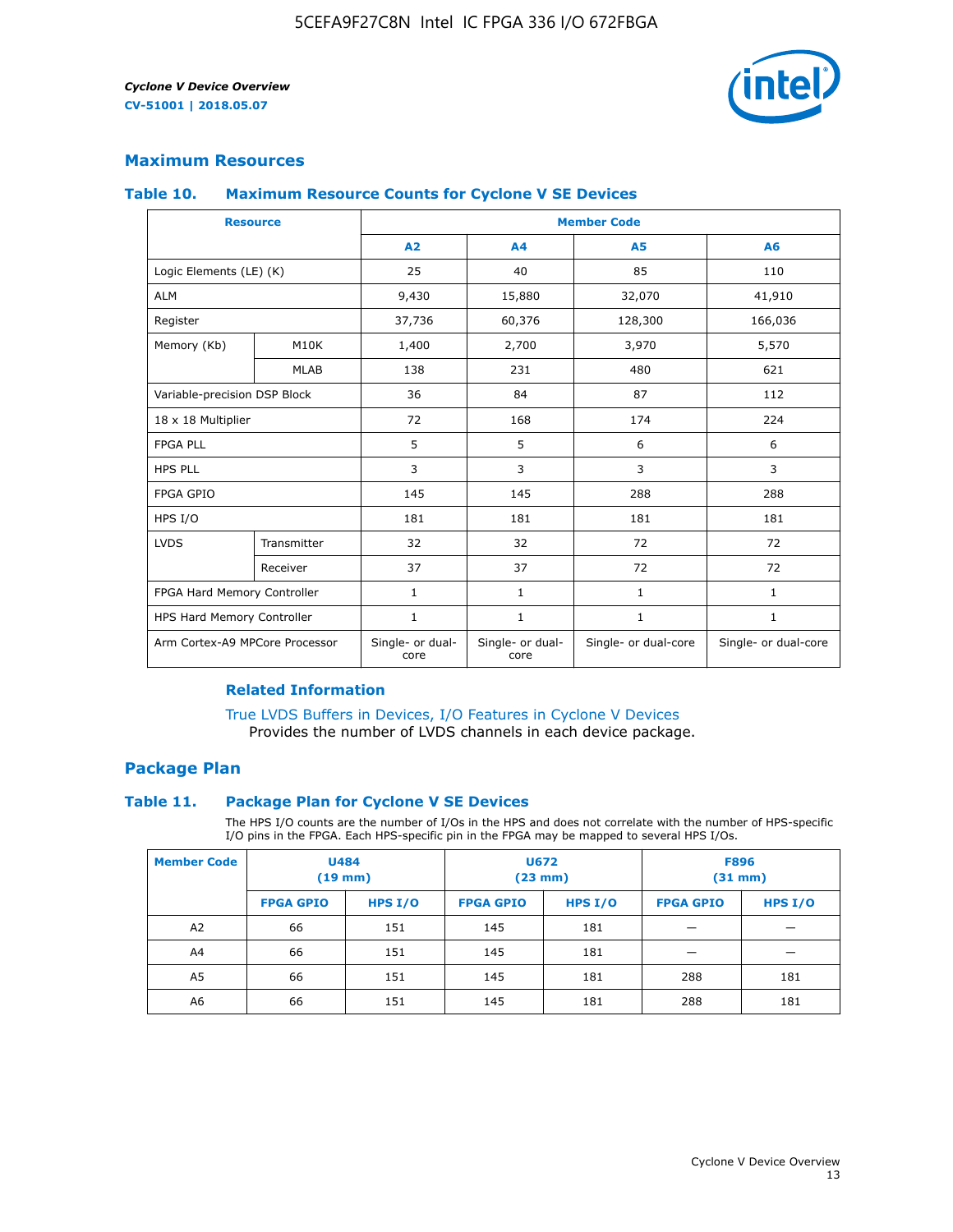

# **Cyclone V SX**

This section provides the available options, maximum resource counts, and package plan for the Cyclone V SX devices.

The information in this section is correct at the time of publication. For the latest information and to get more details, refer to the *Product Selector Guide*.

#### **Related Information**

#### [Product Selector Guide](https://www.altera.com/products/product-selector-guide.html)

Provides the latest information about Intel products.

## **Available Options**

#### **Figure 5. Sample Ordering Code and Available Options for Cyclone V SX Devices**

The SEU internal scrubbing feature is available for Cyclone V E, GX, SE, and SX devices with the "SC" suffix in the part number. For device availability and ordering, contact your local Intel sales representatives.

Cyclone V SE and SX low-power devices (L power option) offer 30% static power reduction for devices with 25K LE and 40K LE, and 20% static power reduction for devices with 85K LE and 110K LE.



#### **Maximum Resources**

#### **Table 12. Maximum Resource Counts for Cyclone V SX Devices**

|                              | <b>Resource</b> | <b>Member Code</b> |                |                |           |  |
|------------------------------|-----------------|--------------------|----------------|----------------|-----------|--|
|                              |                 | C <sub>2</sub>     | C <sub>4</sub> | C <sub>5</sub> | C6        |  |
| Logic Elements (LE) (K)      |                 | 25                 | 40             | 85             | 110       |  |
| <b>ALM</b>                   |                 | 9,430              | 15,880         | 32,070         | 41,910    |  |
| Register                     |                 | 37,736             | 60,376         | 128,300        | 166,036   |  |
| Memory (Kb)                  | M10K            | 1,400              | 2,700          | 3,970          | 5,570     |  |
|                              | <b>MLAB</b>     | 138                | 231            | 480            | 621       |  |
| Variable-precision DSP Block |                 | 36                 | 84             | 87             | 112       |  |
| 18 x 18 Multiplier           |                 | 72                 | 168            | 174            | 224       |  |
| <b>FPGA PLL</b>              |                 | 5                  | 5              | 6              | 6         |  |
|                              |                 |                    |                |                | continued |  |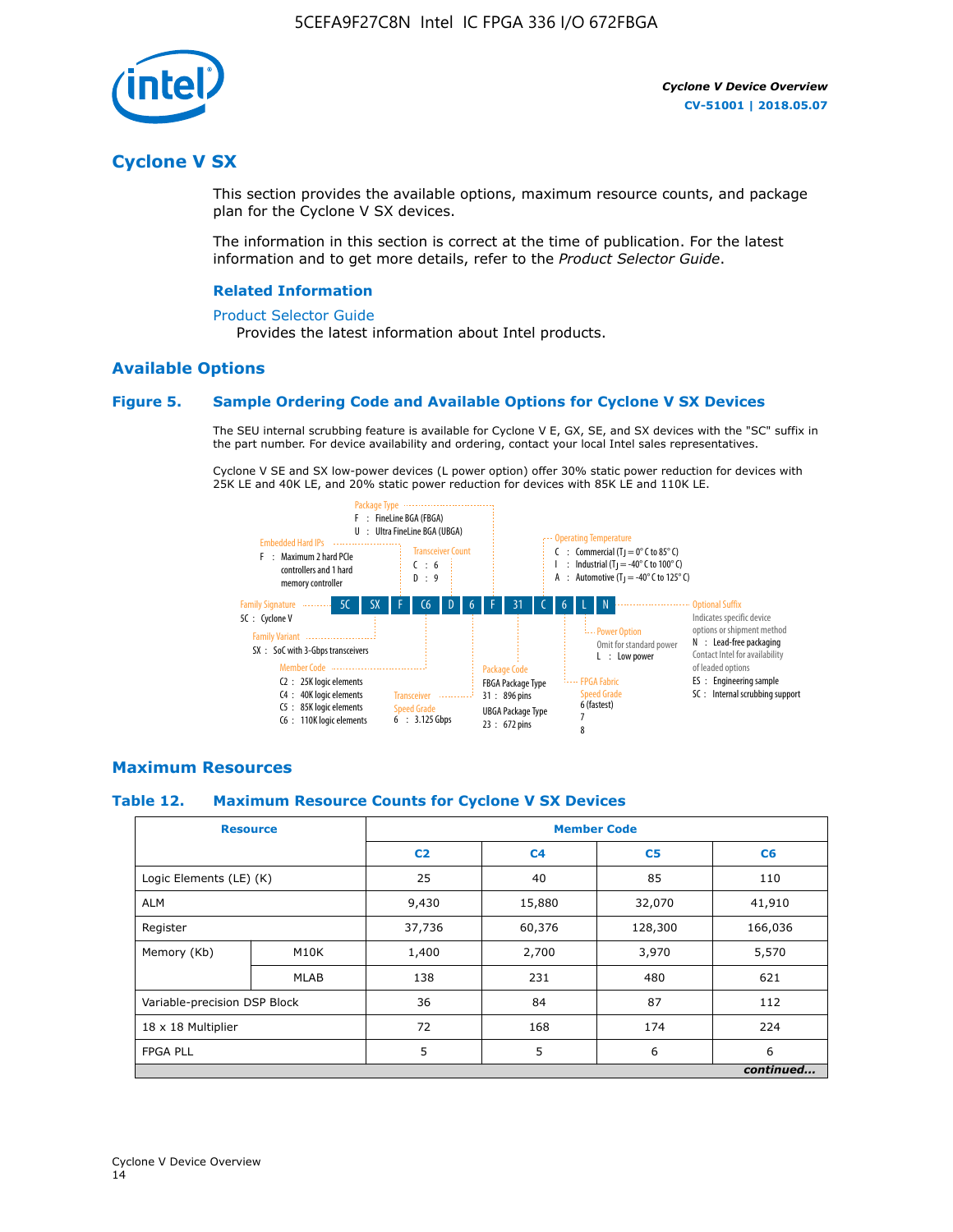

| <b>Resource</b>                |             | <b>Member Code</b> |                |                |           |  |  |
|--------------------------------|-------------|--------------------|----------------|----------------|-----------|--|--|
|                                |             | C <sub>2</sub>     | C <sub>4</sub> | C <sub>5</sub> | C6        |  |  |
| <b>HPS PLL</b>                 |             | 3                  | 3              | 3              | 3         |  |  |
| 3 Gbps Transceiver             |             | 6                  | 6              | 9              | 9         |  |  |
| FPGA GPIO $(8)$                |             | 145                | 145            | 288            | 288       |  |  |
| HPS I/O                        |             | 181                | 181            | 181            | 181       |  |  |
| <b>LVDS</b>                    | Transmitter | 32                 | 32             | 72             | 72        |  |  |
|                                | Receiver    | 37                 | 37             | 72             | 72        |  |  |
| PCIe Hard IP Block             |             | $\overline{2}$     | $\overline{2}$ | 2(9)           | 2(9)      |  |  |
| FPGA Hard Memory Controller    |             | 1                  | $\mathbf{1}$   | 1              | 1         |  |  |
| HPS Hard Memory Controller     |             | 1                  | 1              | $\mathbf{1}$   | 1         |  |  |
| Arm Cortex-A9 MPCore Processor |             | Dual-core          | Dual-core      | Dual-core      | Dual-core |  |  |

#### **Related Information**

[True LVDS Buffers in Devices, I/O Features in Cyclone V Devices](https://www.altera.com/documentation/sam1403481100977.html#sam1403480885395) Provides the number of LVDS channels in each device package.

#### **Package Plan**

#### **Table 13. Package Plan for Cyclone V SX Devices**

The HPS I/O counts are the number of I/Os in the HPS and does not correlate with the number of HPS-specific I/O pins in the FPGA. Each HPS-specific pin in the FPGA may be mapped to several HPS I/Os.

| <b>Member Code</b> | U672<br>(23 mm)  |           | <b>F896</b><br>$(31$ mm $)$ |                  |         |             |
|--------------------|------------------|-----------|-----------------------------|------------------|---------|-------------|
|                    | <b>FPGA GPIO</b> | HPS $I/O$ | <b>XCVR</b>                 | <b>FPGA GPIO</b> | HPS I/O | <b>XCVR</b> |
| C <sub>2</sub>     | 145              | 181       | 6                           |                  |         |             |
| C4                 | 145              | 181       | 6                           |                  |         |             |
| C <sub>5</sub>     | 145              | 181       | 6                           | 288              | 181     | 9           |
| C6                 | 145              | 181       | 6                           | 288              | 181     | 9           |

# **Cyclone V ST**

This section provides the available options, maximum resource counts, and package plan for the Cyclone V ST devices.

The information in this section is correct at the time of publication. For the latest information and to get more details, refer to the *Product Selector Guide*.

 $(8)$  The number of GPIOs does not include transceiver I/Os. In the Intel Quartus Prime software, the number of user I/Os includes transceiver I/Os.

<sup>(9)</sup> 1 PCIe Hard IP Block in U672 package.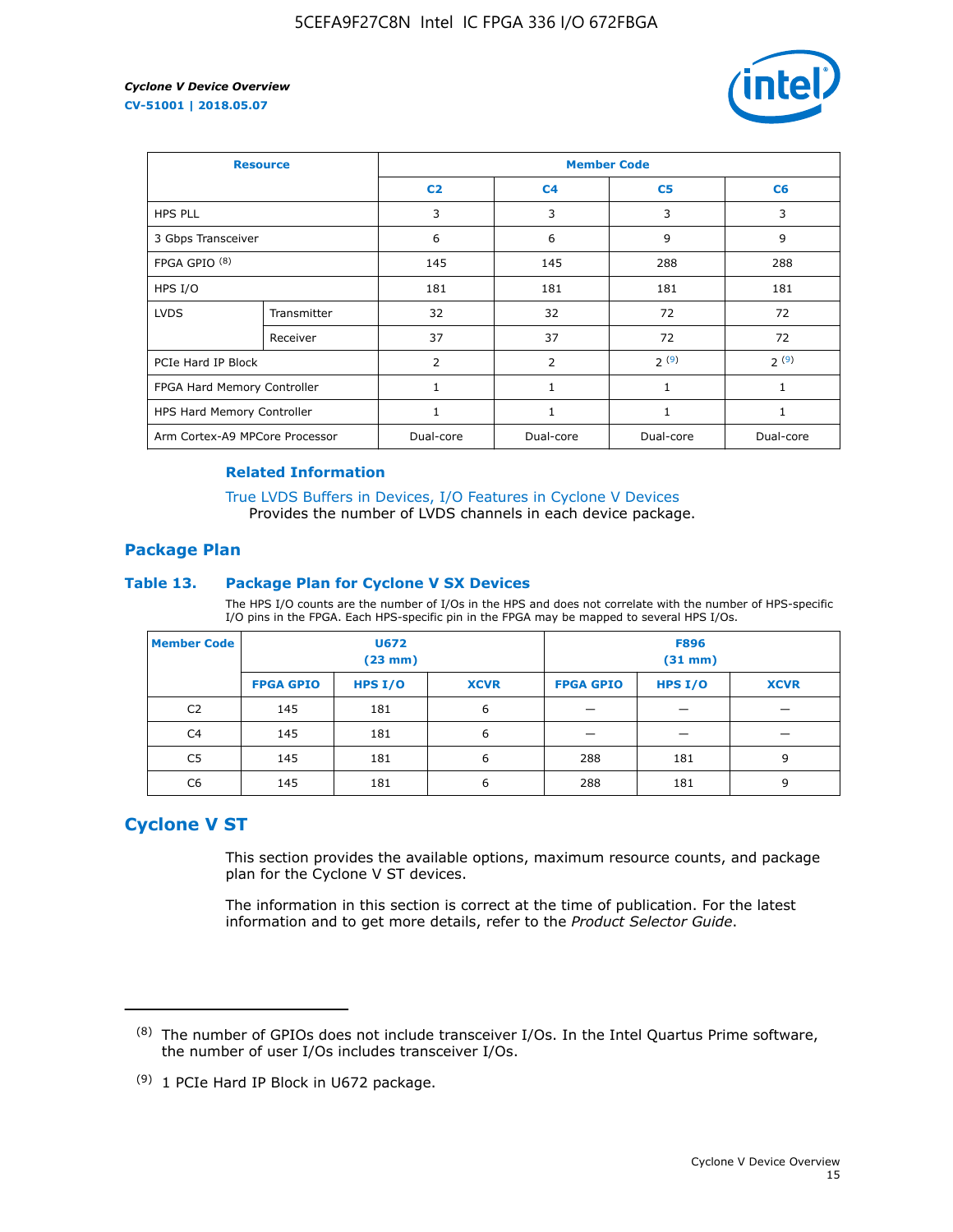

#### **Related Information**

[Product Selector Guide](https://www.altera.com/products/product-selector-guide.html) Provides the latest information about Intel products.

#### **Available Options**

#### **Figure 6. Sample Ordering Code and Available Options for Cyclone V ST Devices**



## **Maximum Resources**

#### **Table 14. Maximum Resource Counts for Cyclone V ST Devices**

| <b>Resource</b>              |             |                | <b>Member Code</b> |
|------------------------------|-------------|----------------|--------------------|
|                              |             | D <sub>5</sub> | D <sub>6</sub>     |
| Logic Elements (LE) (K)      |             | 85             | 110                |
| <b>ALM</b>                   |             | 32,070         | 41,910             |
| Register                     |             | 128,300        | 166,036            |
| Memory (Kb)                  | M10K        | 3,970          | 5,570              |
|                              | <b>MLAB</b> | 480            | 621                |
| Variable-precision DSP Block |             | 87             | 112                |
| 18 x 18 Multiplier           |             | 174            | 224                |
| <b>FPGA PLL</b>              |             | 6              | 6                  |
| <b>HPS PLL</b>               |             | 3              | 3                  |
| 6.144 Gbps Transceiver       |             | 9              | 9                  |
| FPGA GPIO(10)                |             | 288            | 288                |
| HPS I/O                      |             | 181            | 181                |
| <b>LVDS</b>                  | Transmitter |                | 72                 |
|                              |             |                | continued          |

<sup>(10)</sup> The number of GPIOs does not include transceiver I/Os. In the Intel Quartus Prime software, the number of user I/Os includes transceiver I/Os.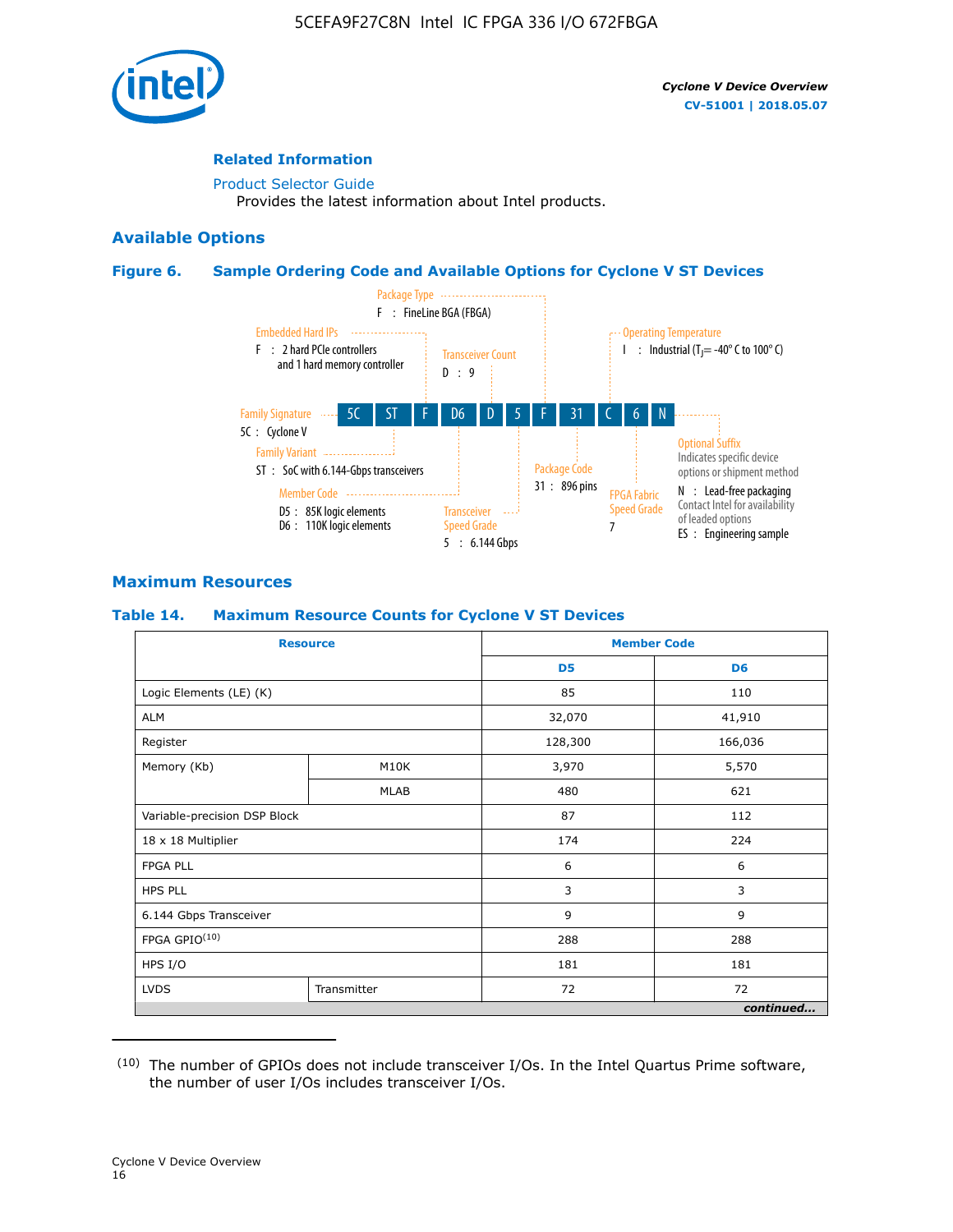

| <b>Resource</b>                |          | <b>Member Code</b> |                |  |
|--------------------------------|----------|--------------------|----------------|--|
|                                |          | D <sub>5</sub>     | D <sub>6</sub> |  |
|                                | Receiver | 72                 | 72             |  |
| PCIe Hard IP Block             |          |                    |                |  |
| FPGA Hard Memory Controller    |          |                    |                |  |
| HPS Hard Memory Controller     |          |                    |                |  |
| Arm Cortex-A9 MPCore Processor |          | Dual-core          | Dual-core      |  |

#### **Related Information**

# [True LVDS Buffers in Devices, I/O Features in Cyclone V Devices](https://www.altera.com/documentation/sam1403481100977.html#sam1403480885395)

Provides the number of LVDS channels in each device package.

#### **Package Plan**

#### **Table 15. Package Plan for Cyclone V ST Devices**

- The HPS I/O counts are the number of I/Os in the HPS and does not correlate with the number of HPSspecific I/O pins in the FPGA. Each HPS-specific pin in the FPGA may be mapped to several HPS I/Os.
- Transceiver counts shown are for transceiver ≤5 Gbps . 6 Gbps transceiver channel count support depends on the package and channel usage. For more information about the 6 Gbps transceiver channel count, refer to the *Cyclone V Device Handbook Volume 2: Transceivers*.

| <b>Member Code</b> | <b>F896</b><br>$(31$ mm $)$ |           |             |  |  |
|--------------------|-----------------------------|-----------|-------------|--|--|
|                    | <b>FPGA GPIO</b>            | HPS $I/O$ | <b>XCVR</b> |  |  |
| D <sub>5</sub>     | 288                         | 181       | 9(11)       |  |  |
| D <sub>6</sub>     | 288                         | 181       | q(11)       |  |  |

#### **Related Information**

[6.144-Gbps Support Capability in Cyclone V GT Devices, Cyclone V Device Handbook](https://www.altera.com/documentation/nik1409855456781.html#nik1409855410757) [Volume 2: Transceivers](https://www.altera.com/documentation/nik1409855456781.html#nik1409855410757)

Provides more information about 6 Gbps transceiver channel count.

<sup>(11)</sup> If you require CPRI (at 4.9152 Gbps) and PCIe Gen2 transmit jitter compliance, Intel recommends that you use only up to seven full-duplex transceiver channels for CPRI, and up to six full-duplex channels for PCIe Gen2. The CMU channels are not considered full-duplex channels.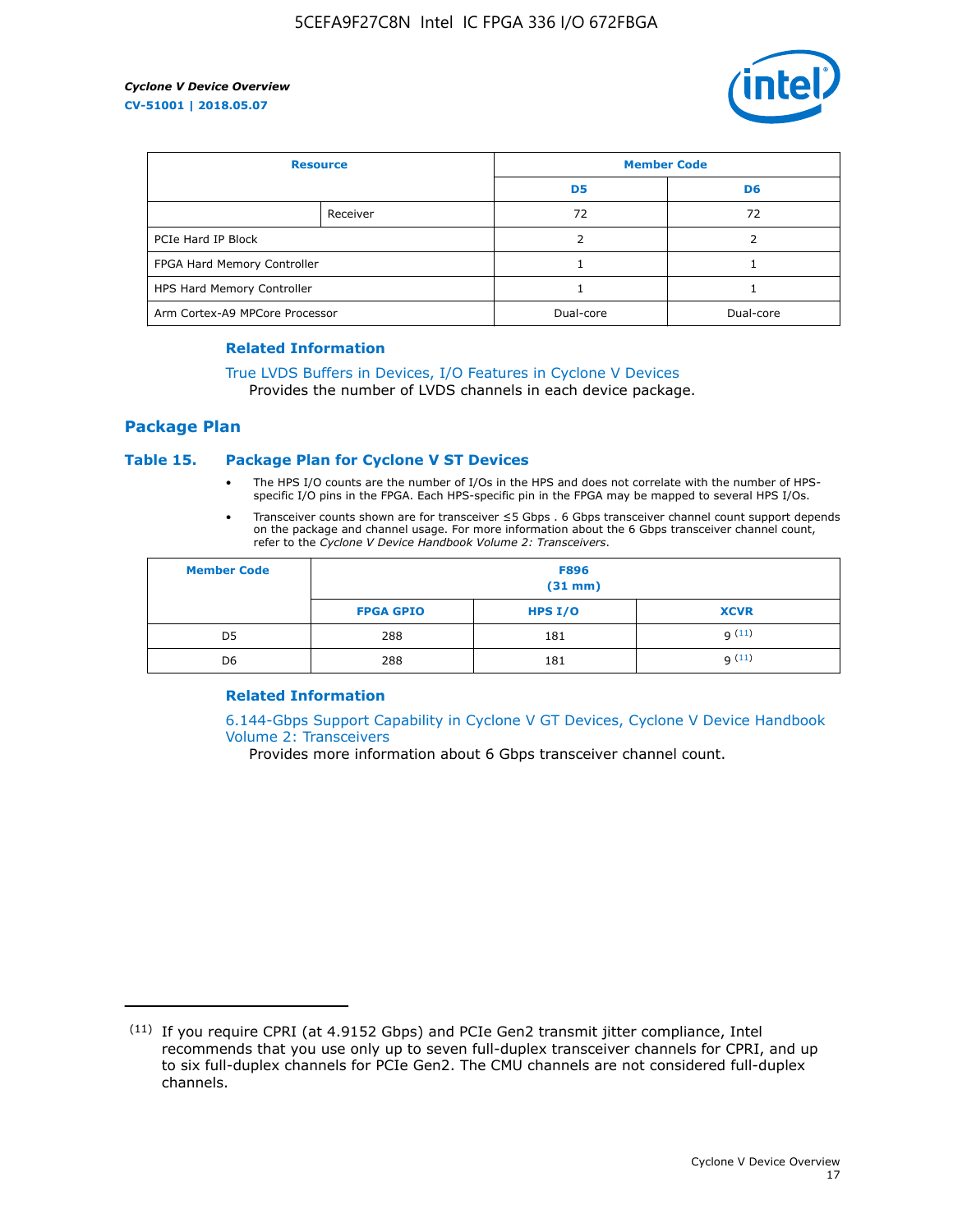

# **I/O Vertical Migration for Cyclone V Devices**

#### **Figure 7. Vertical Migration Capability Across Cyclone V Device Packages and Densities**

The arrows indicate the vertical migration paths. The devices included in each vertical migration path are shaded. You can also migrate your design across device densities in the same package option if the devices have the same dedicated pins, configuration pins, and power pins.



You can achieve the vertical migration shaded in red if you use only up to 175 GPIOs for the M383 package, and 138 GPIOs for the U672 package. These migration paths are not shown in the Intel Quartus Prime software Pin Migration View.

*Note:* To verify the pin migration compatibility, use the Pin Migration View window in the Intel Quartus Prime software Pin Planner.

# **Adaptive Logic Module**

Cyclone V devices use a 28 nm ALM as the basic building block of the logic fabric.

The ALM, as shown in following figure, uses an 8-input fracturable look-up table (LUT) with four dedicated registers to help improve timing closure in register-rich designs and achieve an even higher design packing capability than previous generations.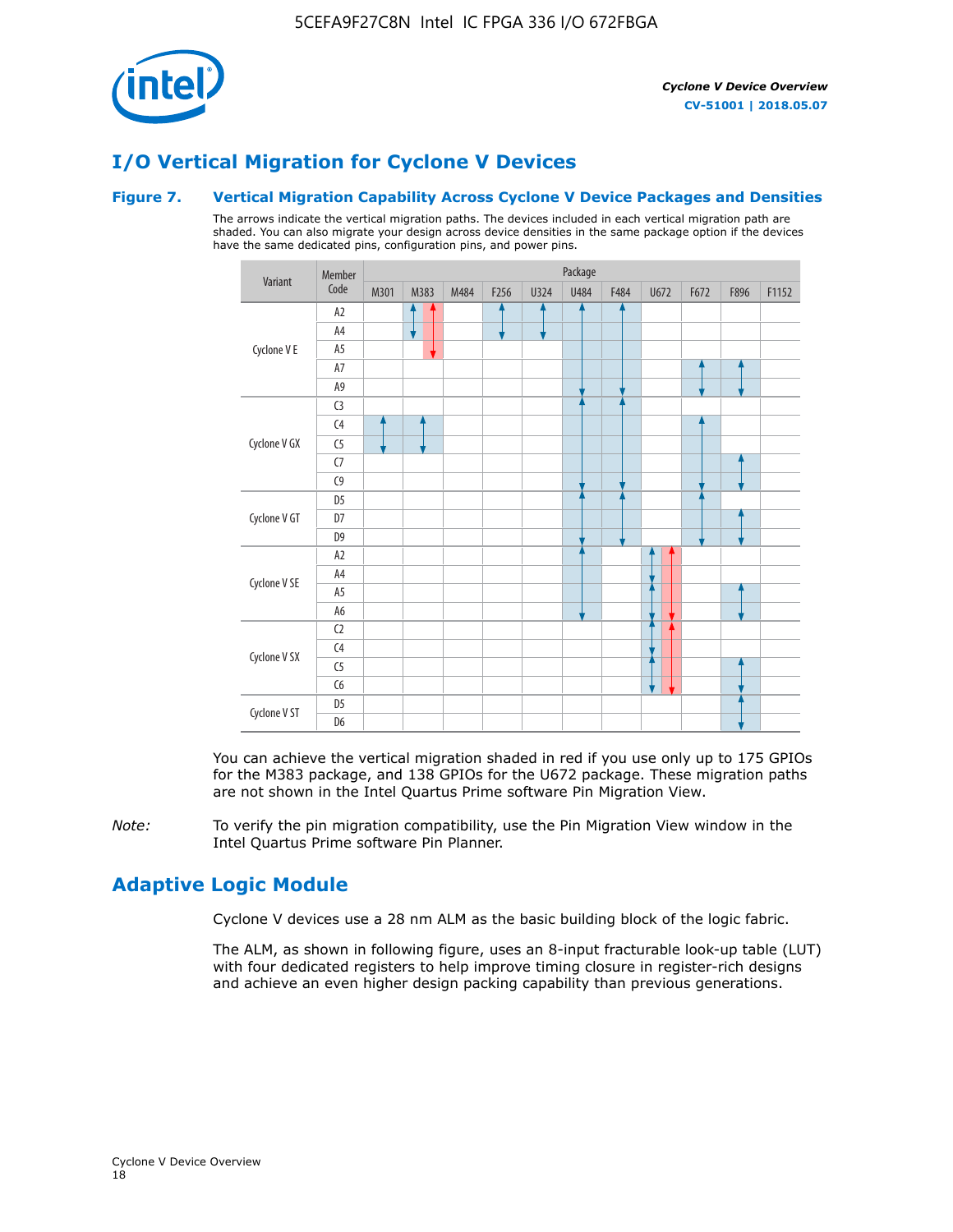

#### **Figure 8. ALM for Cyclone V Devices**



You can configure up to 25% of the ALMs in the Cyclone V devices as distributed memory using MLABs.

#### **Related Information**

Embedded Memory Capacity in Cyclone V Devices on page 21 Lists the embedded memory capacity for each device.

# **Variable-Precision DSP Block**

Cyclone V devices feature a variable-precision DSP block that supports these features:

- Configurable to support signal processing precisions ranging from  $9 \times 9$ ,  $18 \times 18$ and 27 x 27 bits natively
- A 64-bit accumulator
- A hard preadder that is available in both 18- and 27-bit modes
- Cascaded output adders for efficient systolic finite impulse response (FIR) filters
- Internal coefficient register banks, 8 deep, for each multiplier in 18- or 27-bit mode
- Fully independent multiplier operation
- A second accumulator feedback register to accommodate complex multiplyaccumulate functions
- Fully independent Efficient support for single-precision floating point arithmetic
- The inferability of all modes by the Intel Quartus Prime design software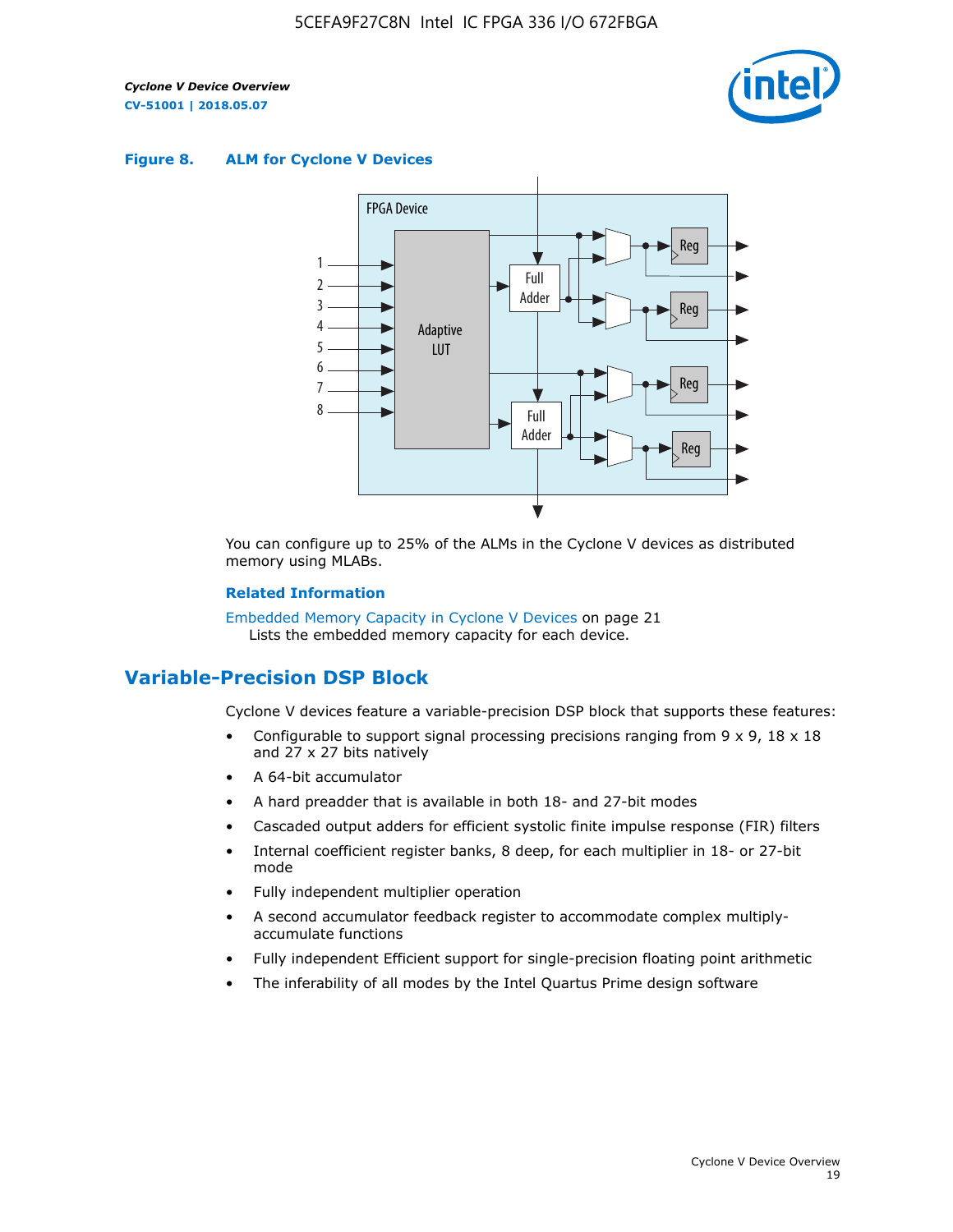

## **Table 16. Variable-Precision DSP Block Configurations for Cyclone V Devices**

| <b>Usage Example</b>                                       | <b>Multiplier Size (Bit)</b> | <b>DSP Block Resource</b> |
|------------------------------------------------------------|------------------------------|---------------------------|
| Low precision fixed point for video<br>applications        | Three $9 \times 9$           |                           |
| Medium precision fixed point in FIR<br>filters             | Two 18 x 18                  |                           |
| FIR filters and general DSP usage                          | Two 18 x 18 with accumulate  |                           |
| High precision fixed- or floating-point<br>implementations | One 27 x 27 with accumulate  |                           |

You can configure each DSP block during compilation as independent three  $9 \times 9$ , two 18 x 18, or one 27 x 27 multipliers. With a dedicated 64 bit cascade bus, you can cascade multiple variable-precision DSP blocks to implement even higher precision DSP functions efficiently.

#### **Table 17. Number of Multipliers in Cyclone V Devices**

The table lists the variable-precision DSP resources by bit precision for each Cyclone V device.

| <b>Variant</b>  | <b>Member</b><br><b>Code</b> | <b>Variable-</b><br>precision |                                   | <b>Independent Input and Output</b><br><b>Multiplications Operator</b> | $18 \times 18$<br><b>Multiplier</b> | $18 \times 18$<br><b>Multiplier</b> |                                                              |
|-----------------|------------------------------|-------------------------------|-----------------------------------|------------------------------------------------------------------------|-------------------------------------|-------------------------------------|--------------------------------------------------------------|
|                 |                              | <b>DSP Block</b>              | $9 \times 9$<br><b>Multiplier</b> | $18 \times 18$<br><b>Multiplier</b>                                    | $27 \times 27$<br><b>Multiplier</b> | <b>Adder Mode</b>                   | <b>Adder</b><br><b>Summed</b><br>with 36 bit<br><b>Input</b> |
| Cyclone V E     | A2                           | 25                            | 75                                | 50                                                                     | 25                                  | 25                                  | 25                                                           |
|                 | A4                           | 66                            | 198                               | 132                                                                    | 66                                  | 66                                  | 66                                                           |
|                 | A5                           | 150                           | 450                               | 300                                                                    | 150                                 | 150                                 | 150                                                          |
|                 | A7                           | 156                           | 468                               | 312                                                                    | 156                                 | 156                                 | 156                                                          |
|                 | A9                           | 342                           | 1,026                             | 684                                                                    | 342                                 | 342                                 | 342                                                          |
| Cyclone V<br>GX | C <sub>3</sub>               | 57                            | 171                               | 114                                                                    | 57                                  | 57                                  | 57                                                           |
|                 | C <sub>4</sub>               | 70                            | 210                               | 140                                                                    | 70                                  | 70                                  | 70                                                           |
|                 | C <sub>5</sub>               | 150                           | 450                               | 300                                                                    | 150                                 | 150                                 | 150                                                          |
|                 | C7                           | 156                           | 468                               | 312                                                                    | 156                                 | 156                                 | 156                                                          |
|                 | C <sub>9</sub>               | 342                           | 1,026                             | 684                                                                    | 342                                 | 342                                 | 342                                                          |
| Cyclone V GT    | D <sub>5</sub>               | 150                           | 450                               | 300                                                                    | 150                                 | 150                                 | 150                                                          |
|                 | D7                           | 156                           | 468                               | 312                                                                    | 156                                 | 156                                 | 156                                                          |
|                 | D <sub>9</sub>               | 342                           | 1,026                             | 684                                                                    | 342                                 | 342                                 | 342                                                          |
| Cyclone V SE    | A <sub>2</sub>               | 36                            | 108                               | 72                                                                     | 36                                  | 36                                  | 36                                                           |
|                 | A4                           | 84                            | 252                               | 168                                                                    | 84                                  | 84                                  | 84                                                           |
|                 | A5                           | 87                            | 261                               | 174                                                                    | 87                                  | 87                                  | 87                                                           |
|                 | A <sub>6</sub>               | 112                           | 336                               | 224                                                                    | 112                                 | 112                                 | 112                                                          |
| Cyclone V SX    | C <sub>2</sub>               | 36                            | 108                               | 72                                                                     | 36                                  | 36                                  | 36                                                           |
|                 | C <sub>4</sub>               | 84                            | 252                               | 168                                                                    | 84                                  | 84                                  | 84                                                           |
|                 | C <sub>5</sub>               | 87                            | 261                               | 174                                                                    | 87                                  | 87                                  | 87                                                           |
|                 |                              |                               |                                   |                                                                        |                                     |                                     | continued                                                    |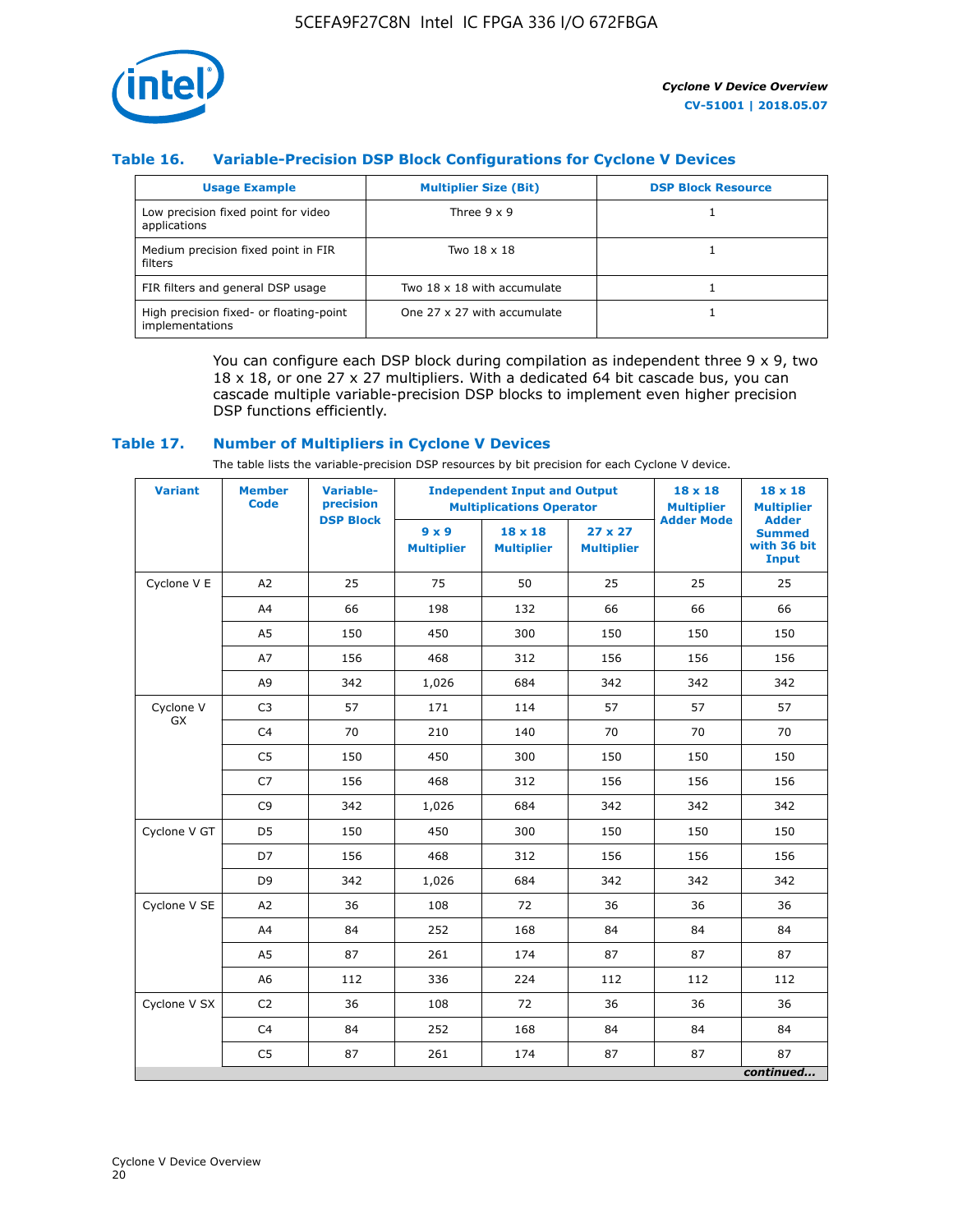

| <b>Variant</b> | <b>Variable-</b><br><b>Member</b><br>precision<br><b>Code</b> |                  | <b>Independent Input and Output</b><br><b>Multiplications Operator</b> | $18 \times 18$<br><b>Multiplier</b> | $18 \times 18$<br><b>Multiplier</b><br><b>Adder</b> |                   |                                       |
|----------------|---------------------------------------------------------------|------------------|------------------------------------------------------------------------|-------------------------------------|-----------------------------------------------------|-------------------|---------------------------------------|
|                |                                                               | <b>DSP Block</b> | $9 \times 9$<br><b>Multiplier</b>                                      | $18 \times 18$<br><b>Multiplier</b> | $27 \times 27$<br><b>Multiplier</b>                 | <b>Adder Mode</b> | <b>Summed</b><br>with 36 bit<br>Input |
|                | C6                                                            | 112              | 336                                                                    | 224                                 | 112                                                 | 112               | 112                                   |
| Cyclone V ST   | D <sub>5</sub>                                                | 87               | 261                                                                    | 174                                 | 87                                                  | 87                | 87                                    |
|                | D <sub>6</sub>                                                | 112              | 336                                                                    | 224                                 | 112                                                 | 112               | 112                                   |

# **Embedded Memory Blocks**

The embedded memory blocks in the devices are flexible and designed to provide an optimal amount of small- and large-sized memory arrays to fit your design requirements.

# **Types of Embedded Memory**

The Cyclone V devices contain two types of memory blocks:

- 10 Kb M10K blocks—blocks of dedicated memory resources. The M10K blocks are ideal for larger memory arrays while still providing a large number of independent ports.
- 640 bit memory logic array blocks (MLABs)—enhanced memory blocks that are configured from dual-purpose logic array blocks (LABs). The MLABs are ideal for wide and shallow memory arrays. The MLABs are optimized for implementation of shift registers for digital signal processing (DSP) applications, wide shallow FIFO buffers, and filter delay lines. Each MLAB is made up of ten adaptive logic modules (ALMs). In the Cyclone V devices, you can configure these ALMs as ten 32 x 2 blocks, giving you one 32 x 20 simple dual-port SRAM block per MLAB.

# **Embedded Memory Capacity in Cyclone V Devices**

#### **Table 18. Embedded Memory Capacity and Distribution in Cyclone V Devices**

|                | <b>Member</b>  | <b>M10K</b>  |                     | <b>MLAB</b>  | <b>Total RAM Bit</b> |        |  |  |  |
|----------------|----------------|--------------|---------------------|--------------|----------------------|--------|--|--|--|
| <b>Variant</b> | <b>Code</b>    | <b>Block</b> | <b>RAM Bit (Kb)</b> | <b>Block</b> | <b>RAM Bit (Kb)</b>  | (Kb)   |  |  |  |
| Cyclone V E    | A2             | 176          | 1,760               | 314          | 196                  | 1,956  |  |  |  |
|                | A4             | 308          | 3,080               | 485          | 303                  | 3,383  |  |  |  |
|                | A5             | 446          | 4,460               | 679          | 424                  | 4,884  |  |  |  |
|                | A7             | 686          | 6,860               | 1338         | 836                  | 7,696  |  |  |  |
|                | A9             | 1,220        | 12,200              | 2748         | 1,717                | 13,917 |  |  |  |
| Cyclone V GX   | C <sub>3</sub> | 135          | 1,350               | 291          | 182                  | 1,532  |  |  |  |
|                | C4             | 250          | 2,500               | 678          | 424                  | 2,924  |  |  |  |
|                | C5             | 446          | 4,460               | 678          | 424                  | 4,884  |  |  |  |
|                | C7             | 686          | 6,860               | 1338         | 836                  | 7,696  |  |  |  |
|                | C <sub>9</sub> | 1,220        | 12,200              | 2748         | 1,717                | 13,917 |  |  |  |
|                | continued      |              |                     |              |                      |        |  |  |  |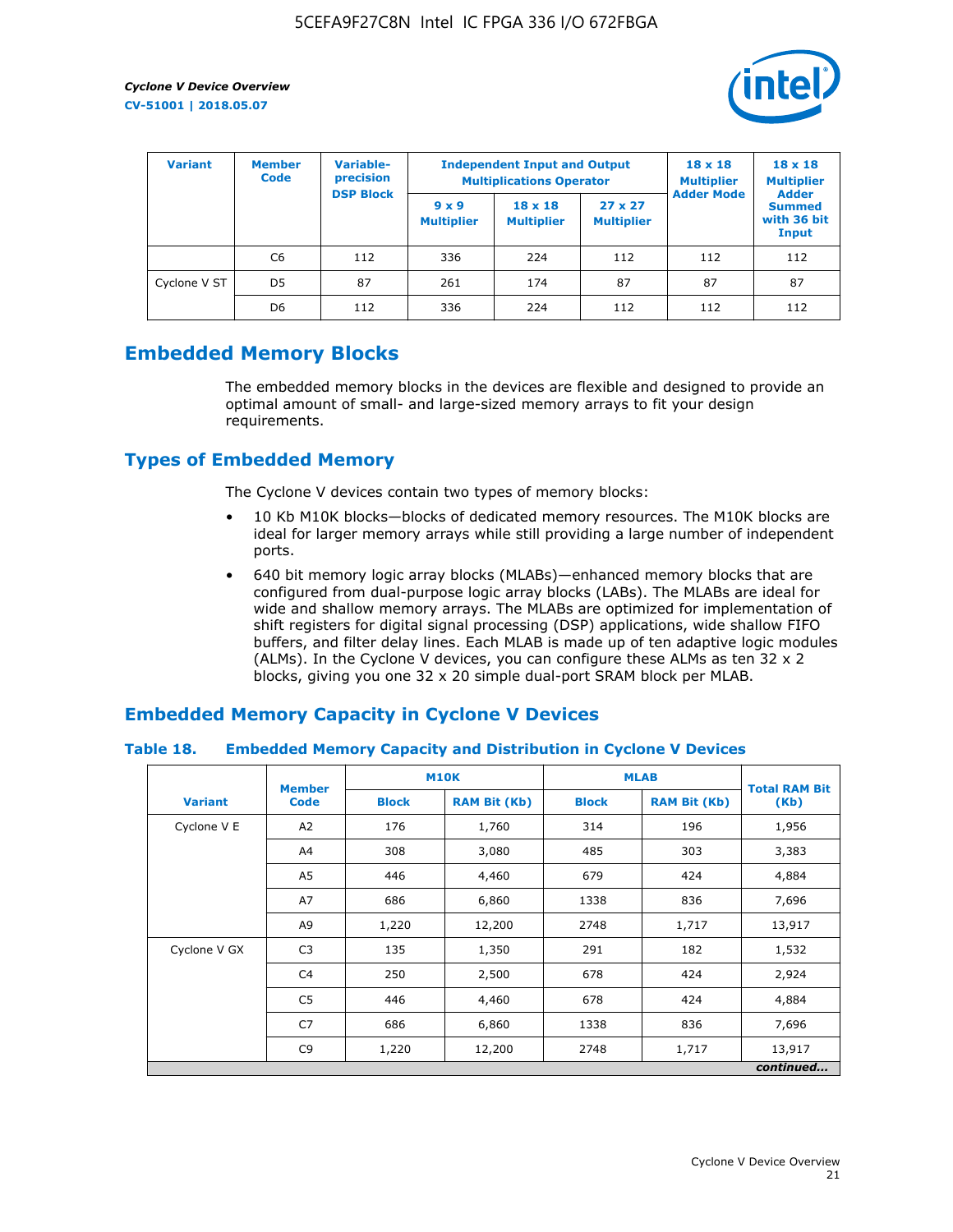

|                | <b>Member</b>  | <b>M10K</b>  |                     | <b>MLAB</b>  | <b>Total RAM Bit</b> |        |
|----------------|----------------|--------------|---------------------|--------------|----------------------|--------|
| <b>Variant</b> | <b>Code</b>    | <b>Block</b> | <b>RAM Bit (Kb)</b> | <b>Block</b> | <b>RAM Bit (Kb)</b>  | (Kb)   |
| Cyclone V GT   | D <sub>5</sub> | 446          | 4,460               | 679          | 424                  | 4,884  |
|                | D7             | 686          | 6,860               | 1338         | 836                  | 7,696  |
|                | D <sub>9</sub> | 1,220        | 12,200              | 2748         | 1,717                | 13,917 |
| Cyclone V SE   | A <sub>2</sub> | 140          | 1,400               | 221          | 138                  | 1,538  |
|                | A4             | 270          | 2,700               | 370          | 231                  | 2,460  |
|                | A5             | 397          | 3,970               | 768          | 480                  | 4,450  |
|                | A <sub>6</sub> | 553          | 5,530               | 994          | 621                  | 6,151  |
| Cyclone V SX   | C <sub>2</sub> | 140          | 1,400               | 221          | 138                  | 1,538  |
|                | C <sub>4</sub> | 270          | 2,700               | 370          | 231                  | 2,460  |
|                | C <sub>5</sub> | 397          | 3,970               | 768          | 480                  | 4,450  |
|                | C <sub>6</sub> | 553          | 5,530               | 994          | 621                  | 6,151  |
| Cyclone V ST   | D <sub>5</sub> | 397          | 3,970               | 768          | 480                  | 4,450  |
|                | D <sub>6</sub> | 553          | 5,530               | 994          | 621                  | 6,151  |

# **Embedded Memory Configurations**

#### **Table 19. Supported Embedded Memory Block Configurations for Cyclone V Devices**

This table lists the maximum configurations supported for the embedded memory blocks. The information is applicable only to the single-port RAM and ROM modes.

| <b>Memory Block</b> | Depth (bits) | <b>Programmable Width</b> |
|---------------------|--------------|---------------------------|
| MLAB                | 32           | x16, x18, or x20          |
| M10K                | 256          | x40 or x32                |
|                     | 512          | x20 or x16                |
|                     | 1K           | $x10$ or $x8$             |
|                     | 2K           | $x5$ or $x4$              |
|                     | 4K           | x2                        |
|                     | 8K           | x1                        |

# **Clock Networks and PLL Clock Sources**

550 MHz Cyclone V devices have 16 global clock networks capable of up to operation. The clock network architecture is based on Intel's global, quadrant, and peripheral clock structure. This clock structure is supported by dedicated clock input pins and fractional PLLs.

*Note:* To reduce power consumption, the Intel Quartus Prime software identifies all unused sections of the clock network and powers them down.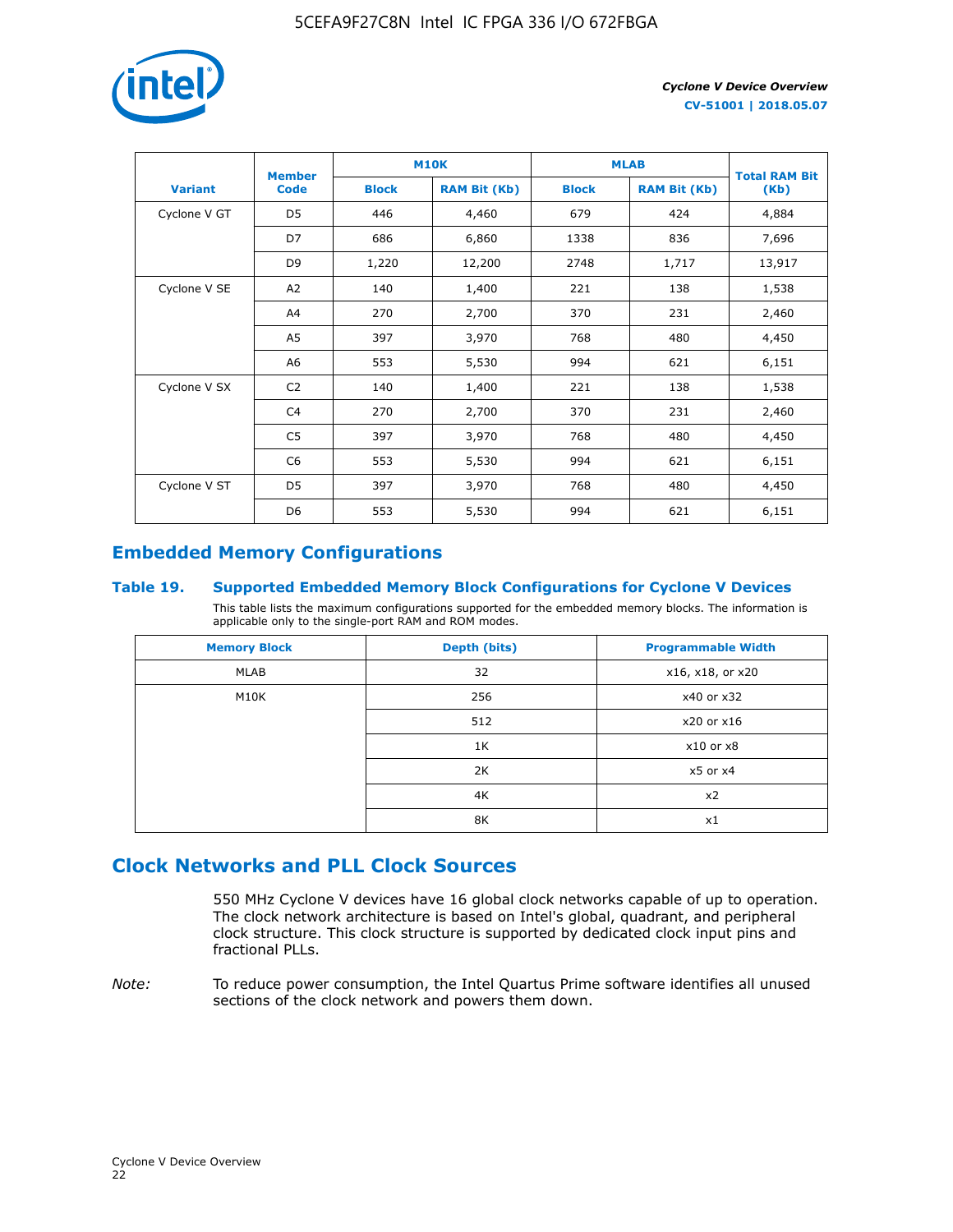5CEFA9F27C8N Intel IC FPGA 336 I/O 672FBGA



## **PLL Features**

The PLLs in the Cyclone V devices support the following features:

- Frequency synthesis
- On-chip clock deskew
- Jitter attenuation
- Programmable output clock duty cycles
- PLL cascading
- Reference clock switchover
- Programmable bandwidth
- User-mode reconfiguration of PLLs
- Low power mode for each fractional PLL
- Dynamic phase shift
- Direct, source synchronous, zero delay buffer, external feedback, and LVDS compensation modes

#### **Fractional PLL**

In addition to integer PLLs, the Cyclone V devices use a fractional PLL architecture. The devices have up to eight PLLs, each with nine output counters. You can use the output counters to reduce PLL usage in two ways:

- Reduce the number of oscillators that are required on your board by using fractional PLLs
- Reduce the number of clock pins that are used in the device by synthesizing multiple clock frequencies from a single reference clock source

If you use the fractional PLL mode, you can use the PLLs for precision fractional-N frequency synthesis—removing the need for off-chip reference clock sources in your design.

The transceiver fractional PLLs that are not used by the transceiver I/Os can be used as general purpose fractional PLLs by the FPGA fabric.

# **FPGA General Purpose I/O**

Cyclone V devices offer highly configurable GPIOs. The following list describes the features of the GPIOs:

- Programmable bus hold and weak pull-up
- LVDS output buffer with programmable differential output voltage ( $V_{OD}$ ) and programmable pre-emphasis
- On-chip parallel termination ( $R<sub>T</sub>$  OCT) for all I/O banks with OCT calibration to limit the termination impedance variation
- On-chip dynamic termination that has the ability to swap between series and parallel termination, depending on whether there is read or write on a common bus for signal integrity
- Easy timing closure support using the hard read FIFO in the input register path, and delay-locked loop (DLL) delay chain with fine and coarse architecture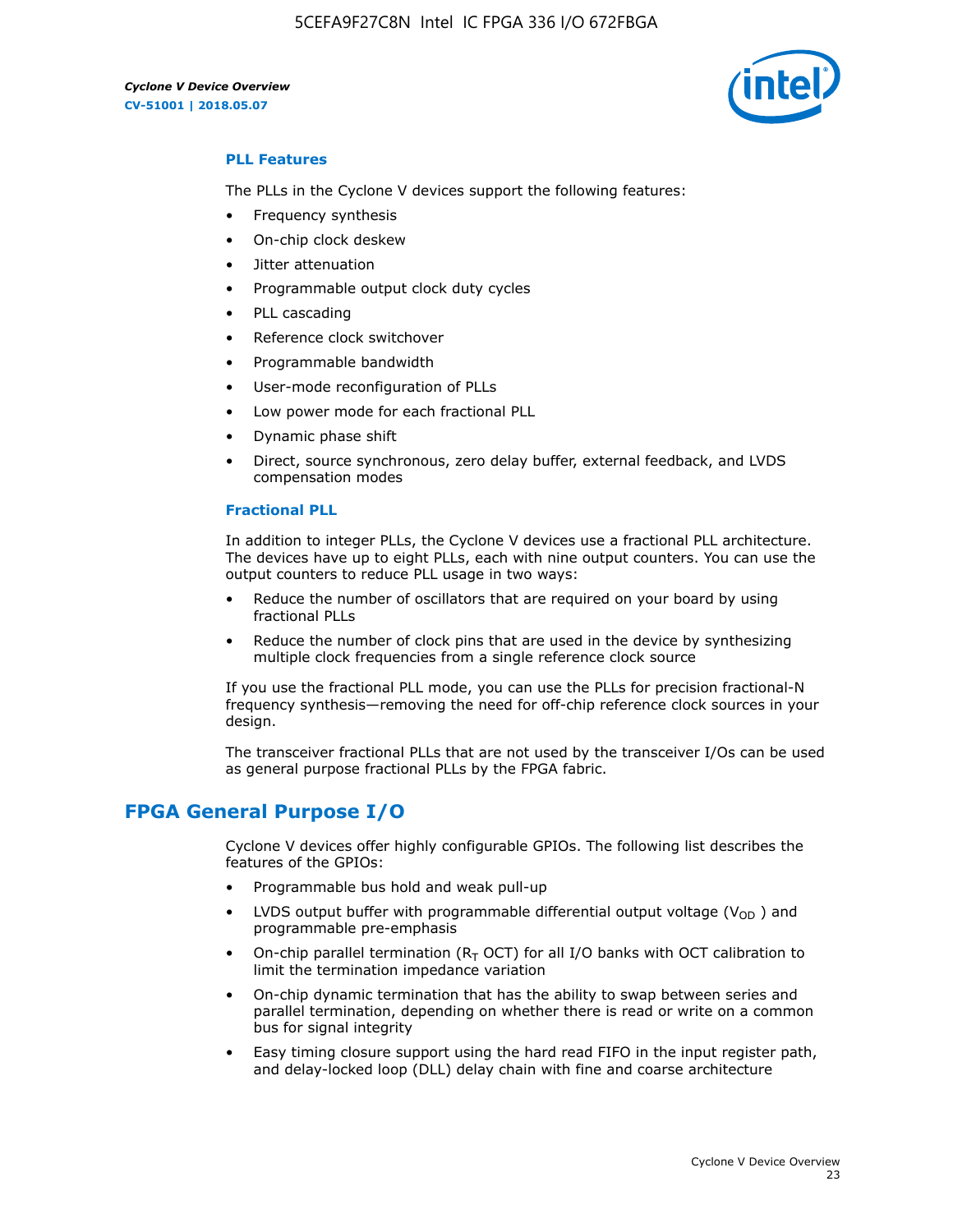

# **PCIe Gen1 and Gen2 Hard IP**

Cyclone V GX, GT, SX, and ST devices contain PCIe hard IP that is designed for performance and ease-of-use. The PCIe hard IP consists of the MAC, data link, and transaction layers.

The PCIe hard IP supports PCIe Gen2 and Gen1 end point and root port for up to x4 lane configuration. The PCIe Gen2 x4 support is PCIe-compatible.

The PCIe endpoint support includes multifunction support for up to eight functions, as shown in the following figure. The integrated multifunction support reduces the FPGA logic requirements by up to 20,000 LEs for PCIe designs that require multiple peripherals.

#### **Figure 9. PCIe Multifunction for Cyclone V Devices**



The Cyclone V PCIe hard IP operates independently from the core logic. This independent operation allows the PCIe link to wake up and complete link training in less than 100 ms while the Cyclone V device completes loading the programming file for the rest of the device.

In addition, the PCIe hard IP in the Cyclone V device provides improved end-to-end datapath protection using ECC.

# **External Memory Interface**

This section provides an overview of the external memory interface in Cyclone V devices.

## **Hard and Soft Memory Controllers**

Cyclone V devices support up to two hard memory controllers for DDR3, DDR2, and LPDDR2 SDRAM devices. Each controller supports 8 to 32 bit components of up to 4 gigabits (Gb) in density with two chip selects and optional ECC. For the Cyclone V SoC devices, an additional hard memory controller in the HPS supports DDR3, DDR2, and LPDDR2 SDRAM devices.

All Cyclone V devices support soft memory controllers for DDR3, DDR2, and LPDDR2 SDRAM devices for maximum flexibility.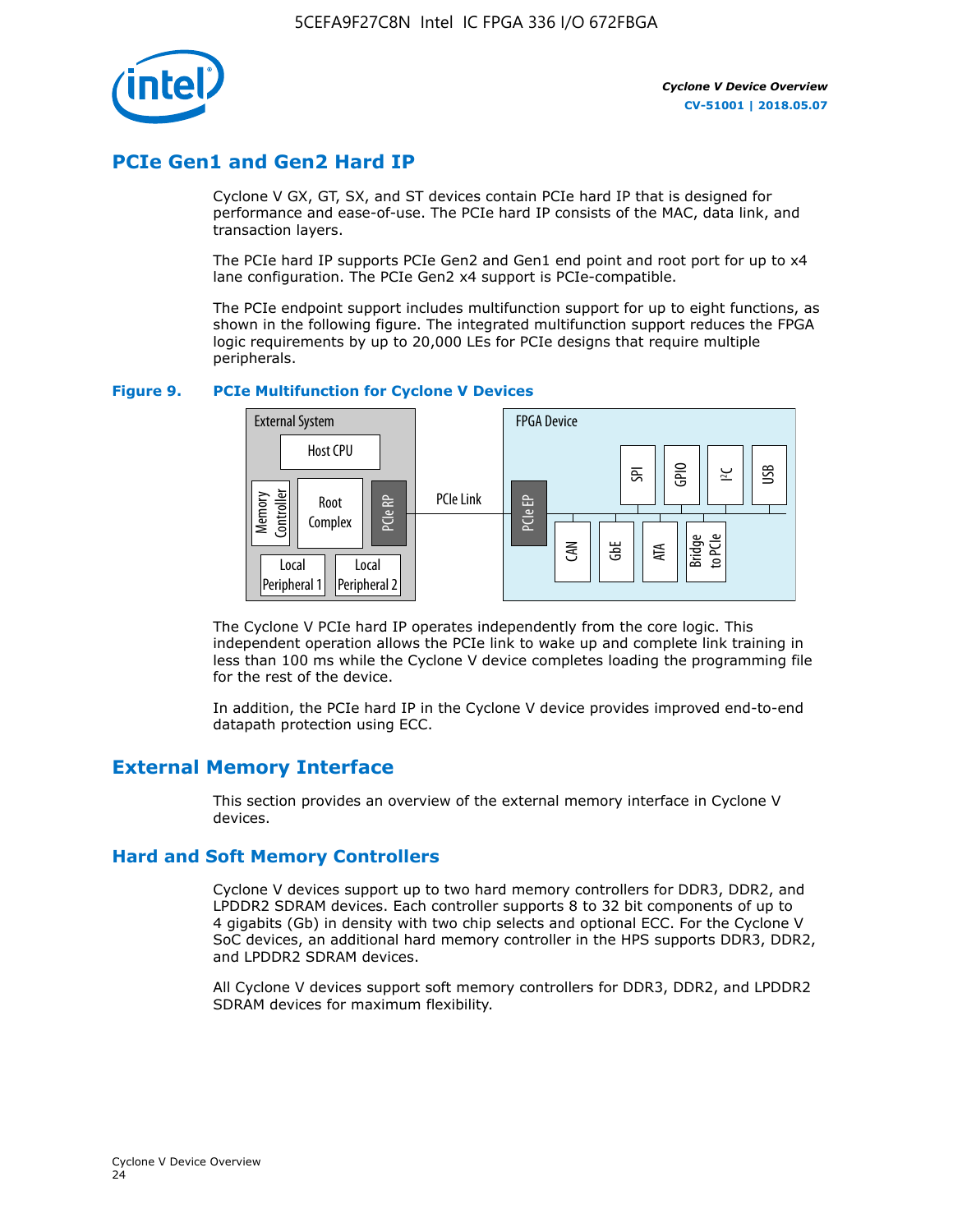

## **External Memory Performance**

#### **Table 20. External Memory Interface Performance in Cyclone V Devices**

The maximum and minimum operating frequencies depend on the memory interface standards and the supported delay-locked loop (DLL) frequency listed in the device datasheet.

| <b>Interface</b>  | <b>Voltage</b> | <b>Maximum Frequency (MHz)</b> |                        | <b>Minimum Frequency</b> |  |  |
|-------------------|----------------|--------------------------------|------------------------|--------------------------|--|--|
|                   | $(\mathsf{V})$ | <b>Hard Controller</b>         | <b>Soft Controller</b> | (MHz)                    |  |  |
| <b>DDR3 SDRAM</b> | 1.5            | 400                            | 303                    | 303                      |  |  |
|                   | 1.35           | 400                            | 303                    | 303                      |  |  |
| <b>DDR2 SDRAM</b> | 1.8            | 400                            | 300                    | 167                      |  |  |
| LPDDR2 SDRAM      | 1.2            | 333                            | 300                    | 167                      |  |  |

#### **Related Information**

[External Memory Interface Spec Estimator](https://www.altera.com/solutions/technology/external-memory/spec-estimator.html)

For the latest information and to estimate the external memory system performance specification, use Intel's External Memory Interface Spec Estimator tool.

## **HPS External Memory Performance**

#### **Table 21. HPS External Memory Interface Performance**

The hard processor system (HPS) is available in Cyclone V SoC devices only.

| <b>Interface</b>  | Voltage (V) | <b>HPS Hard Controller (MHz)</b> |
|-------------------|-------------|----------------------------------|
| <b>DDR3 SDRAM</b> | 1.5         | 400                              |
|                   | 1.35        | 400                              |
| <b>DDR2 SDRAM</b> | 1.8         | 400                              |
| LPDDR2 SDRAM      | 1.2         | 333                              |

#### **Related Information**

#### [External Memory Interface Spec Estimator](https://www.altera.com/solutions/technology/external-memory/spec-estimator.html)

For the latest information and to estimate the external memory system performance specification, use Intel's External Memory Interface Spec Estimator tool.

# **Low-Power Serial Transceivers**

Cyclone V devices deliver the industry's lowest power 6.144 Gbps transceivers at an estimated 88 mW maximum power consumption per channel. Cyclone V transceivers are designed to be compliant with a wide range of protocols and data rates.

## **Transceiver Channels**

The transceivers are positioned on the left outer edge of the device. The transceiver channels consist of the physical medium attachment (PMA), physical coding sublayer (PCS), and clock networks.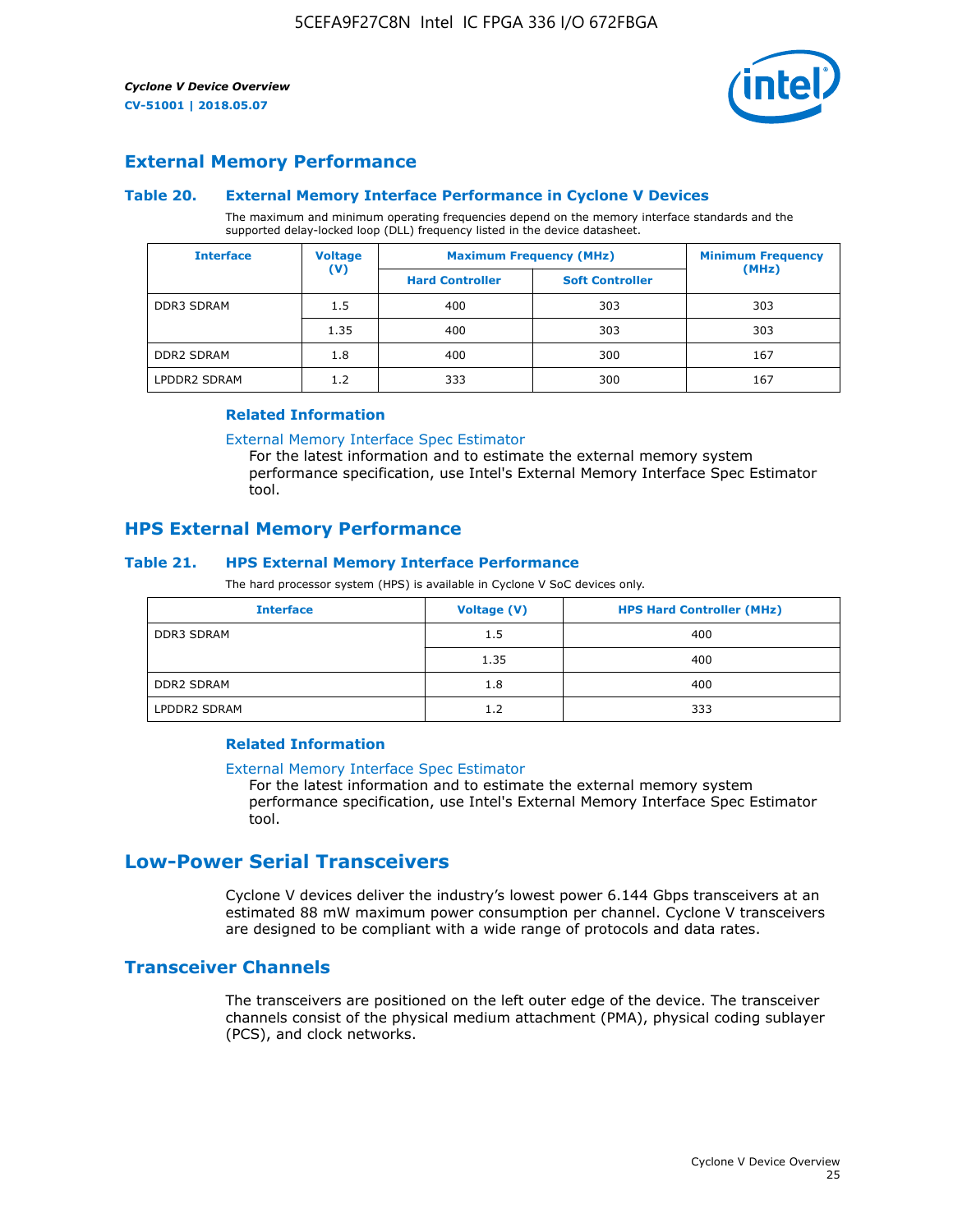

#### **Figure 10. Device Chip Overview for Cyclone V GX and GT Devices**

The figure shows a Cyclone V FPGA with transceivers. Different Cyclone V devices may have a different floorplans than the one shown here.



## **PMA Features**

To prevent core and I/O noise from coupling into the transceivers, the PMA block is isolated from the rest of the chip—ensuring optimal signal integrity. For the transceivers, you can use the channel PLL of an unused receiver PMA as an additional transmit PLL.

#### **Table 22. PMA Features of the Transceivers in Cyclone V Devices**

| <b>Features</b>                                    | <b>Capability</b>                                                                                       |
|----------------------------------------------------|---------------------------------------------------------------------------------------------------------|
| Backplane support                                  | Driving capability up to 6.144 Gbps                                                                     |
| PLL-based clock recovery                           | Superior jitter tolerance                                                                               |
| Programmable deserialization and word<br>alignment | Flexible deserialization width and configurable word alignment pattern                                  |
| Equalization and pre-emphasis                      | Up to 14.37 dB of pre-emphasis and up to 4.7 dB of equalization<br>No decision feedback equalizer (DFE) |
| Ring oscillator transmit PLLs                      | 614 Mbps to 6.144 Gbps                                                                                  |
| Input reference clock range                        | 20 MHz to 400 MHz                                                                                       |
| Transceiver dynamic reconfiguration                | Allows the reconfiguration of a single channel without affecting the operation of<br>other channels     |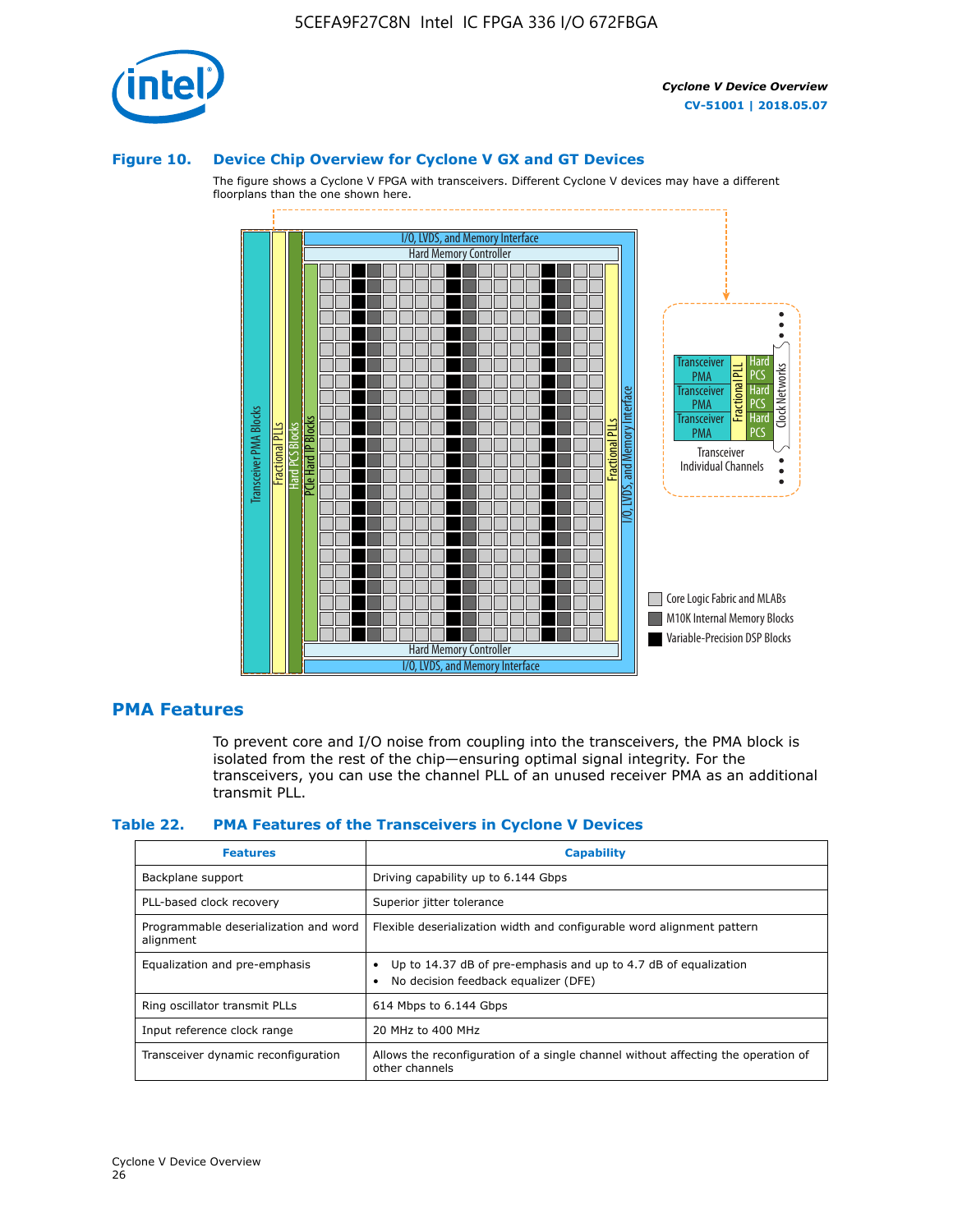

# **PCS Features**

The Cyclone V core logic connects to the PCS through an 8, 10, 16, 20, 32, or 40 bit interface, depending on the transceiver data rate and protocol. Cyclone V devices contain PCS hard IP to support PCIe Gen1 and Gen2, Gbps Ethernet (GbE), Serial RapidIO® (SRIO), and Common Public Radio Interface (CPRI).

Most of the standard and proprietary protocols from 614 Mbps to 6.144 Gbps are supported.

| Table 23. |  | <b>Transceiver PCS Features for Cyclone V Devices</b> |
|-----------|--|-------------------------------------------------------|
|           |  |                                                       |

| <b>PCS Support</b>                 | <b>Data Rates</b><br>(Gbps)        | <b>Transmitter Data Path Feature</b>                                                                         | <b>Receiver Data Path Feature</b>                                                                                                                                                                                                  |  |  |
|------------------------------------|------------------------------------|--------------------------------------------------------------------------------------------------------------|------------------------------------------------------------------------------------------------------------------------------------------------------------------------------------------------------------------------------------|--|--|
| 3-Gbps and 6-Gbps Basic            | 0.614 to 6.144                     | • Phase compensation FIFO<br>Byte serializer<br>8B/10B encoder<br>Transmitter bit-slip                       | Word aligner<br>$\bullet$<br>Deskew FIFO<br>$\bullet$<br>Rate-match FIFO<br>$\bullet$<br>8B/10B decoder<br>$\bullet$<br>Byte deserializer<br>$\bullet$<br>Byte ordering<br>$\bullet$<br>Receiver phase compensation<br><b>FIFO</b> |  |  |
| PCIe Gen1<br>(x1, x2, x4)          | $2.5$ and $5.0$                    | Dedicated PCIe PHY IP core<br>PIPE 2.0 interface to the core<br>$\bullet$<br>logic                           | Dedicated PCIe PHY IP core<br>$\bullet$<br>PIPE 2.0 interface to the core<br>$\bullet$<br>logic                                                                                                                                    |  |  |
| PCIe Gen2<br>$(x1, x2, x4)^{(12)}$ |                                    |                                                                                                              |                                                                                                                                                                                                                                    |  |  |
| GbE                                | 1.25                               | • Custom PHY IP core with preset<br>feature<br>GbE transmitter synchronization<br>$\bullet$<br>state machine | • Custom PHY IP core with preset<br>feature<br>GbE receiver synchronization<br>state machine                                                                                                                                       |  |  |
| $XAUI$ $(13)$                      | 3.125                              | Dedicated XAUI PHY IP core<br>$\bullet$                                                                      | Dedicated XAUI PHY IP core<br>$\bullet$                                                                                                                                                                                            |  |  |
| HiGig                              | 3.75                               | XAUI synchronization state<br>$\bullet$<br>machine for bonding four<br>channels                              | XAUI synchronization state<br>$\bullet$<br>machine for realigning four<br>channels                                                                                                                                                 |  |  |
| SRIO 1.3 and 2.1                   | 1.25 to 3.125                      | • Custom PHY IP core with preset<br>feature<br>• SRIO version 2.1-compliant x2<br>and x4 channel bonding     | • Custom PHY IP core with preset<br>feature<br>• SRIO version 2.1-compliant x2<br>and x4 deskew state machine                                                                                                                      |  |  |
| SDI, SD/HD, and 3G-SDI             | $0.27^{(14)}$ , 1.485,<br>and 2.97 | Custom PHY IP core with preset<br>feature                                                                    | Custom PHY IP core with preset<br>feature                                                                                                                                                                                          |  |  |
| JESD204A                           | $0.3125^{(15)}$ to<br>3.125        |                                                                                                              |                                                                                                                                                                                                                                    |  |  |
| continued                          |                                    |                                                                                                              |                                                                                                                                                                                                                                    |  |  |

<sup>(12)</sup> PCIe Gen2 is supported for Cyclone V GT and ST devices. The PCIe Gen2 x4 support is PCIe-compatible.

(15) The 0.3125-Gbps data rate is supported using oversampling user logic that you must implement in the FPGA fabric.

<sup>(13)</sup> XAUI is supported through the soft PCS.

<sup>(14)</sup> The 0.27-Gbps data rate is supported using oversampling user logic that you must implement in the FPGA fabric.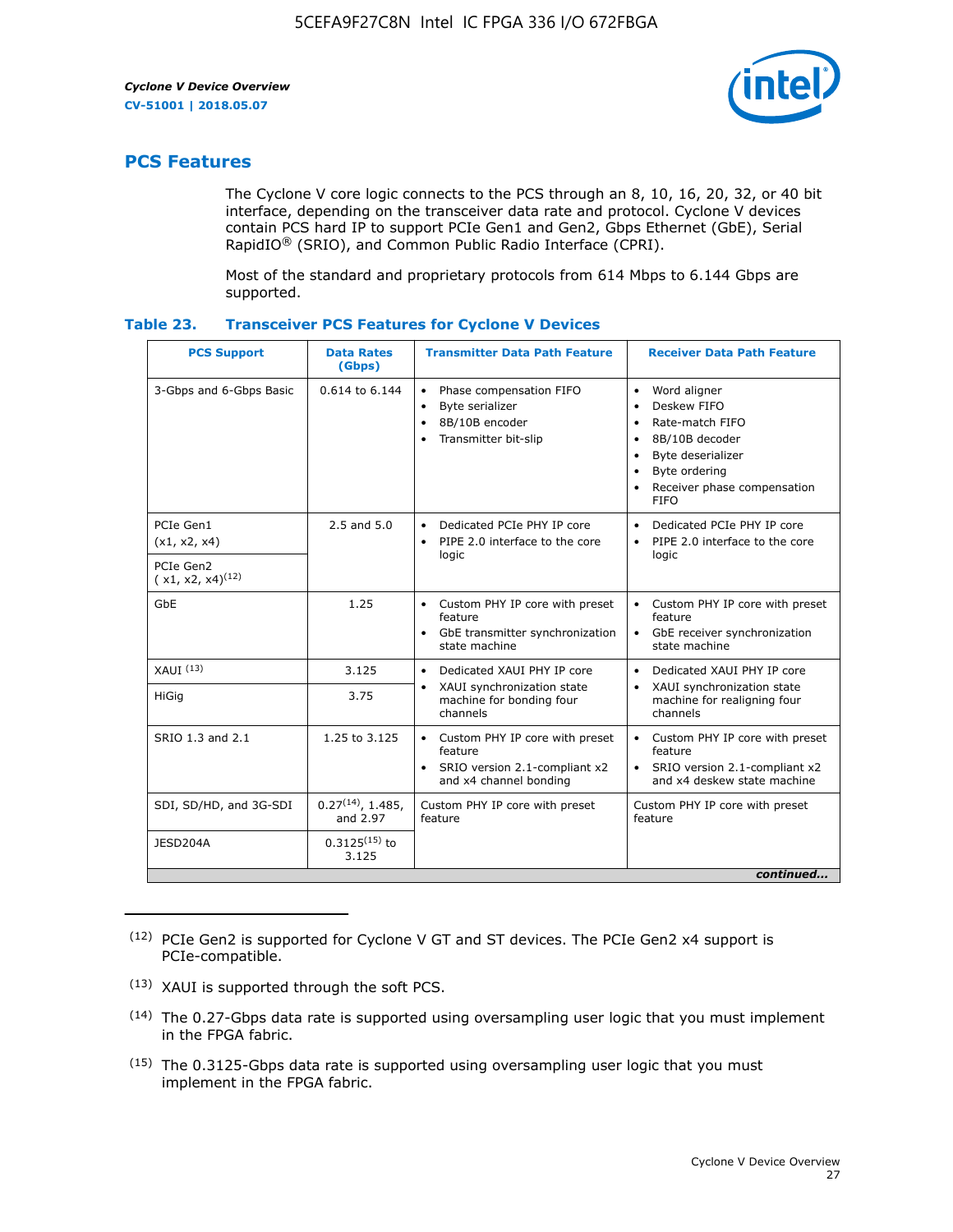

| <b>PCS Support</b>       | <b>Data Rates</b><br>(Gbps) | <b>Transmitter Data Path Feature</b>                         | <b>Receiver Data Path Feature</b>                                                                  |
|--------------------------|-----------------------------|--------------------------------------------------------------|----------------------------------------------------------------------------------------------------|
| Serial ATA Gen1 and Gen2 | $1.5$ and $3.0$             | Custom PHY IP core with preset<br>feature<br>Electrical idle | Custom PHY IP core with preset<br>feature<br>Signal detect<br>Wider spread of asynchronous<br>SSC. |
| CPRI $4.1^{(16)}$        | 0.6144 to 6.144             | Dedicated deterministic latency<br>$\bullet$<br>PHY IP core  | Dedicated deterministic latency<br>PHY IP core                                                     |
| OBSAI RP3                | 0.768 to 3.072              | Transmitter (TX) manual bit-slip<br>mode                     | Receiver (RX) deterministic<br>latency state machine                                               |
| V-by-One HS              | Up to 3.75                  | Custom PHY IP core                                           | Custom PHY IP core                                                                                 |
| DisplayPort $1.2^{(17)}$ | 1.62 and $2.7$              |                                                              | Wider spread of asynchronous<br><b>SSC</b>                                                         |

# **SoC with HPS**

Each SoC combines an FPGA fabric and an HPS in a single device. This combination delivers the flexibility of programmable logic with the power and cost savings of hard IP in these ways:

- Reduces board space, system power, and bill of materials cost by eliminating a discrete embedded processor
- Allows you to differentiate the end product in both hardware and software, and to support virtually any interface standard
- Extends the product life and revenue through in-field hardware and software updates

# **HPS Features**

The HPS consists of a dual-core Arm Cortex-A9 MPCore processor, a rich set of peripherals, and a shared multiport SDRAM memory controller, as shown in the following figure.

<sup>(16)</sup> High-voltage output mode (1000-BASE-CX) is not supported.

<sup>(17)</sup> Pending characterization.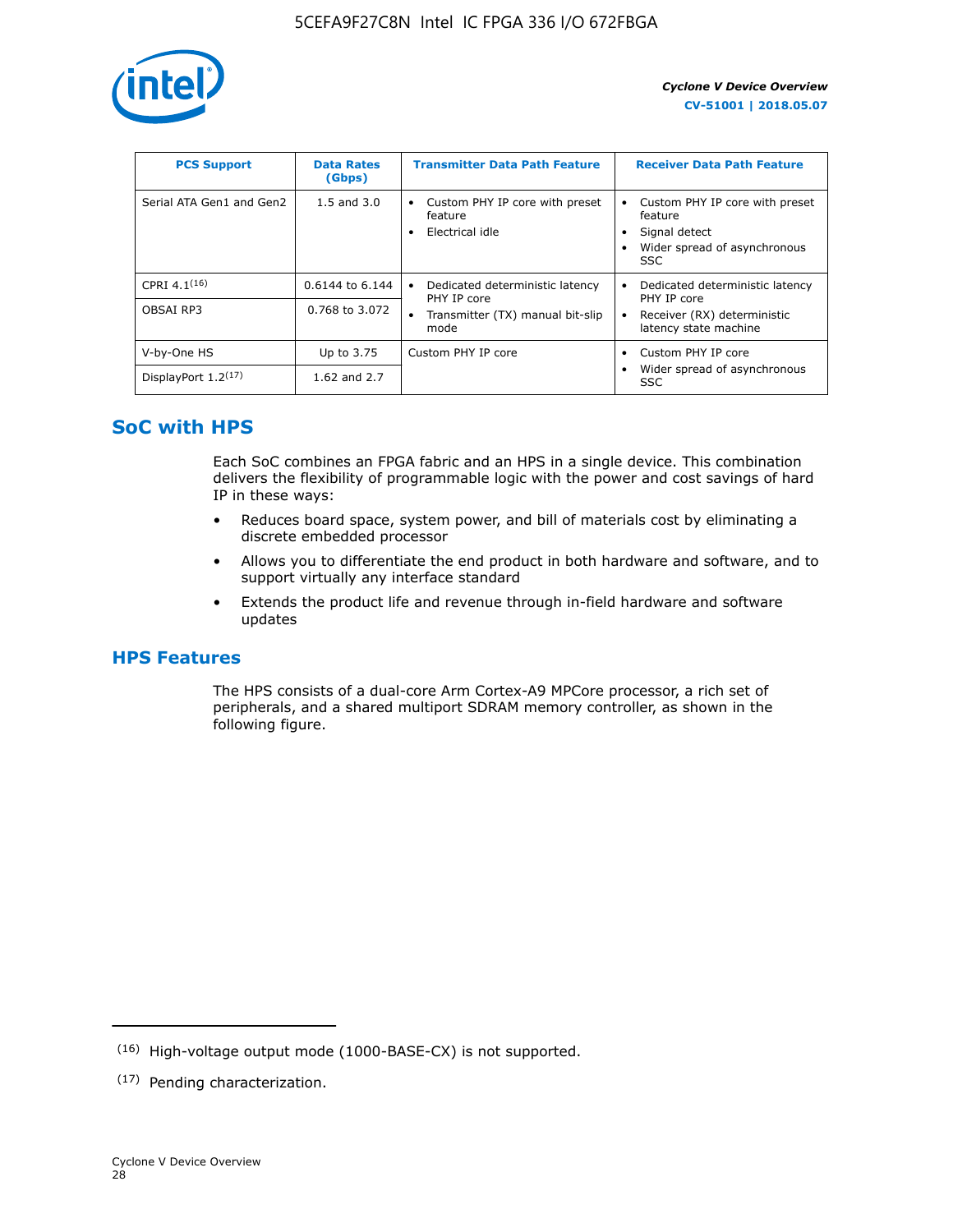



#### **Figure 11. HPS with Dual-Core Arm Cortex-A9 MPCore Processor**

#### **System Peripherals and Debug Access Port**

Each Ethernet MAC, USB OTG, NAND flash controller, and SD/MMC controller module has an integrated DMA controller. For modules without an integrated DMA controller, an additional DMA controller module provides up to eight channels of high-bandwidth data transfers. Peripherals that communicate off-chip are multiplexed with other peripherals at the HPS pin level. This allows you to choose which peripherals to interface with other devices on your PCB.

The debug access port provides interfaces to industry standard JTAG debug probes and supports Arm CoreSight debug and core traces to facilitate software development.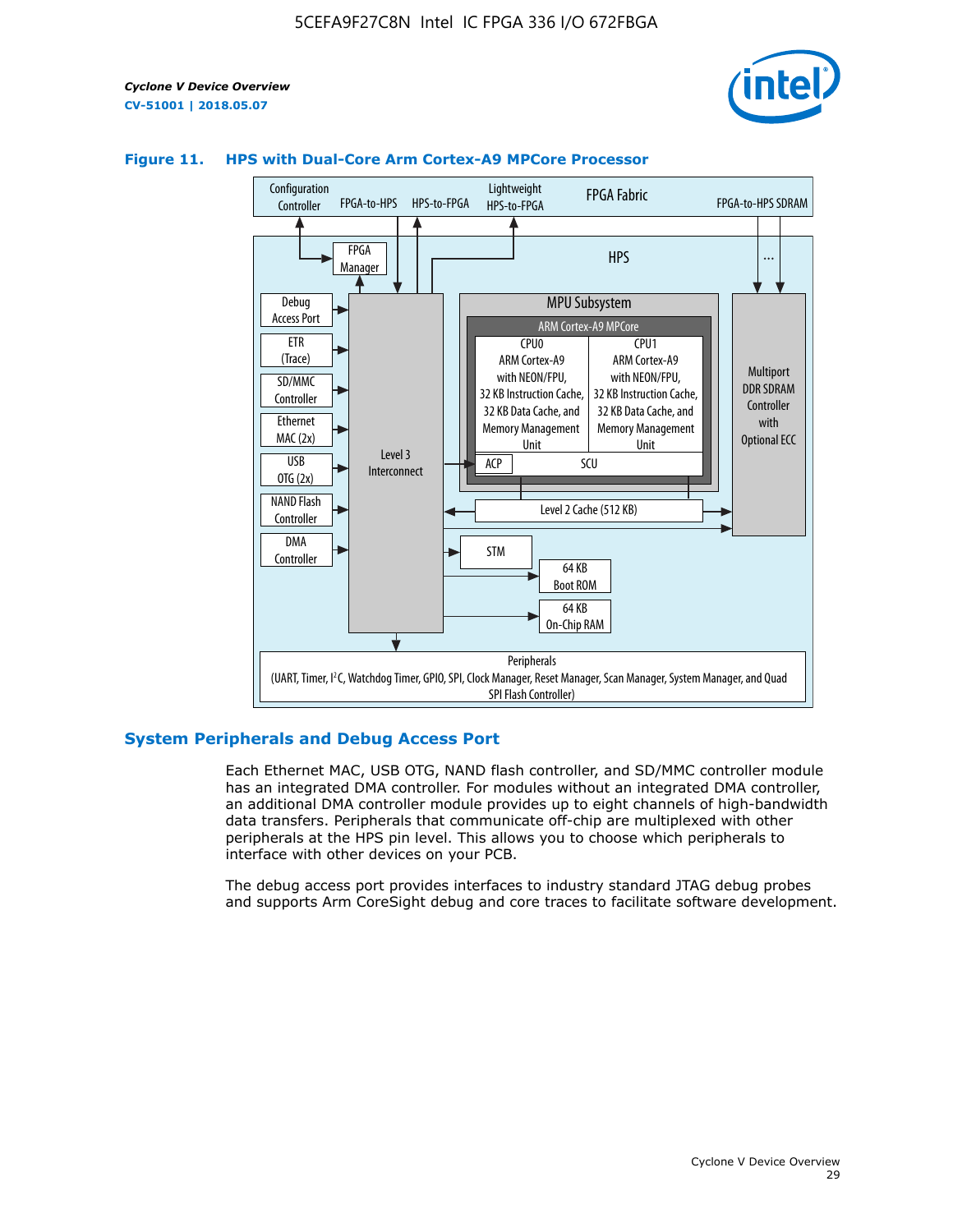

#### **HPS–FPGA AXI Bridges**

The HPS–FPGA bridges, which support the Advanced Microcontroller Bus Architecture (AMBA<sup>®</sup>) Advanced eXtensible Interface (AXI<sup>™</sup>) specifications, consist of the following bridges:

- FPGA-to-HPS AXI bridge—a high-performance bus supporting 32, 64, and 128 bit data widths that allows the FPGA fabric to issue transactions to slaves in the HPS.
- HPS-to-FPGA AXI bridge—a high-performance bus supporting 32, 64, and 128 bit data widths that allows the HPS to issue transactions to slaves in the FPGA fabric.
- Lightweight HPS-to-FPGA AXI bridge—a lower latency 32 bit width bus that allows the HPS to issue transactions to slaves in the FPGA fabric. This bridge is primarily used for control and status register (CSR) accesses to peripherals in the FPGA fabric.

The HPS–FPGA AXI bridges allow masters in the FPGA fabric to communicate with slaves in the HPS logic, and vice versa. For example, the HPS-to-FPGA AXI bridge allows you to share memories instantiated in the FPGA fabric with one or both microprocessors in the HPS, while the FPGA-to-HPS AXI bridge allows logic in the FPGA fabric to access the memory and peripherals in the HPS.

Each HPS–FPGA bridge also provides asynchronous clock crossing for data transferred between the FPGA fabric and the HPS.

#### **HPS SDRAM Controller Subsystem**

The HPS SDRAM controller subsystem contains a multiport SDRAM controller and DDR PHY that are shared between the FPGA fabric (through the FPGA-to-HPS SDRAM interface), the level 2 (L2) cache, and the level 3 (L3) system interconnect. The FPGA-to-HPS SDRAM interface supports AMBA AXI and Avalon® Memory-Mapped (Avalon-MM) interface standards, and provides up to six individual ports for access by masters implemented in the FPGA fabric.

To maximize memory performance, the SDRAM controller subsystem supports command and data reordering, deficit round-robin arbitration with aging, and high-priority bypass features. The SDRAM controller subsystem supports DDR2, DDR3, or LPDDR2 devices up to 4 Gb in density operating at up to 400 MHz (800 Mbps data rate).

#### **FPGA Configuration and Processor Booting**

The FPGA fabric and HPS in the SoC are powered independently. You can reduce the clock frequencies or gate the clocks to reduce dynamic power, or shut down the entire FPGA fabric to reduce total system power.

You can configure the FPGA fabric and boot the HPS independently, in any order, providing you with more design flexibility:

- You can boot the HPS independently. After the HPS is running, the HPS can fully or partially reconfigure the FPGA fabric at any time under software control. The HPS can also configure other FPGAs on the board through the FPGA configuration controller.
- You can power up both the HPS and the FPGA fabric together, configure the FPGA fabric first, and then boot the HPS from memory accessible to the FPGA fabric.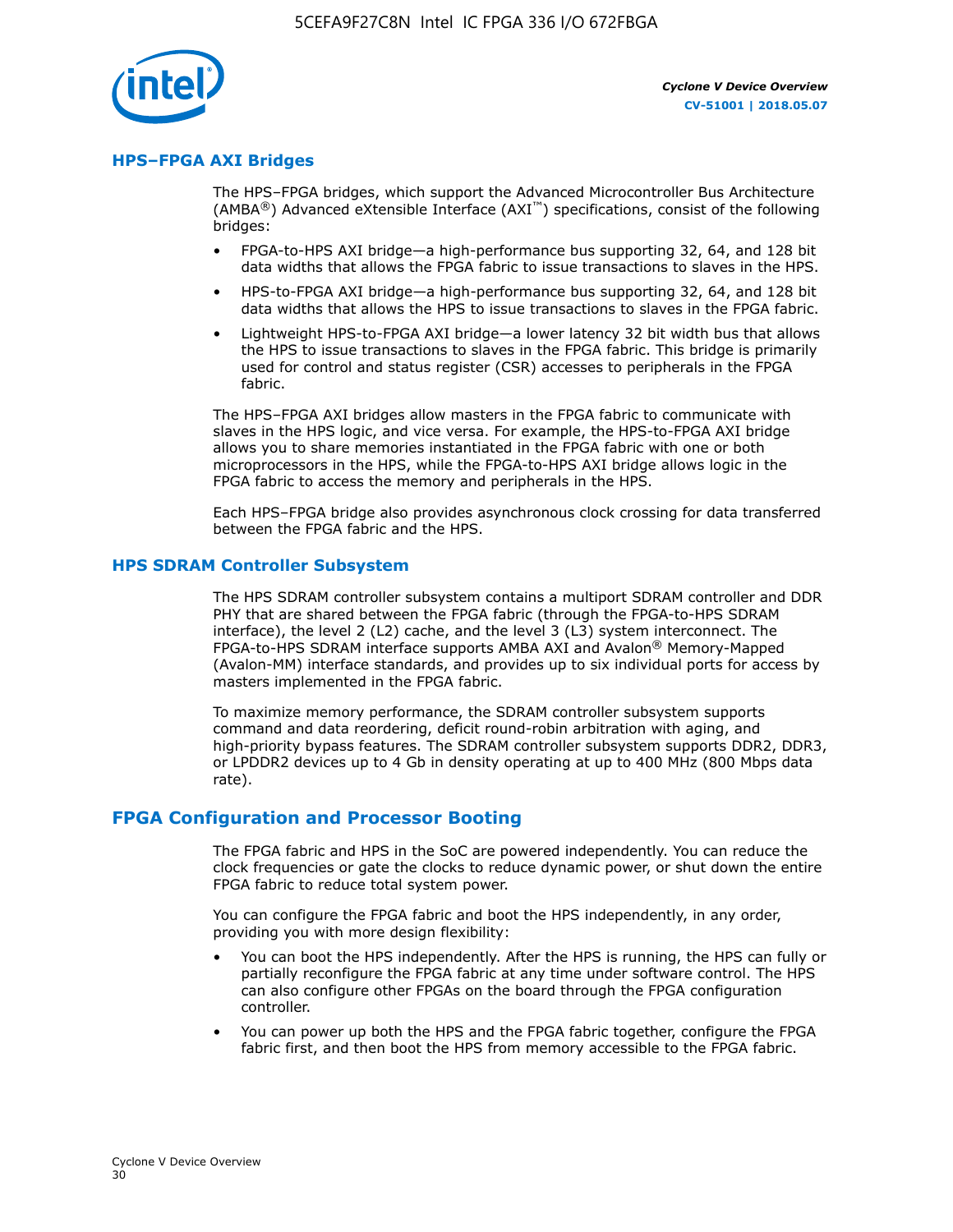

*Note:* Although the FPGA fabric and HPS are on separate power domains, the HPS must remain powered up during operation while the FPGA fabric can be powered up or down as required.

#### **Related Information**

[Cyclone V Device Family Pin Connection Guidelines](https://www.altera.com/content/dam/altera-www/global/en_US/pdfs/literature/dp/cyclone-v/pcg-01014.pdf)

Provides detailed information about power supply pin connection guidelines and power regulator sharing.

#### **Hardware and Software Development**

For hardware development, you can configure the HPS and connect your soft logic in the FPGA fabric to the HPS interfaces using the Platform Designer (Standard) system integration tool in the Intel Quartus Prime software.

For software development, the Arm-based SoC devices inherit the rich software development ecosystem available for the Arm Cortex-A9 MPCore processor. The software development process for Intel SoCs follows the same steps as those for other SoC devices from other manufacturers. Support for Linux, VxWorks®, and other operating systems is available for the SoCs. For more information on the operating systems support availability, contact the Intel sales team.

You can begin device-specific firmware and software development on the Intel SoC Virtual Target. The Virtual Target is a fast PC-based functional simulation of a target development system—a model of a complete development board that runs on a PC. The Virtual Target enables the development of device-specific production software that can run unmodified on actual hardware.

#### **Related Information**

[International Altera Sales Support Offices](https://www.altera.com/about/contact/contact/international-altera-sales-offices.html)

# **Dynamic and Partial Reconfiguration**

The Cyclone V devices support dynamic reconfiguration and partial reconfiguration.

## **Dynamic Reconfiguration**

The dynamic reconfiguration feature allows you to dynamically change the transceiver data rates, PMA settings, or protocols of a channel, without affecting data transfer on adjacent channels. This feature is ideal for applications that require on-the-fly multiprotocol or multirate support. You can reconfigure the PMA and PCS blocks with dynamic reconfiguration.

# **Partial Reconfiguration**

*Note:* The partial reconfiguration feature is available for Cyclone V E, GX, SE, and SX devices with the "SC" suffix in the part number. For device availability and ordering, contact your local Intel sales representatives.

> Partial reconfiguration allows you to reconfigure part of the device while other sections of the device remain operational. This capability is important in systems with critical uptime requirements because it allows you to make updates or adjust functionality without disrupting services.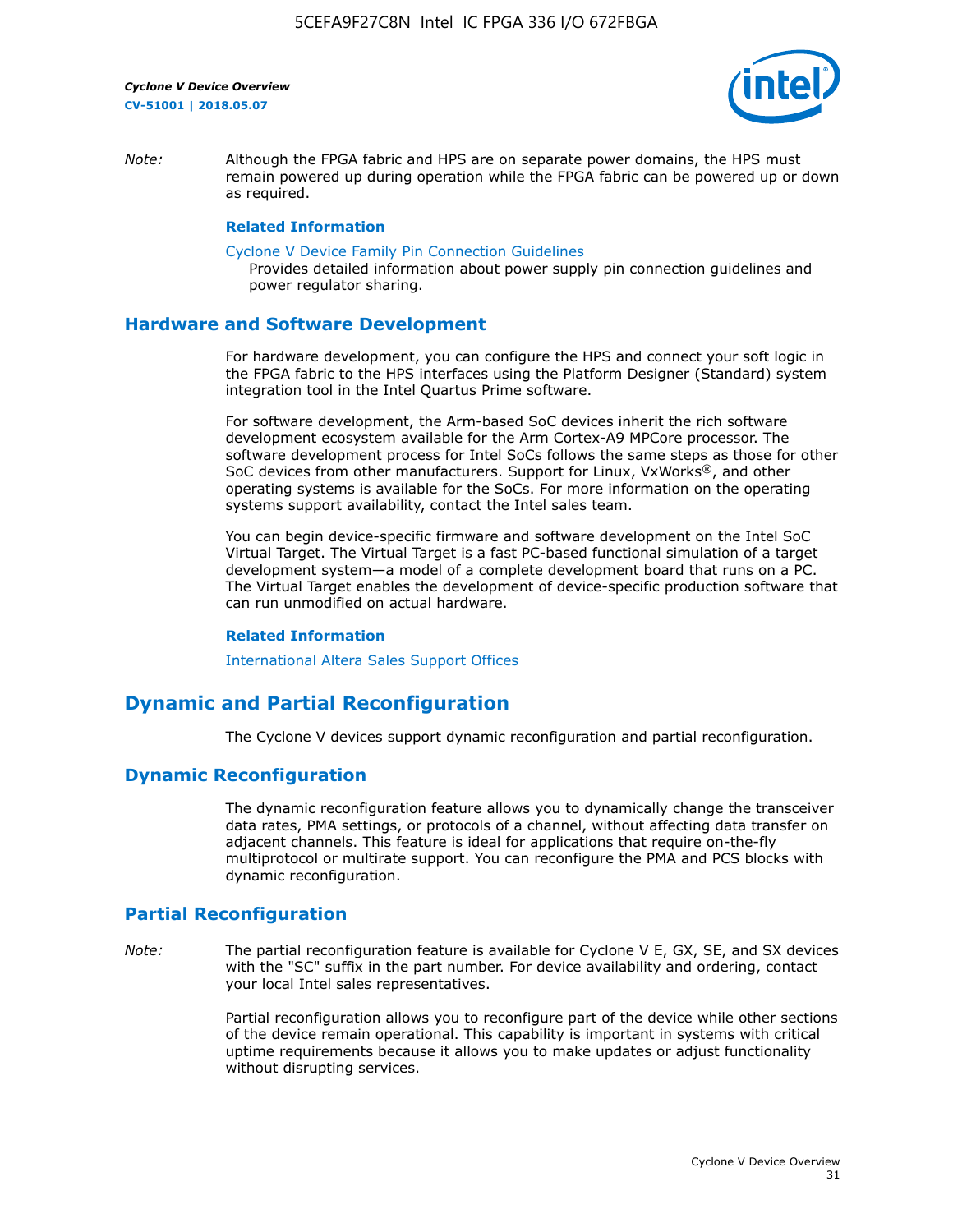

Apart from lowering cost and power consumption, partial reconfiguration increases the effective logic density of the device because placing device functions that do not operate simultaneously is not necessary. Instead, you can store these functions in external memory and load them whenever the functions are required. This capability reduces the size of the device because it allows multiple applications on a single device—saving the board space and reducing the power consumption.

Intel simplifies the time-intensive task of partial reconfiguration by building this capability on top of the proven incremental compile and design flow in the Intel Quartus Prime design software. With the Intel solution, you do not need to know all the intricate device architecture details to perform a partial reconfiguration.

Partial reconfiguration is supported through the FPP x16 configuration interface. You can seamlessly use partial reconfiguration in tandem with dynamic reconfiguration to enable simultaneous partial reconfiguration of both the device core and transceivers.

# **Enhanced Configuration and Configuration via Protocol**

Cyclone V devices support 1.8 V, 2.5 V, 3.0 V, and 3.3 V programming voltages and several configuration schemes.

| <b>Mode</b>                                                    | <b>Data</b><br>Width         | Max Clock  <br>Rate<br>(MHz) | <b>Max Data</b><br>Rate<br>(Mbps) | <b>Decompressi</b><br>on | <b>Design</b><br><b>Security</b> | <b>Partial</b><br>Reconfigurat<br>ion <sup>(18)</sup> | <b>Remote</b><br><b>System</b><br><b>Update</b> |
|----------------------------------------------------------------|------------------------------|------------------------------|-----------------------------------|--------------------------|----------------------------------|-------------------------------------------------------|-------------------------------------------------|
| AS through the EPCS<br>and EPCQ serial<br>configuration device | 1 bit, 4<br>bits             | 100                          |                                   | Yes                      | <b>Yes</b>                       |                                                       | Yes                                             |
| PS through CPLD or<br>external<br>microcontroller              | 1 bit                        | 125                          | 125                               | Yes                      | Yes                              |                                                       |                                                 |
| <b>FPP</b>                                                     | 8 bits                       | 125                          |                                   | Yes                      | <b>Yes</b>                       |                                                       | Parallel flash                                  |
|                                                                | 16 bits                      | 125                          |                                   | Yes                      | <b>Yes</b>                       | Yes                                                   | loader                                          |
| CvP (PCIe)                                                     | x1, x2,<br>and $x4$<br>lanes |                              |                                   | Yes                      | <b>Yes</b>                       | Yes                                                   |                                                 |
| <b>JTAG</b>                                                    | 1 bit                        | 33                           | 33                                |                          |                                  |                                                       |                                                 |

**Table 24. Configuration Schemes and Features Supported by Cyclone V Devices**

Instead of using an external flash or ROM, you can configure the Cyclone V devices through PCIe using CvP. The CvP mode offers the fastest configuration rate and flexibility with the easy-to-use PCIe hard IP block interface. The Cyclone V CvP implementation conforms to the PCIe 100 ms power-up-to-active time requirement.

## **Related Information**

[Configuration via Protocol \(CvP\) Implementation in Intel FPGAs User Guide](https://www.altera.com/documentation/nik1412546950394.html#nik1412546833714) Provides more information about CvP.

 $(18)$  The partial reconfiguration feature is available for Cyclone V E, GX, SE, and SX devices with the "SC" suffix in the part number. For device availability and ordering, contact your local Intel sales representatives.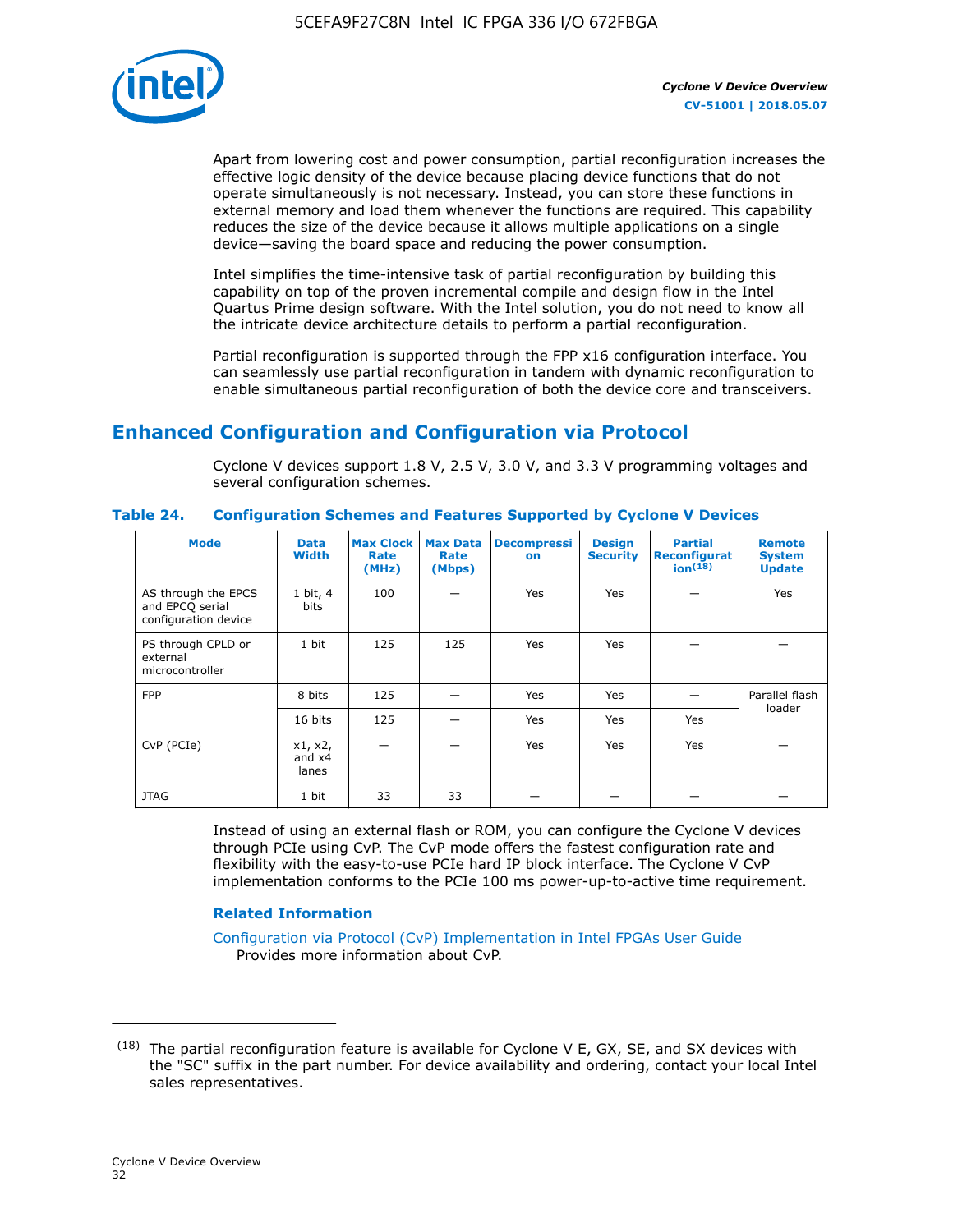

# **Power Management**

Leveraging the FPGA architectural features, process technology advancements, and transceivers that are designed for power efficiency, the Cyclone V devices consume less power than previous generation Cyclone FPGAs:

- Total device core power consumption—less by up to 40%.
- Transceiver channel power consumption—less by up to 50%.

Additionally, Cyclone V devices contain several hard IP blocks that reduce logic resources and deliver substantial power savings of up to 25% less power than equivalent soft implementations.

# **Document Revision History for Cyclone V Device Overview**

| <b>Document</b><br><b>Version</b> | <b>Changes</b>                                                                                                                                                          |
|-----------------------------------|-------------------------------------------------------------------------------------------------------------------------------------------------------------------------|
| 2018.05.07                        | Added the low power option ("L" suffix) for Cyclone V SE and Cyclone V SX devices in the Sample<br>Ordering Code and Available Options diagrams.<br>Rebranded as Intel. |

| <b>Date</b>   | <b>Version</b> | <b>Changes</b>                                                                                                                                                                                                                                                                                                                                                                                                                                                                                                                                                                                                                                                                                                                                                                                                                                                                                                  |
|---------------|----------------|-----------------------------------------------------------------------------------------------------------------------------------------------------------------------------------------------------------------------------------------------------------------------------------------------------------------------------------------------------------------------------------------------------------------------------------------------------------------------------------------------------------------------------------------------------------------------------------------------------------------------------------------------------------------------------------------------------------------------------------------------------------------------------------------------------------------------------------------------------------------------------------------------------------------|
| December 2017 | 2017.12.18     | Updated ALM resources for Cyclone V E, Cyclone V SE, Cyclone V SX, and<br>Cyclone V ST devices.                                                                                                                                                                                                                                                                                                                                                                                                                                                                                                                                                                                                                                                                                                                                                                                                                 |
| June 2016     | 2016.06.10     | Updated Cyclone V GT speed grade to -7 in Sample Ordering Code and<br>Available Options for Cyclone V GT Devices diagram.                                                                                                                                                                                                                                                                                                                                                                                                                                                                                                                                                                                                                                                                                                                                                                                       |
| December 2015 | 2015.12.21     | Added descriptions to package plan tables for Cyclone V GT and ST<br>devices.<br>Changed instances of Quartus II to Quartus Prime.                                                                                                                                                                                                                                                                                                                                                                                                                                                                                                                                                                                                                                                                                                                                                                              |
| June 2015     | 2015.06.12     | Replaced a note to partial reconfiguration feature. Note: The partial<br>reconfiguration feature is available for Cyclone V E, GX, SE, and SX<br>devices with the "SC" suffix in the part number. For device availability and<br>ordering, contact your local Altera sales representatives.<br>Updated logic elements (LE) (K) for the following devices:<br>$\bullet$<br>- Cyclone V E A7: Updated from 149.5 to 150<br>- Cyclone V GX C3: Updated from 35.5 to 36<br>- Cyclone V GX C7: Updated from 149.7 to 150<br>- Cyclone V GT D7: Updated from 149.5 to 150<br>Updated MLAB (Kb) in Maximum Resource Counts for Cyclone V GX<br>Devices table as follows:<br>- Cyclone V GX C3: Updated from 291 to 182<br>- Cyclone V GX C4: Updated from 678 to 424<br>- Cyclone V GX C5: Updated from 678 to 424<br>- Cyclone V GX C7: Updated from 1,338 to 836<br>$-$ Cyclone V GX C9: Updated from 2,748 to 1,717 |
|               |                | continued                                                                                                                                                                                                                                                                                                                                                                                                                                                                                                                                                                                                                                                                                                                                                                                                                                                                                                       |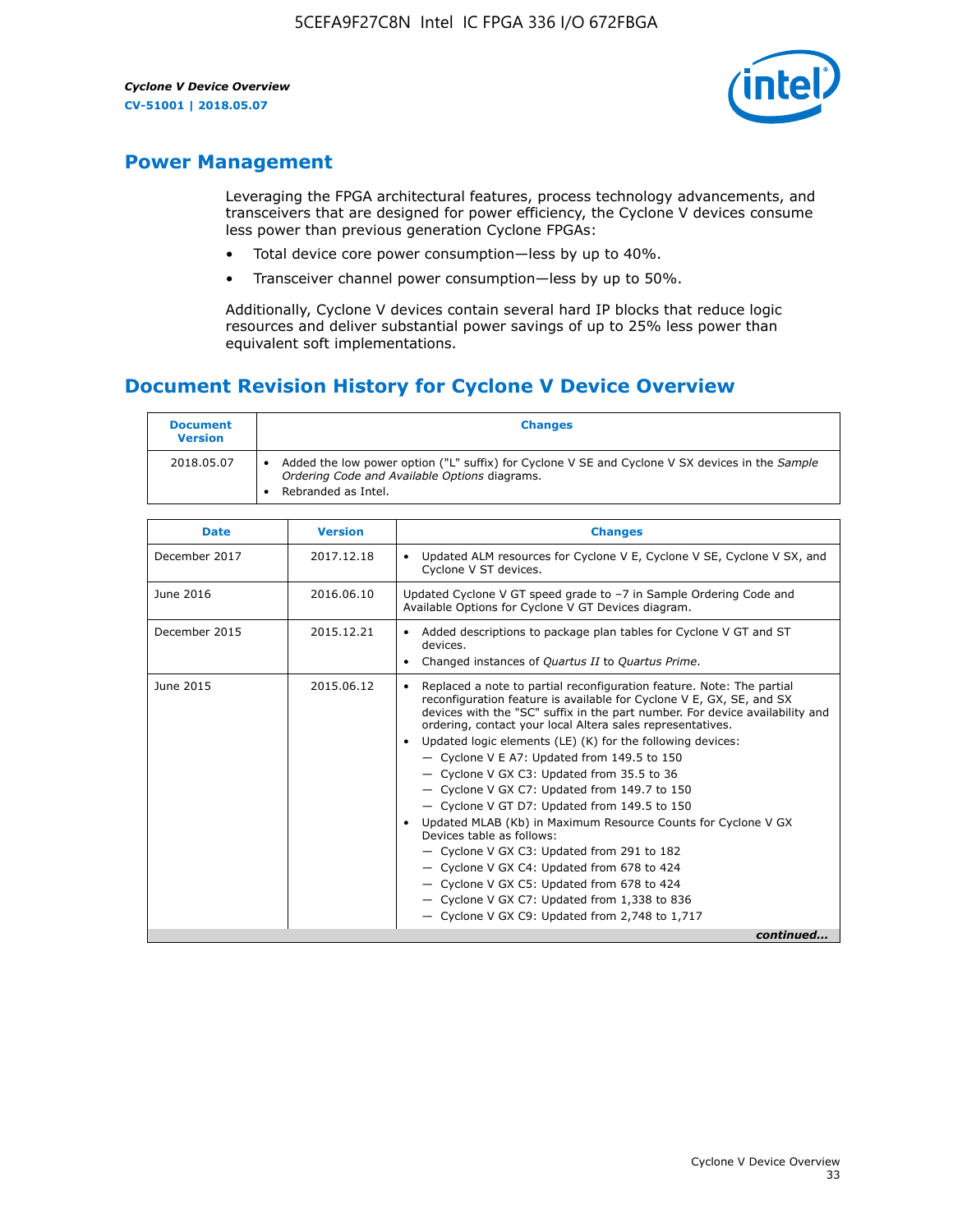

| <b>Date</b>  | <b>Version</b> | <b>Changes</b>                                                                                                                                                                                                                                                                                                                                                                                                                                                                                                                                                                                                                                                                                                                                                                                                                                                                                                                                                                                                                                                                                                                                                                                                                                                                                                                                                                                                                                                                                                                                                                                                                                                                                                |
|--------------|----------------|---------------------------------------------------------------------------------------------------------------------------------------------------------------------------------------------------------------------------------------------------------------------------------------------------------------------------------------------------------------------------------------------------------------------------------------------------------------------------------------------------------------------------------------------------------------------------------------------------------------------------------------------------------------------------------------------------------------------------------------------------------------------------------------------------------------------------------------------------------------------------------------------------------------------------------------------------------------------------------------------------------------------------------------------------------------------------------------------------------------------------------------------------------------------------------------------------------------------------------------------------------------------------------------------------------------------------------------------------------------------------------------------------------------------------------------------------------------------------------------------------------------------------------------------------------------------------------------------------------------------------------------------------------------------------------------------------------------|
|              |                | Updated MLAB RAM Bit (Kb) in Embedded Memory Capacity and<br>Distribution in Cyclone V Devices table as follows:<br>- Cyclone V GX C3: Updated from 181 to 182<br>- Cyclone V GX C4: Updated from 295 to 424<br>Updated Total RAM Bit (Kb) in Embedded Memory Capacity and<br>Distribution in Cyclone V Devices table as follows:<br>- Cyclone V GX C3: Updated from $1,531$ to $1,532$<br>- Cyclone V GX C4: Updated from 2,795 to 2,924<br>Updated MLAB Block count in Embedded Memory Capacity and<br>Distribution in Cyclone V Devices table as follows:<br>- Cyclone V GX C4: Updated from 472 to 678<br>- Cyclone V GX C5: Updated from 679 to 678                                                                                                                                                                                                                                                                                                                                                                                                                                                                                                                                                                                                                                                                                                                                                                                                                                                                                                                                                                                                                                                      |
| March 2015   | 2015.03.31     | Added internal scrubbing feature under configuration in Summary of<br>$\bullet$<br>Features for Cyclone V Devices table.<br>Added optional suffix "SC: Internal scrubbing support" to the following<br>diagrams:<br>- Sample Ordering Code and Available Options for Cyclone V E Devices<br>- Sample Ordering Code and Available Options for Cyclone V GX Devices<br>- Sample Ordering Code and Available Options for Cyclone V SE Devices<br>- Sample Ordering Code and Available Options for Cyclone V SX Devices                                                                                                                                                                                                                                                                                                                                                                                                                                                                                                                                                                                                                                                                                                                                                                                                                                                                                                                                                                                                                                                                                                                                                                                           |
| January 2015 | 2015.01.23     | Updated Sample Ordering Code and Available Options for Cyclone V ST<br>Devices figure because Cyclone V ST devices are only available in I<br>temperature grade and -7 speed grade.<br>- Operating Temperature: Removed C and A temperature grades<br>- FPGA Fabric Speed Grade: Removed -6 and -8 speed grades<br>Updated the transceiver specification for Cyclone V ST from 5 Gbps to<br>6.144 Gbps:<br>- Device Variants for the Cyclone V Device Family table<br>- Sample Ordering Code and Available Options for Cyclone V ST Devices<br>figure<br>- Maximum Resource Counts for Cyclone V ST Devices<br>Updated Maximum Resource Counts for Cyclone V GX Devices table for<br>Cyclone V GX G3 devices.<br>$-$ Logic elements (LE) (K): Updated from 35.7 to 35.5<br>- Variable-precision DSP block: Updated from 51 to 57<br>$-18 \times 18$ multiplier: Updated from 102 to 114<br>Updated Number of Multipliers in Cyclone V Devices table for Cyclone V<br>GX G3 devices.<br>- Variableprecision DSP Block: Updated from 51 to 57<br>$-9x9$ Multiplier: Updated from 153 to 171<br>$-18 \times 18$ Multiplier: Updated from 102 to 114<br>- 27 x 27 Multiplier: Updated from 51 to 57<br>- 18 x 18 Multiplier Adder Mode: Updated from 51 to 57<br>$-18 \times 18$ Multiplier Adder Summed with 36 bit Input: Updated from 51<br>to 57<br>Updated Embedded Memory Capacity and Distribution in Cyclone V<br>Devices table for Cyclone V GX G3 devices.<br>- M10K block: Updated from 119 to 135<br>- M10K RAM bit (Kb): Updated from 1,190 to 1,350<br>- MLAB block: Updated from 255 to 291<br>- MLAB RAM bit (Kb): Updated from 159 to 181<br>$-$ Total RAM bit (Kb): Updated from 1,349 to 1,531 |
| October 2014 | 2014.10.06     | Added a footnote to the "Transceiver PCS Features for Cyclone V Devices"<br>table to show that PCIe Gen2 is supported for Cyclone V GT and ST devices.                                                                                                                                                                                                                                                                                                                                                                                                                                                                                                                                                                                                                                                                                                                                                                                                                                                                                                                                                                                                                                                                                                                                                                                                                                                                                                                                                                                                                                                                                                                                                        |
|              |                | continued                                                                                                                                                                                                                                                                                                                                                                                                                                                                                                                                                                                                                                                                                                                                                                                                                                                                                                                                                                                                                                                                                                                                                                                                                                                                                                                                                                                                                                                                                                                                                                                                                                                                                                     |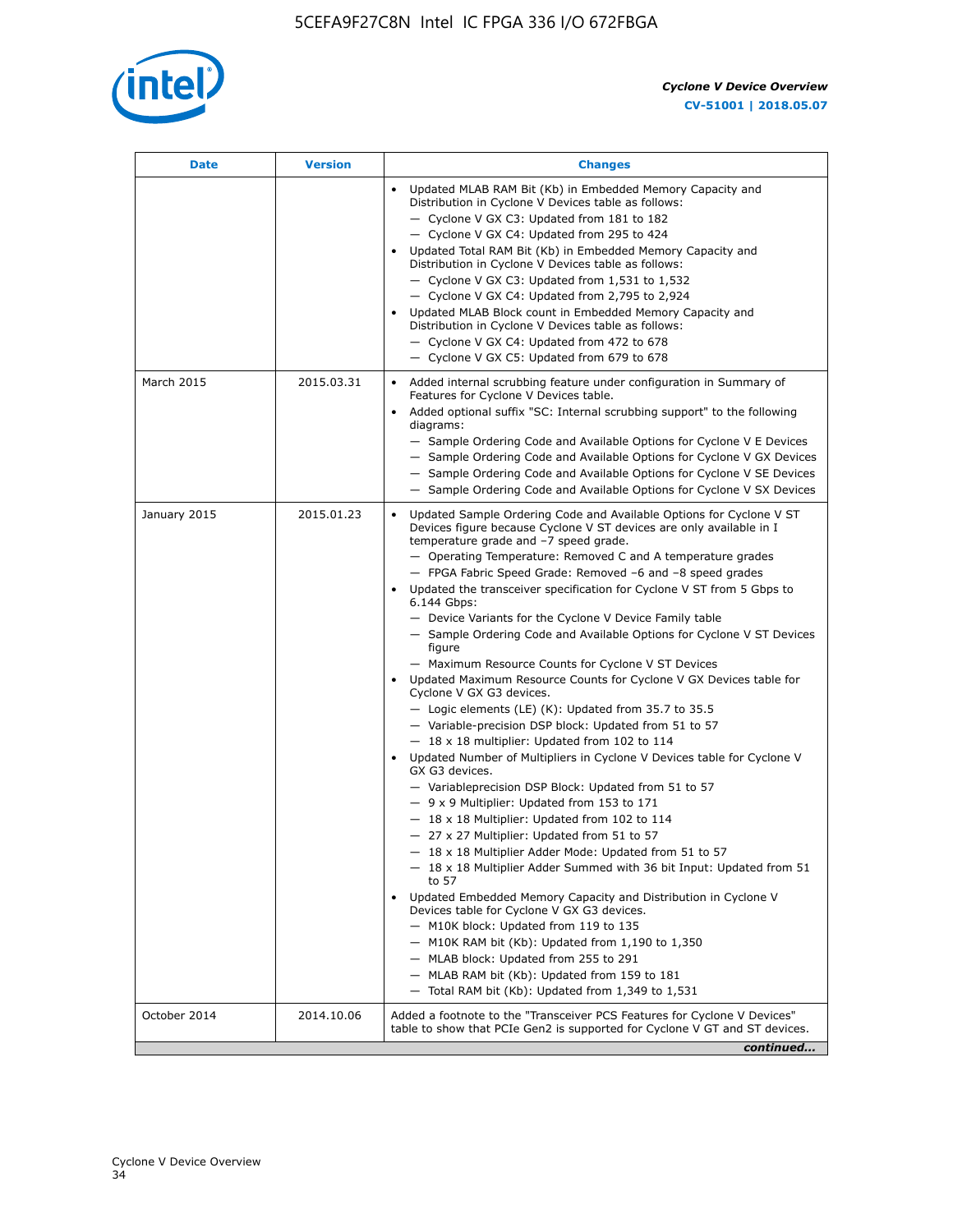r



| <b>Date</b>   | <b>Version</b> | <b>Changes</b>                                                                                                                                                                                                                                                                                                                                                                                                                                                                                                                                                                                                                                                                                                                                                                                                                                                                                                                                                                                                                                                                                                                                                                                                                                   |
|---------------|----------------|--------------------------------------------------------------------------------------------------------------------------------------------------------------------------------------------------------------------------------------------------------------------------------------------------------------------------------------------------------------------------------------------------------------------------------------------------------------------------------------------------------------------------------------------------------------------------------------------------------------------------------------------------------------------------------------------------------------------------------------------------------------------------------------------------------------------------------------------------------------------------------------------------------------------------------------------------------------------------------------------------------------------------------------------------------------------------------------------------------------------------------------------------------------------------------------------------------------------------------------------------|
| July 2014     | 2014.07.07     | Updated the I/O vertical migration figure to clarify the migration capability of<br>Cyclone V SE and SX devices.                                                                                                                                                                                                                                                                                                                                                                                                                                                                                                                                                                                                                                                                                                                                                                                                                                                                                                                                                                                                                                                                                                                                 |
| December 2013 | 2013.12.26     | Corrected single or dual-core ARM Cortex-A9 MPCore processor-up to 925<br>MHz from 800 MHz.<br>Removed "Preliminary" texts from Ordering Code figures, Maximum<br>Resources, Package Plan and I/O Vertical Migration tables.<br>Removed the note "The number of GPIOs does not include transceiver<br>I/Os. In the Quartus II software, the number of user I/Os includes<br>transceiver I/Os." for GPIOs in the Maximum Resource Counts table for<br>Cyclone V E and SE.<br>Added link to Altera Product Selector for each device variant.<br>Updated Embedded Hard IPs for Cyclone V GT devices to indicate<br>Maximum 2 hard PCIe and 2 hard memory controllers.<br>• Added leaded package options.<br>Removed the note "The number of PLLs includes general-purpose<br>fractional PLLs and transceiver fractional PLLs." for all PLLs in the<br>Maximum Resource Counts table.<br>• Corrected max LVDS counts for transmitter and receiver for Cyclone V E                                                                                                                                                                                                                                                                                    |
|               |                | A5 device from 84 to 60.<br>• Corrected max LVDS counts for transmitter and receiver for Cyclone V E<br>A9 device from 140 to 120.<br>Corrected variable-precision DSP block, 27 x 27 multiplier, 18 x 18<br>multiplier adder mode and 18 x 18 multiplier adder summed with 36 bit<br>input for Cyclone V SE devices from 58 to 84.<br>Corrected 18 x 18 multiplier for Cyclone V SE devices from 116 to 168.<br>Corrected 9 x 9 multiplier for Cyclone V SE devices from 174 to 252.<br>• Corrected LVDS transmitter for Cyclone V SE A2 and A4 as well as SX C2<br>and C4 devices from 31 to 32.<br>• Corrected LVDS receiver for Cyclone V SE A2 and A4 as well as SX C2 and<br>C4 devices from 35 to 37.<br>• Corrected transceiver speed grade for Cyclone V ST devices ordering code<br>from 4 to 5.<br>• Updated the DDR3 SDRAM for the maximum frequency's soft controller<br>and the minimum frequency from 300 to 303 for voltage 1.35V.<br>Added links to Altera's External Memory Spec Estimator tool to the topics<br>listing the external memory interface performance.<br>• Corrected XAUI is supported through the soft PCS in the PCS features for<br>Cyclone V.<br>Added decompression support for the CvP configuration mode. |
| May 2013      | 2013.05.06     | Added link to the known document issues in the Knowledge Base.<br>$\bullet$<br>Moved all links to the Related Information section of respective topics for<br>$\bullet$<br>easy reference.<br>• Corrected the title to the PCIe hard IP topic. Cyclone V devices support<br>only PCIe Gen1 and Gen2.<br>• Updated Supporting Feature in Table 1 of Increased bandwidth capacity to<br>'6.144 Gbps'.<br>Updated Description in Table 2 of Low-power high-speed serial interface to<br>'6.144 Gbps'.<br>Updated Description in Table 3 of Cyclone V GT to '6.144 Gbps'.<br>Updated the M386 package to M383 for Figure 1, Figure 2 and Figure 3.<br>$\bullet$<br>Updated Figure 2 and Figure 3 for Transceiver Count by adding 'F : 4'.<br>$\bullet$<br>Updated LVDS in the Maximum Resource Counts tables to include<br>Transmitter and Receiver values.<br>Updated the package plan with M383 for the Cyclone V E device.<br>Removed the M301 and M383 packages from the Cyclone V GX C4 device.<br>Updated the GPIO count to '129' for the M301 package of the Cyclone V<br>$\bullet$<br>GX C5 device.<br>Updated 5 Gbps to '6.144 Gbps' for Cyclone V GT device.<br>continued                                                                  |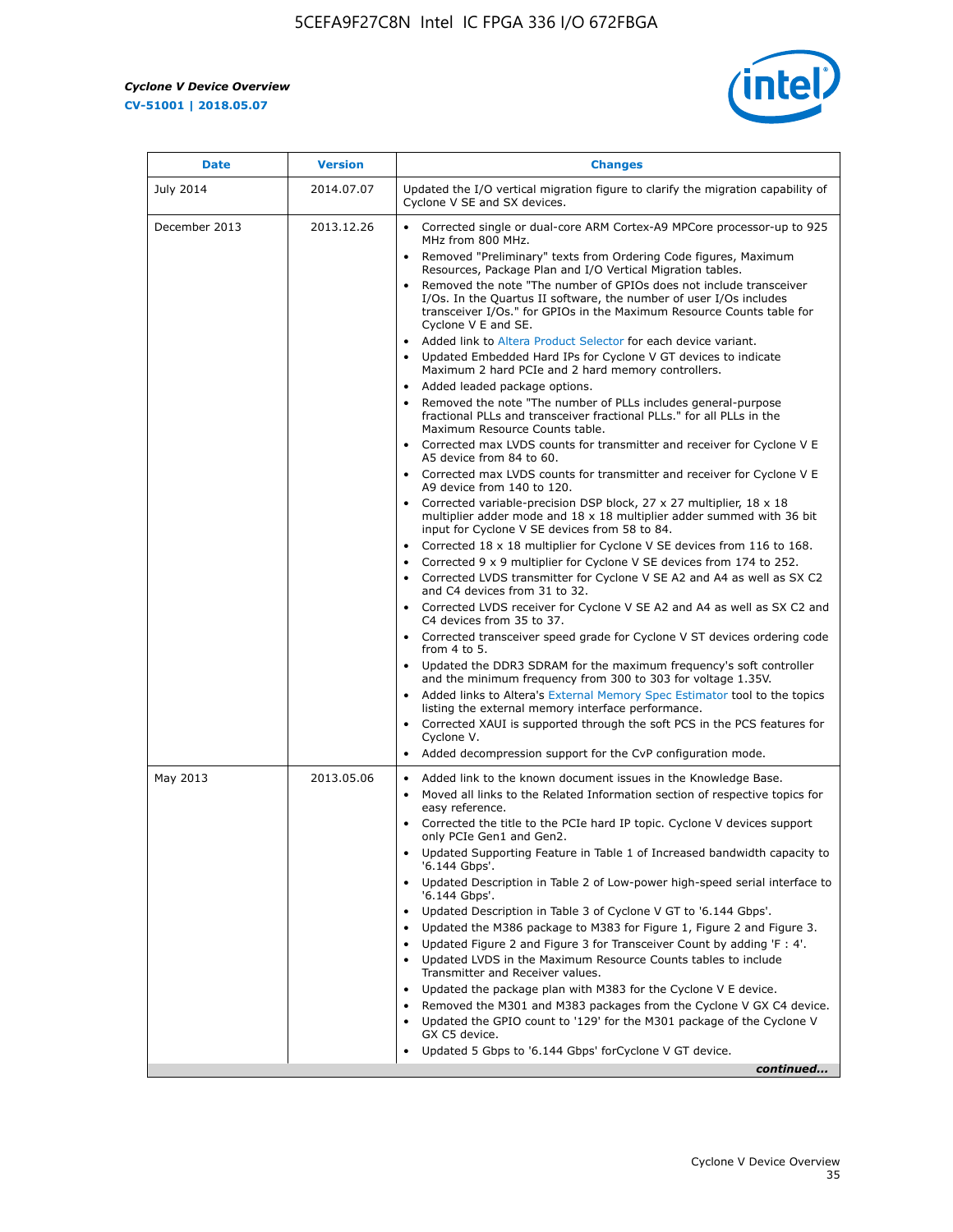

| Date          | <b>Version</b> | <b>Changes</b>                                                                                                                                      |
|---------------|----------------|-----------------------------------------------------------------------------------------------------------------------------------------------------|
|               |                | • Updated HPS I/O for U484 (19 mm) in Table 11 with '151' for A2, A4, A5<br>and A6.                                                                 |
|               |                | • Updated Memory (Kb) for Maximum Resource Counts for Cyclone V SE A4<br>and A6, SX C4 and C6, ST D6 devices.                                       |
|               |                | • Updated FPGA PLL for Maximum Resource Counts for Cyclone V SE A2, SX<br>C2, devices.                                                              |
|               |                | • Removed '36 x 36' from the Variable-Precision DSP Block.                                                                                          |
|               |                | Updated Variable-precision DSP Blocks and 18 x 18 Multiplier for<br>Maximum Resource Counts for Cyclone V SX C4 device.                             |
|               |                | • Updated the HPS I/O counts for Cyclone V SE, SX, and ST devices.                                                                                  |
|               |                | Updated Figure 7 which shows the I/O vertical migration table.<br>Updated Table 17 for Cyclone V SX C4 device.                                      |
|               |                | • Updated Embedded Memory Capacity and Distribution table for Cyclone V<br>SE A4 and A6, SX C4 and C6, ST D6 devices.                               |
|               |                | Removed 'Counter reconfiguration' from the PLL Features.                                                                                            |
|               |                | Updated Low-Power Serial Transceivers by replacing 5 Gbps with<br>6.144 Gbps.                                                                       |
|               |                | Removed 'Distributed Memory' symbol.<br>$\bullet$                                                                                                   |
|               |                | Updated the Capability in Table 22 of Backplane support to '6.144 Gbps'.                                                                            |
|               |                | • Updated Capability in Table 22 of Ring oscillator transmit PLLs with<br>6.144 Gbps.                                                               |
|               |                | Updated the PCS Support in Table 23 from 5 Gbps to '6 Gbps'.                                                                                        |
|               |                | Updated the Data Rates (Gbps) in Table 23 of 3 Gbps and 6 Gbps Basic to<br>$\bullet$<br>'6.144 Gbps'.                                               |
|               |                | Updated the Data Rates (Gbps) in Table 23 of CPRI 4.1 to '6.144 Gbps'.                                                                              |
|               |                | Clarified that partial reconfiguration is an advanced feature. Contact Altera<br>for support of the feature.                                        |
| December 2012 | 2012.12.28     | Updated the pin counts for the MBGA packages.<br>$\bullet$                                                                                          |
|               |                | Updated the GPIO and transceiver counts for the MBGA packages.                                                                                      |
|               |                | Updated the GPIO counts for the U484 package of the Cyclone V E A9, GX<br>C9, and GT D9 devices.                                                    |
|               |                | • Updated the vertical migration table for vertical migration of the U484<br>packages.                                                              |
|               |                | Updated the MLAB supported programmable widths at 32 bits depth.                                                                                    |
| November 2012 | 2012.11.19     | • Added new MBGA packages and additional U484 packages for Cyclone V E,                                                                             |
|               |                | GX, and GT.                                                                                                                                         |
|               |                | • Added ordering code for five-transceiver devices for Cyclone V GT and ST.                                                                         |
|               |                | Updated the vertical migration table to add MBGA packages.<br>Added performance information for HPS memory controller.                              |
|               |                | Removed DDR3U support.<br>$\bullet$                                                                                                                 |
|               |                | Updated Cyclone V ST speed grade information.                                                                                                       |
|               |                | Added information on maximum transceiver channel usage restrictions for<br>PCI Gen2 and CPRI at 4.9152 Gbps transmit jitter compliance.             |
|               |                | Added note on the differences between GPIO reported in Overview with                                                                                |
|               |                | User I/O numbers shown in the Quartus II software.<br>Updated template.                                                                             |
| July 2012     | 2.1            | Added support for PCIe Gen2 x4 lane configuration (PCIe-compatible)                                                                                 |
| June 2012     | 2.0            | Restructured the document.                                                                                                                          |
|               |                | Added the "Embedded Memory Capacity" and "Embedded Memory<br>Configurations" sections.                                                              |
|               |                | Added Table 1, Table 3, Table 16, Table 19, and Table 20.<br>$\bullet$                                                                              |
|               |                | Updated Table 2, Table 4, Table 5, Table 6, Table 7, Table 8, Table 9, Table<br>10, Table 11, Table 12, Table 13, Table 14, Table 17, and Table 18. |
|               |                | continued                                                                                                                                           |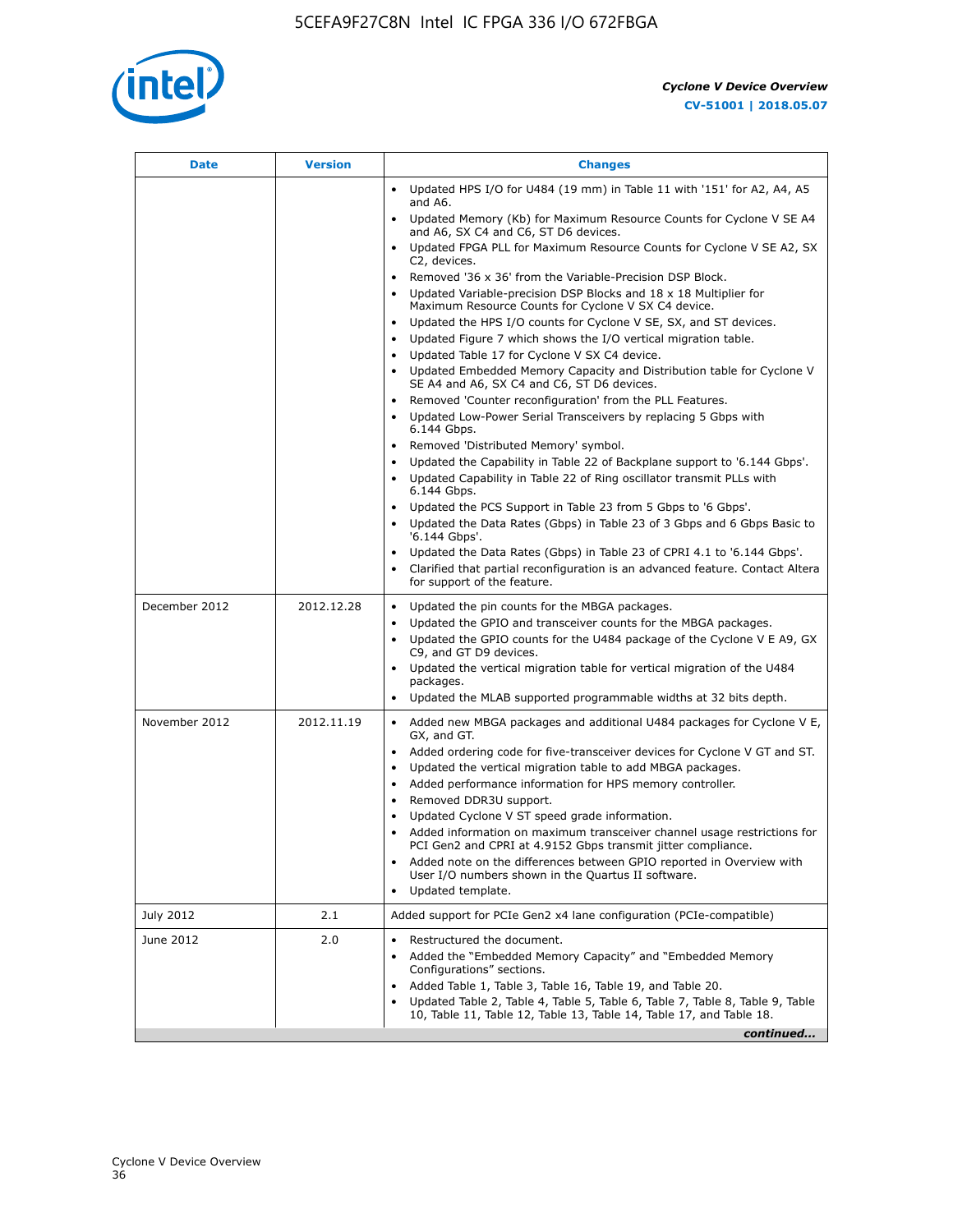

| <b>Date</b>   | <b>Version</b> | <b>Changes</b>                                                                                                                                                                                                                                                                                                                                                                                                                                                             |
|---------------|----------------|----------------------------------------------------------------------------------------------------------------------------------------------------------------------------------------------------------------------------------------------------------------------------------------------------------------------------------------------------------------------------------------------------------------------------------------------------------------------------|
|               |                | Updated Figure 1, Figure 2, Figure 3, Figure 4, Figure 5, Figure 6, and<br>Figure 10.<br>Updated the "FPGA Configuration and Processor Booting" and "Hardware<br>and Software Development" sections.<br>Text edits throughout the document.                                                                                                                                                                                                                                |
| February 2012 | 1.2            | Updated Table $1-2$ , Table $1-3$ , and Table $1-6$ .<br>Updated "Cyclone V Family Plan" on page 1-4 and "Clock Networks and<br>$\bullet$<br>PLL Clock Sources" on page 1-15.<br>Updated Figure 1-1 and Figure 1-6.                                                                                                                                                                                                                                                        |
| November 2011 | 1.1            | Updated Table $1-1$ , Table $1-2$ , Table $1-3$ , Table $1-4$ , Table $1-5$ , and Table<br>$1 - 6.$<br>Updated Figure 1-4, Figure 1-5, Figure 1-6, Figure 1-7, and Figure 1-8.<br>Updated "System Peripherals" on page 1-18, "HPS-FPGA AXI Bridges" on<br>page 1-19, "HPS SDRAM Controller Subsystem" on page 1-19, "FPGA<br>Configuration and Processor Booting" on page 1-19, and "Hardware and<br>Software Development" on page 1-20.<br>Minor text edits.<br>$\bullet$ |
| October 2011  | 1.0            | Initial release.                                                                                                                                                                                                                                                                                                                                                                                                                                                           |